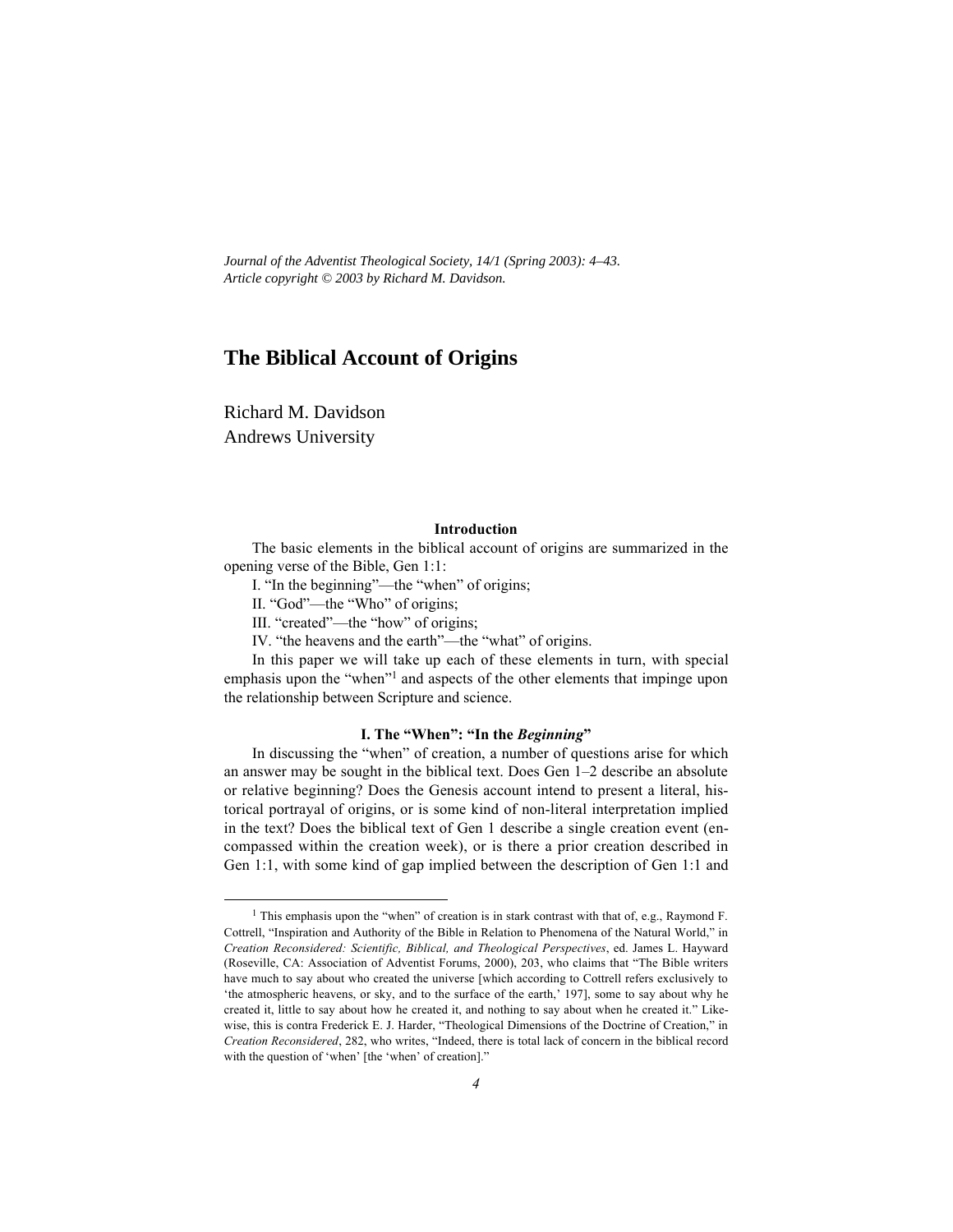Gen 1:3ff.? Does the Genesis account of origins present a recent beginning (at least for the events described in Gen 1:3ff., including life on earth), or does it allow for long ages since creation week? Let us look at each of these questions.

#### **A. An Absolute or Relative Beginning?**

The answer to the question of an absolute vs. a relative beginning in Gen 1 depends to a large degree upon the translation of the first verse of the Bible, Gen 1:1. There are two major translations/interpretations.

**1. Independent Clause.** The standard translation until recently is as an independent clause—"In the beginning God created the heavens and the earth."2 Such a translation implies that God existed before matter, and thus He created planet earth at some point "out of nothing" (*creatio ex nihilo*).

**2. Dependent Clause.** In recent decades, some modern versions have translated Gen 1:1 as a dependent clause, following the parallels in the ancient Near Eastern (hereafter abbreviated ANE) creation stories. So Gen 1:1 reads, "When God began to create the heavens and the earth, . . ." Then Gen 1:2 is taken as a parenthesis, describing the *state* of the earth when God began to create ("the earth being . . ."). Gen 1:3ff. resumes the sentence structure of v. 1 and describes the actual commencement of the work of creation ("And God said . . .").3 A serious theological implication follows. If, according to the dependent clause translation, the earth already existed in the state described in Gen 1:2 when God began to create (Gen 1:1), then God and matter might be seen to be co-eternal principles. This conclusion would imply that Gen 1 does not address the absolute creation of planet earth, when, as we will see below, in fact it does.

Implications of these two views may be summarized in the following chart:

| <b>Independent Clause</b>                                            | <b>Dependent Clause</b>                                                                                               |
|----------------------------------------------------------------------|-----------------------------------------------------------------------------------------------------------------------|
| a. Creatio ex nihilo is explicitly affirmed.                         | a. No creatio ex nihilo is mentioned.                                                                                 |
| b. God exists before matter.                                         | b. Matter is already in existence when God                                                                            |
|                                                                      | begins to create.                                                                                                     |
| c. God creates the heavens, earth, darkness,<br>the deep, and water. | c. The heavens, earth, darkness, the deep, and<br>water already exist at the beginning of God's<br>creative activity. |
| d. There is an absolute beginning of time for<br>the cosmos.         | d. No absolute beginning is indicated.                                                                                |
|                                                                      |                                                                                                                       |

 $\frac{1}{2}$ <sup>2</sup> Examples of modern English versions with this translation include: KJV, NJV, NJB, NLT, NASB, NKJV, REB, and RSV.

 $3\overline{3}$  Recent translations with this reading include examples from the Jewish tradition (NJPS) and the Catholic (NAB); see also E. A. Speiser, *Anchor Bible: Genesis* (Garden City, NY: Doubleday, 1964), 3, 8–13. Medieval Jewish commentator Ibn Ezra (d. 1167) was an early advocate of this position. The Protestant versions NRSV and NEB also translate Gen 1:1 as a dependent clause, but then take v. 2 as the main clause of the sentence. Medieval Jewish commentator Rashi (d. 1105) advocated this position. For either alternative, the end result is the same, in that it gives a relative beginning to creation and may allow for pre-existing matter before God's creative work described in Gen 1.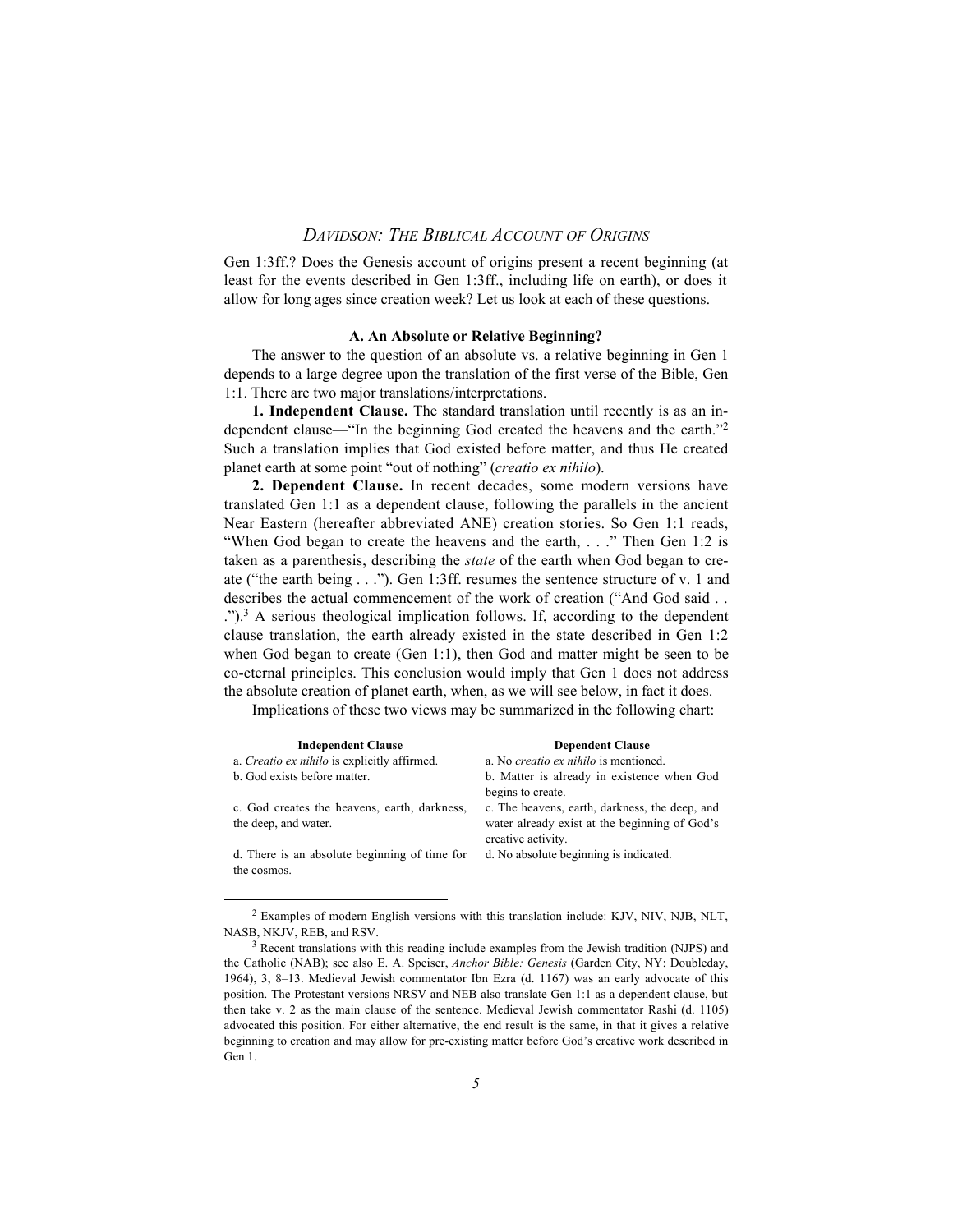Victor Hamilton, in his NICOT commentary on Genesis, summarizes the importance of the proper translation of the opening verse of Scripture:

> The issue between these two options—"In the beginning when" and "In the beginning"—is not esoteric quibbling or an exercise in micrometry. The larger concern is this: Does Gen 1:1 teach an absolute beginning of creation as a direct act of God? Or does it affirm the existence of matter before the creation of the heavens and earth? To put the question differently, does Gen 1:1 suggest that in the beginning there was one—God; or does it suggest that in the beginning there were two—God and preexistent chaos?<sup>4</sup>

Evidence for the traditional view (independent clause) is weighty, and I have found it persuasive.<sup>5</sup> This includes:

a. Grammar and Syntax. Although the Hebrew word *b*<sup>e</sup>rešît ("in the beginning") does not have the article, and thus could theoretically be translated as the construct "In the beginning of . . .", the normal way of expressing the construct or genitive relationship in Hebrew is for the word in its

 $\frac{1}{4}$  Victor P. Hamilton, *The Book of Genesis: Chapters 1–17,* New International Commentary on the Old Testament (Grand Rapids: Eerdmans, 1990), 105. We might note in passing another view which takes Gen 1:1 as a dependent clause "when . . . ," but still affirms an absolute beginning for creation. In this view the various terms in Gen 1:2—*tohû* "unformed" and *bohû* "unfilled," and the terms for "darkness" and "deep"—are all meant by the author to imply "nothingness." So verse 1 is a summary; verse 2 says that initially there was "nothingness," and verse 3 describes the beginning of the creative process. See especially Jacques Doukhan, *The Genesis Creation Story: Its Literary Structure*, Andrews University Seminary Doctoral Dissertation Series, vol. 5 (Berrien Springs, MI: Andrews UP, 1978), 63–73. Against the suggestion that all the words in Gen 1:2 simply imply "nothingness," it must be observed that verses 3ff. do not describe the creation of water, but assume its prior existence. The word *tēhôm* "deep," combined with *tohû* and *bohû* together (as in Jeremiah 4:34), do not seem to refer to nothingness, but rather to the earth in an unformed-unfilled state. In Gen 1:2 this unformed-unfilled earth is covered by water. It should be noted that Doukhan's recent thinking seems to be moving away from the "nothingness" position. This is apparent not only from personal conversations, but also, e.g., from his unpublished paper, "The Genesis Creation Story: Text, Issues, and Truth," presented at BRISCO, Loma Linda, CA, October 2001, 13 [referring to the "primeval water of Gen 1:2 as polemic against the ANE creation myths"]: "This does not mean, however, that the author [of Gen 1] is thinking of symbolic water. He may well be referring to real water, but his concern is not so much water *per se*; he is not dealing with the creation or the chemical description of water as such."

<sup>5</sup> For more detailed discussion, see especially Walter Eichrodt, "In the Beginning," in *Israel's Prophetic Heritage: Studies in Honor of James Muilenburg*, ed. B. W. Anderson and W. Harrelson (New York: Harper and Brothers, 1962), 1–10; Hamilton, 106–108; Gerhard F. Hasel, "Recent Translations of Genesis 1:1: A Critical Look," *Bible Translator* 22 (1971): 154–168; idem, "The Meaning of Genesis 1:1," *Ministry* (January 1976): 21–24; Hershel Shanks, "How the Bible Begins," *Judaism* 21 (1972): 51–58; Bruce Waltke, "The Creation Account in Genesis l:1–3; Part III: The Initial Chaos Theory and the Precreation Chaos Theory," *Bibliotheca Sacra* 132 (1975): 222–228; and E. J. Young, "The Relation of the First Verse of Genesis One to Verses Two and Three," in *Studies in Genesis One* (Philadelphia: Presbyterian & Reformed, 1976), 1–14.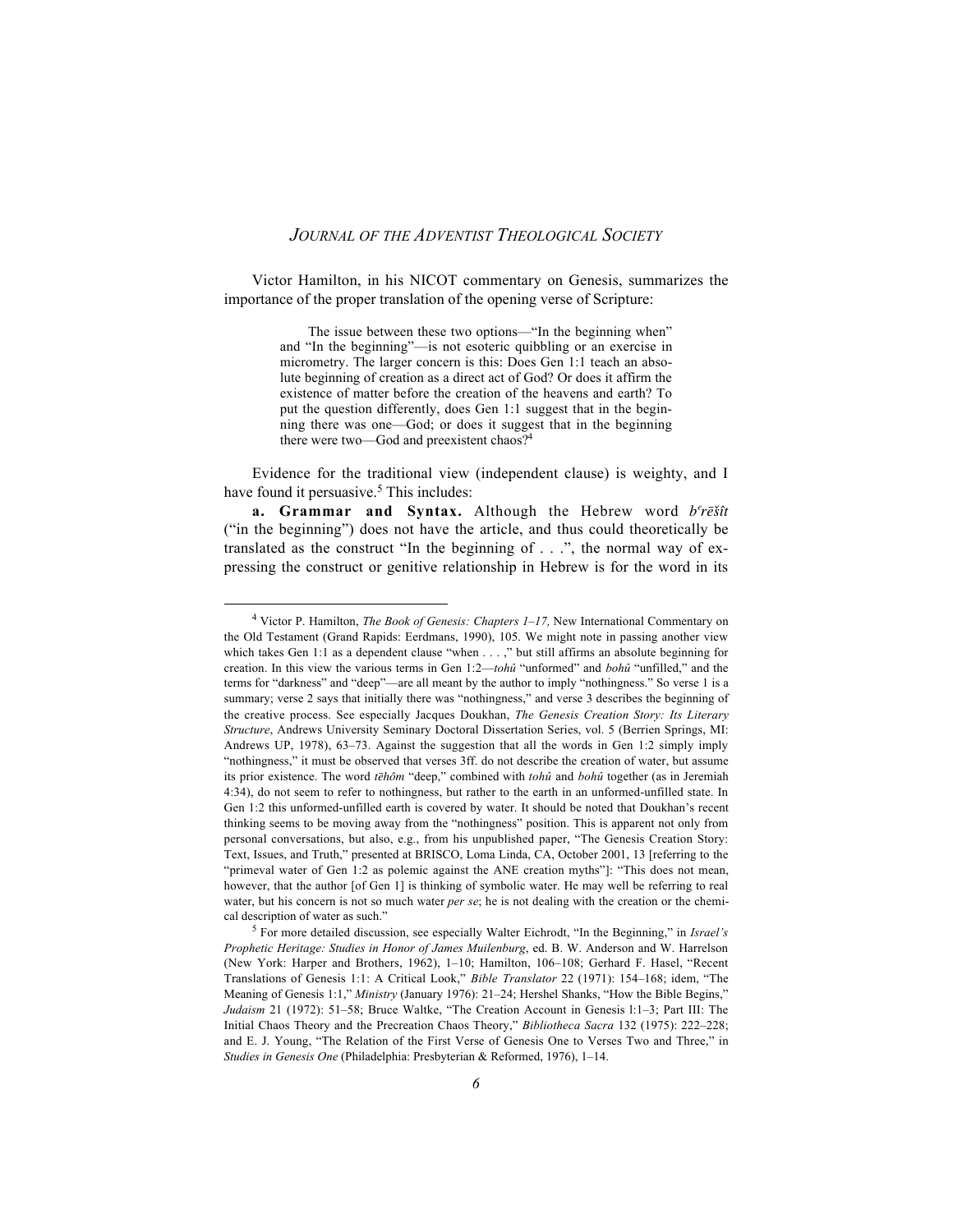construct state to be followed by an absolute *noun*. In harmony with this normal function of Hebrew grammar, when the word  $b<sup>e</sup>r\bar{e}\$ it occurs elsewhere in Scripture as a construct in a dependent clause, it is always followed by an absolute *noun* (with which it is in construct), not a finite *verb*, as in Gen 1:1.6 Furthermore, in Hebrew grammar there is regularly no article with temporal expressions like "beginning" when linked with a preposition. Thus "In the beginning" is the natural reading of this phrase. Isa 46:10 provides a precise parallel to Gen 1:1: the term  $m^e r \bar{e} \hat{s} \hat{u}$  ("from the beginning"), without the article, is clearly in the absolute, and not the construct. Grammatically, therefore, the natural reading of Gen 1:1 is as an independent clause: "In the beginning God created the heavens and the earth."

Syntactically, Umberto Cassuto points out that if Gen 1:1 were a dependent clause, the Hebrew of Gen 1:2 would have normally either omitted the verb altogether<sup>7</sup> or placed the verb before the subject.<sup>8</sup> The syntactical construction that begins Gen 1:2, with *waw* ("and") plus a noun ("earth"), indicates "that v. 2 begins a new subject" and "therefore, that the first verse is an independent sentence" (independent clause).9

**b. Short Stylistic Structure of Genesis 1.** The traditional translation as an independent clause conforms to the pattern of brief, terse sentences throughout the first chapter of the Bible. As Hershel Shanks remarks, "Why adopt a translation that has been aptly described as a *verzweifelt geschmacklose* [hopelessly tasteless] construction, one which destroys a sublime opening to the world's greatest book?"<sup>10</sup>

**c. Theological Thrust.** The account of creation throughout Gen 1 emphasizes the absolute transcendence of God over matter. This chapter describes One who is above and beyond His creation, implying *creatio ex nihilo* and thus the independent clause.<sup>11</sup>

 $\overline{\phantom{0}}$  $6$  Jer 26:1; 27:1; 28:1; 49:34; all part of the clause "in the beginning of the reign of X."

<sup>&</sup>lt;sup>7</sup> If v. 2 constituted a parenthesis, as suggested by Ibn Ezra and his modern counterparts. A parallel situation is found in 1 Sam 3:2–4. See Umberto Cassuto, *A Commentary on the Book of Genesis, Part One: From Adam to Noah* (Jerusalem: Magnes Press, 1978), 19–20.

<sup>8</sup> If v. 2 constituted the main clause of the sentence, as suggested by Rashi and his modern counterparts. Parallels for this construction are found in Jer 26:1; 27:1; 28:1; and Hos 1:2. See Cassuto, 19.

<sup>9</sup> Ibid, 20. So Gordon J. Wenham, *Word Biblical Commentary: Gen 1–15* (Waco, TX: Word, 1987), 15: "'And' + noun (= earth) indicates that v 2 is a disjunctive clause."

<sup>10</sup> Shanks, 58.

<sup>&</sup>lt;sup>11</sup> See Brevard S. Childs, *Myth and Reality in the Old Testament*, Studies in Biblical Theology, no. 27 (London: SCM, 1962), 32: "This verse can be interpreted grammatically in two different ways. . . . While there is a choice grammatically, the theology of P [Gen 1] excludes the latter possibility [i.e., that Gen 1:1 is a dependent clause] . . . we have seen that the effort of the Priestly writer is to emphasize the absolute transcendence of God over his material." Gerhard von Rad argues similarly: "Syntactically perhaps both translations are possible, but not theologically. . . . God, in the freedom of his will, creatively established for 'heaven and earth,' i.e., for absolutely everything, a beginning of its subsequent existence" (*Genesis: A Commentary*, Old Testament Library [Philadel-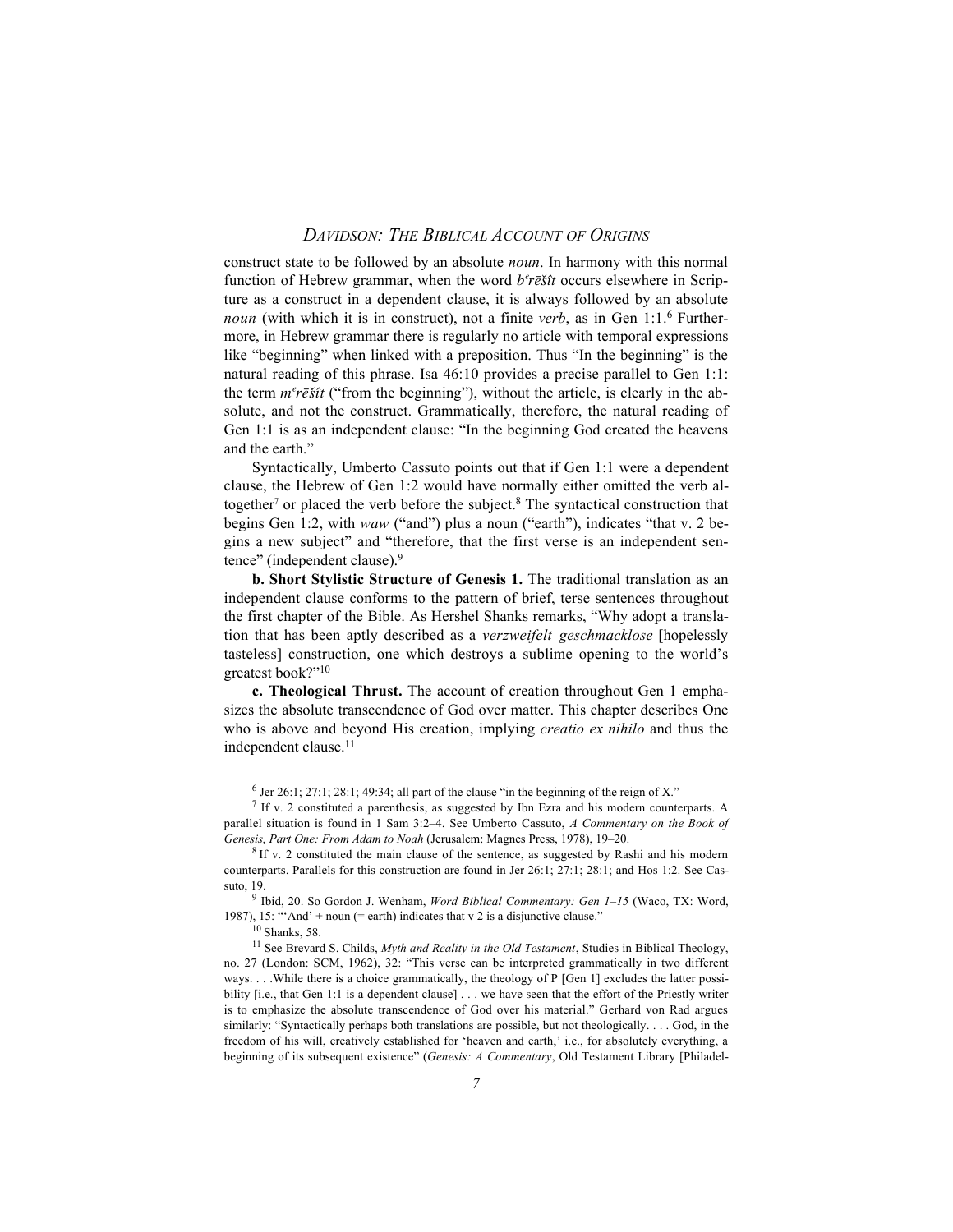**d. Ancient Versions.** All the ancient versions (LXX, Vulgate, Symmachus, Aquila, Theodotion, Targum Onkelos, the Samaritan transliteration, Syriac, Vulgate, etc.) render Gen 1:1 as an independent clause.

**e. Parallel with John 1:1.** The prologue to the Gospel of John is clearly alluding to Gen 1:1 and commences with the same phrase that begins Gen 1:1 (LXX). In John 1:1, as in the LXX, this phrase "In the beginning  $[En \ arch\bar{e}$ " has no article, but is unmistakably part of an independent clause: "In the beginning was the Word. . . ."].

The recent<sup>12</sup> impetus for shifting to the dependent clause translation of Gen 1:1 is based ultimately on ANE parallel creation stories which start with a dependent clause.13 But ANE parallels cannot be the norm for interpreting Scripture. Furthermore, it is now widely recognized that Gen 1:1–3 does not constitute a close parallel with the ANE creation stories. For example, no ANE creation stories start with a word like "beginning"—the biblical account is unique! Already with Hermann Gunkel, the father of form criticism, we have the affirmation: "The cosmogonies of other people contain no word which would come close to the first word of the Bible."14

 $\overline{a}$ 

<sup>14</sup> Hermann Gunkel, *Genesis*, 7<sup>th</sup> ed., Handkommentar zum Alten Testament (Göttingen: Vandenhoeck & Ruprecht, 1966), 101. The ANE stories consistently start out (literally) with the words

phia: Westminster, 1972], 49). Kenneth A. Mathews, *Genesis 1:1–11:26,* The New American Commentary (Broadman and Holman, 1996), 139, rightly points out that the theological argument cannot be the sole basis for decision (contra Childs and von Rad), and yet at the same time, "there is no room in our author's cosmology for co-eternal matter with God when we consider the theology of the creation account in its entirety.'

<sup>&</sup>lt;sup>12</sup> The dependent clause view is not totally new to modern times. As noted above, it was proposed already in medieval times by the Jewish scholars Rashi and Ibn Ezra. However, John Sailhamer, "Genesis," *The Expositor's Bible Commentary* (Grand Rapids: Zondervan, 1990), 2:21–22, shows that these scholars did not reject the traditional reading (independent clause) on grammatical grounds, but because of their pre-understanding of cosmology in which the heavens were created from fire and water, and thus the water of Gen 1:2 must have been in existence prior to v. 1. Hence v. 1 could not refer to an absolute beginning, and an independent clause reading was impossible. As with the biblical scholars of this last century, the worldview of these medieval interpreters became the external norm for interpreting the biblical text.

<sup>&</sup>lt;sup>13</sup> E.g., *Enuma elish* ("When on high . . ."). The Atrahasis Epic also begins with a dependent clause (the beginning of the Eridu Genesis is probably the same, but is not extant.) These are the three main ancient Mesopotamian versions of the creation story that have been discovered by archaeologists: the Sumerian Eridu Genesis (dating originally from ca. 1600 B.C.), the Old Babylonian Atrahasis Epic (dating from ca. 1600 B.C.), and the Assyrian *Enuma elish* (dating from ca. 1000 B.C.). The discovery of these ANE parallels with the biblical account led most critical biblical scholars of the  $19<sup>th</sup>$  and  $20<sup>th</sup>$  centuries to posit that the biblical account of origins in Genesis is borrowed from the older Mesopotamian stories, and thus many concluded that the biblical account, like its ANE counterparts, is to be read as a mythological text, not a literal, historical, factual portrayal of origins. For translations of these stories, see: Alexander Heidel, *The Babylonian Genesis* [*Enuma elish*], 2d ed. (Chicago: U of Chicago P, 1963, c1951); W. G. Lambert and A. R. Millard, *Atrahasis: The Babylonian Story of the Flood* (Oxford: University P, 1969); Thorkild Jacobsen, "The Eridu Genesis," *JBL* 100 (1981): 513–529.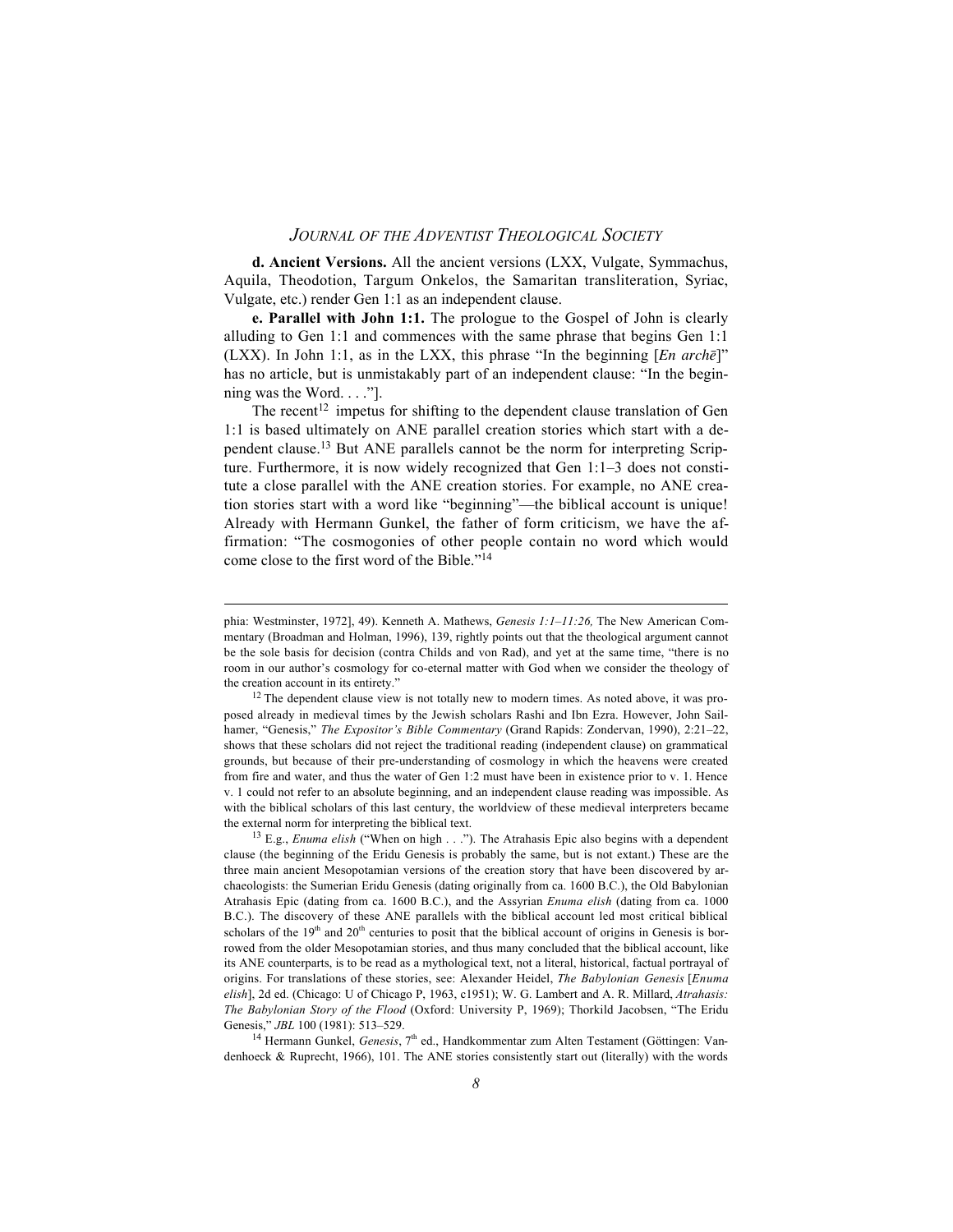Other evidence for the dependent clause interpretation is likewise equivocal. The alleged parallel with the introductory dependent clause of the Gen 2 creation account is not as strong as claimed, since Gen 2:4b–7, like the ANE stories, has no word like the "beginning" in Gen 1:1, and there are other major differences of terminology, syntax, and literary and theological function.<sup>15</sup> The expression *b§reœs¥ˆît* elsewhere in the Hebrew Bible (all in Jeremiah: 26:1; 27:1; 28:1; 49:34–35) is indeed in the construct, but as noted above, these construct occurrences are consistently followed by an absolute *noun* ("in the beginning of *the reign* . . .), as expected in construct chains, whereas Gen 1:1 is unique in being followed by a finite *verb*, which is not the normal syntax for a construct form. Furthermore, as we have seen above, the use of  $m^e r \bar{e} \tilde{s} \tilde{u}$  "from the beginning" without the article, but clearly in the absolute, in Isa  $46:10$ , shows that  $b<sup>e</sup>r\bar{e}\hat{s}t\hat{t}$ does not need the article to be in the absolute.

In sum, I find the weight of evidence within Scripture decisive in pointing toward the traditional translation of Gen 1:1 as an independent clause: "In the beginning God created the heavens and the earth."16 Here, in the opening verse

 $\overline{a}$ 

As a second argument against this view, Sailhamer points out that "*In the original the first verse is a complete sentence that makes a statement, but titles are not formed that way in Hebrew*. In Hebrew titles consist of simple phrases" (*Genesis Unbound*, 102). Sailhamer points to examples of titles later in Genesis (2:2a; 5:1) that confirm his point (ibid, 102–103). Thirdly, "*Genesis 1 has a summary title at its conclusion, making it unlikely it would have another at its beginning.* As would be expected, the closing summary comes in the form of a statement: 'Thus the heavens and earth were finished, and all their hosts' (Genesis 2:1). Such a clear summary statement *at the close of the*

<sup>&</sup>quot;in the day . . . ", which may be seen to parallel the introduction to the second creation account, Gen 2:4b, but not Gen 1:1.

<sup>&</sup>lt;sup>15</sup> See Hasel, "Recent Translations," 161, for a listing of these crucial differences.

<sup>&</sup>lt;sup>16</sup> There are a few interpreters who affirm an independent clause as the best translation of Gen 1:1, and yet still find no absolute beginning of creation in this chapter. These interpreters take Gen 1:1 as an independent clause, but also as a summary statement, or formal introduction/title that is then elaborated in the rest of the chapter. See, for examples, Cottrell, 198–199; Hamilton, 117; von Rad, 49; and Waltke, 225–228. Gen 1:2 is seen as a circumstantial clause connected with verse 3: "Now the earth was unformed and unfilled . . . . And God said, 'Let there be light.'" The actual creating only starts with v. 3. Against the interpretation of v. 1 as a summary statement, John Sailhamer offers three weighty objections. First, "*The conjunction 'and' at the beginning of the second verse makes it highly unlikely that 1:1 is a title*." Sailhamer elaborates: "If v. 1 were a title, the section following it would most certainly not begin with the conjunction 'and'" (Sailhamer, *Genesis Unbound*, 163). In his accompanying note he further explains: "The conjunction 'and' (Hebrew: *waw*) at the beginning of 1:2 shows 1:2–2:4 is coordinated with 1:1, rather than appositional. If the first verse were intended as a summary of the rest of the chapter, it would be appositional and hence would not be followed by the conjunction, e.g., Genesis 2:4a; 5:1" (253). *Gesenius' Hebrew Grammar*, 455 (¶142c) makes the same point as Sailhamer by indicating that v. 2 should be seen as a circumstantial clause contemporaneous with the main clause of v. 1, not of v. 3. See also C. F. Keil, *The Pentateuch,* Commentary on the Old Testament in Ten Volumes, by C. F. Keil and F. Delitzsch (Grand Rapids: Eerdmans, 1976), 1:46: "That this verse [Gen 1:1] is not a heading merely, is evident from the fact that the following account of the course of the creation commences with *waw* [in Hebrew in the original] (*and*), which connects the different acts of creation with the fact expressed in ver. 1, as the primary foundation upon which they rest."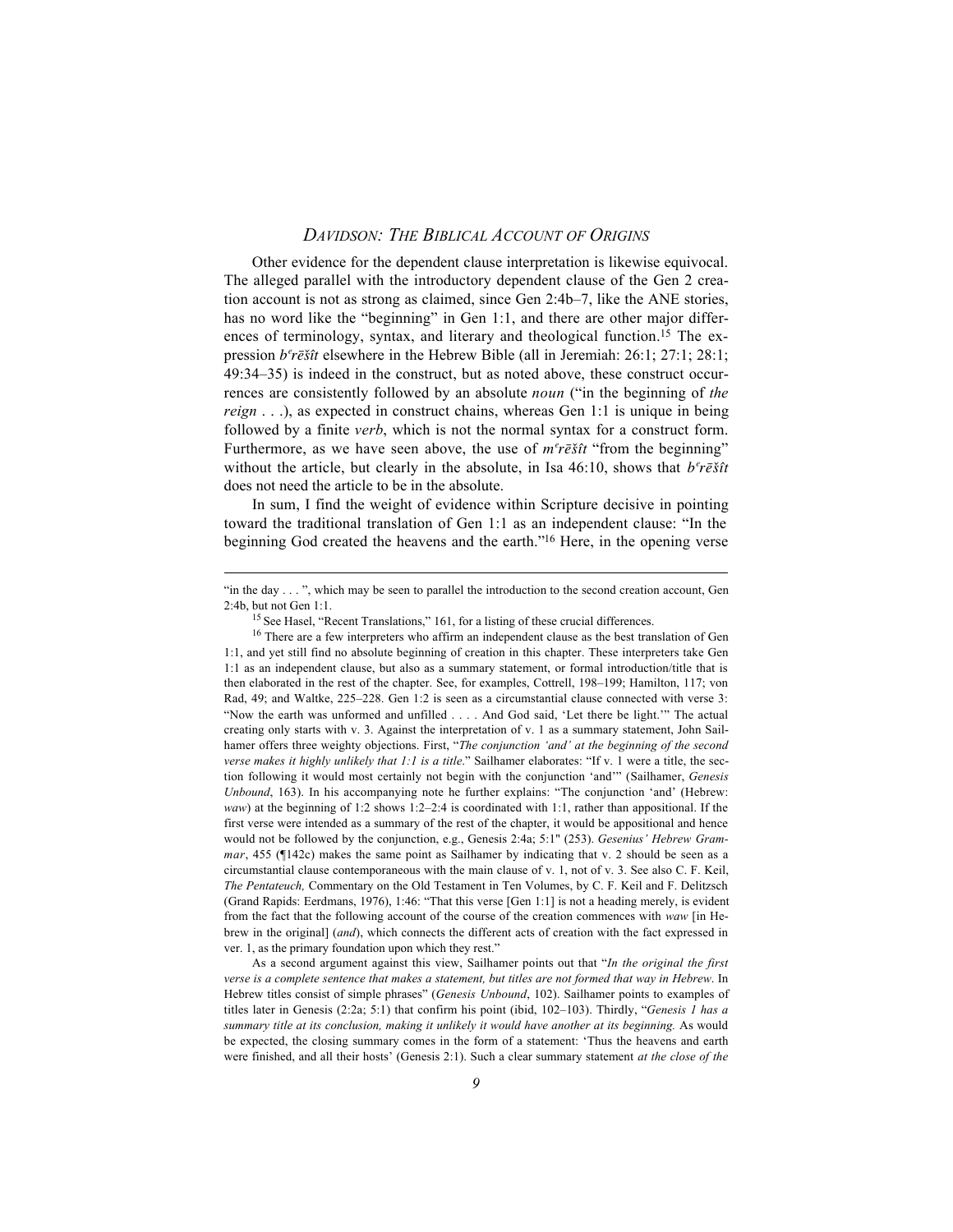of the Bible, we have a distancing from the cosmology of the ANE, an emphasis upon an absolute beginning, in contrast to the cyclical view of reality in the ANE, and in contrast to the ANE view that matter is eternal.

#### **B. A Literal or Non-literal Beginning?**

The question of literal or non-literal interpretation of the creation accounts in Gen 1–2 is of major importance both for biblical theology and for contemporary concerns about origins. Many, including already at the turn of the twentieth century the critical scholar Gunkel, have recognized the intertextual linkage in Scripture between the opening chapters of the Old Testament and the closing chapters of the New Testament.17 In the overall canonical flow of Scripture, because of the inextricable connection between protology (Gen 1–3) and eschatology (Rev 20–22), without a literal beginning (protology), there is no literal end (eschatology). Furthermore, it may be argued that the doctrines of humanity, sin, salvation, judgment, Sabbath, etc., presented already in the opening chapters of Genesis, all hinge upon a literal interpretation of origins.18

Scholars who hold a non-literal interpretation of Genesis approach the issue in different ways. Some see Gen 1 as mythology, $19$  based upon ANE parallels as already noted. Others see it as literary framework,<sup>20</sup> theology,<sup>21</sup> liturgy,<sup>22</sup> (day-

<sup>18</sup> The interconnection is often stated thus: If humans are only a product of time and chance from the same evolutionary tree as the animals, then they are no more morally accountable than the animals; if not morally accountable, then there is no sin; if no sin, then no need of a Saviour. If no literal seven-day creation, then no literal Sabbath. While this may be simplistically stated here, it does point toward a profound interrelationship between origins and the other biblical doctrines. See M. Hasel, who examines major elements that are affected by one's understanding of origins, such as divine initiative and character; perfection; solution to sin; eternal life; worship; and time.

 $\overline{a}$ 

*narrative* suggests that 1:1 has a purpose other than serving as a title or summary. We would not expect two summaries for one chapter" (ibid, 103). I find Sailhamer's arguments persuasive, and therefore I conclude that Gen 1:1 is not simply a summary or title of the whole chapter.

<sup>17</sup> Hermann Gunkel, *Schöpfung und Chaos* (Göttingen: Vandenhoeck & Ruprecht, 1895). For recent discussion, see the unpublished paper by Michael Hasel, "In the Beginning—The Relationship between Protology and Eschatology," presented at the South American Biblical-Theological Symposium, UNASP, Brazil, July 28, 2002.

<sup>19</sup> See, for example, Gunkel, *Schöpfung und Chaos*; Childs, 31–50.

<sup>20</sup> This "framework hypothesis" maintains that "the Bible's use of the seven-day week in its narration of the creation is a literary (theological) framework and is not intended to indicate the chronology or duration of the acts of creation" (Mark Ross, "The Framework Hypothesis: An Interpretation of Genesis 1:1–2:3," in *Did God Create in Six Days?* Joseph A . Pipa, Jr. and David W. Hall, ed., [Taylors, SC: Southern Presbyterian, 1999], 113). This view was popularized especially by Meredith G. Kline, in his article "Because It Had Not Rained," *Westminster Theological Journal* 20 (1958): 146–157, and in his commentary on Genesis in *The New Bible Commentary, Revised* (Downers Grove, IL: InterVarsity, 1970). For additional examples of the literary framework interpretation, see Henri Blocher, *In the Beginning: The Opening Chapters of Genesis* (Downers Grove, IL: InterVarsity, 1984), 49–59; Lee Irons with Meredith G. Kline, "The Framework View," in *The Genesis Debate: Three Views on the Days of Creation*, ed. David G. Hagopian (Mission Viejo, CA: Crux Press, 2001), 217–256; D. F. Payne, *Genesis One Reconsidered* (London: Tyndale, 1964), *passim*; Ross, 113–120; and Bruce Waltke, *Genesis: A Commentary* (Grand Rapids: Zondervan,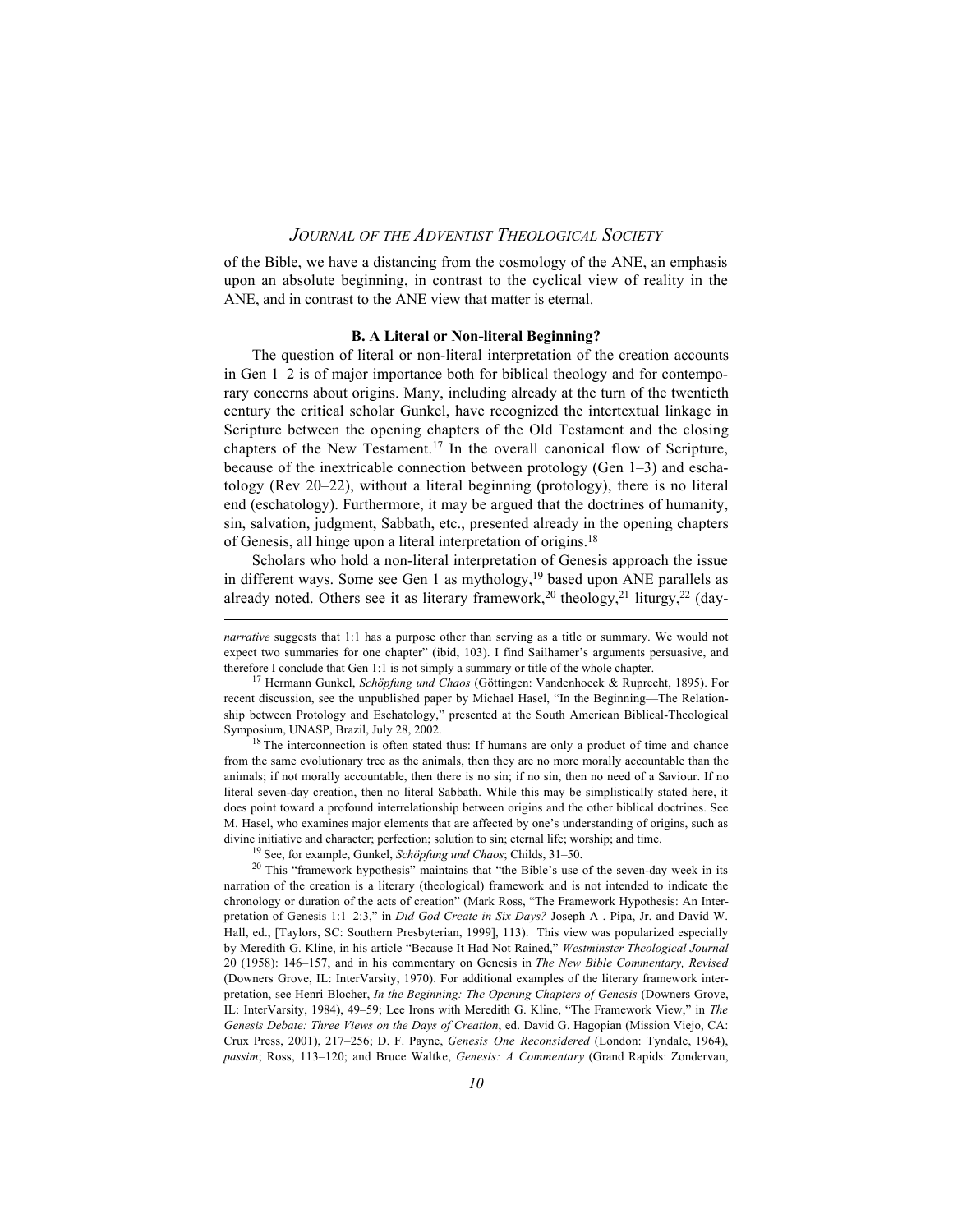age) symbolism,<sup>23</sup> metaphor/parable,<sup>24</sup> or vision.<sup>25</sup> Common to all these nonliteral views is the assumption that the Genesis account of origins is not a literal, straightforward historical account of creation.

Is there any evidence within the text of Genesis itself that would indicate whether or not the creation account was intended to be taken as literal? Indeed, I find several lines of evidence. First, the literary genre of Gen 1–11 points to the literal historical nature of the creation account. Kenneth Mathews shows how

 $\overline{a}$ 

<sup>22</sup> Terence E. Fretheim, "Were the Days of Creation Twenty-Four Hours Long? YES," in *The Genesis Debate: Persistent Questions about Creation and the Flood*, ed. Ronald F. Youngblood (Grand Rapids: Baker, 1990), 26, suggests that "It is probable that the material in this chapter [Gen 1] had its origins in a liturgical celebration of the creation."

<sup>23</sup> There two main "day-age" theories. A common evangelical symbolic interpretation, sometimes called the (broad) concordist theory, is that the seven days represent seven long ages, thus allowing for theistic evolution (although sometimes evolution is denied in favor of multiple step-bystep divine creation acts throughout the long ages); see, for example, Derek Kidner, *Genesis: An Introduction and Commentary*, Tyndale Old Testament Commentaries (Downers Grove, IL: Inter-Varsity, 1967), 54–58; and Hugh Ross and Gleason L. Archer, "The Day-Age View," in *The Genesis Debate: Three Views on the Days of Creation*, 123–163. Another position, the "progressivecreationist" view, regards the six days as literal days that each open a new creative period of indeterminate length; see Robert C. Newman and Herman J. Eckelmann, Jr., *Genesis One and the Origin of the Earth* (Downers Grove, IL: InterVarsity, 1977), 64–65. The effect of both these "day-age" views is to have the six days represent much longer periods of time for creation.

<sup>24</sup> See, e.g., John C. L. Gibson, *Genesis*, Daily Study Bible (Edinburgh: Saint Andrew, 1981), 1:55–56.

25 According to this "visionary" view the six days are "days of revelation," a sequence of days on which God instructed Moses about creation, and not the six days of creation itself. See P. J. Wiseman, *Creation Revealed in Six Days* (London: Marshall, Morgan, and Scott, 1948), 33–34; and Duane Garrett, *Rethinking Genesis: The Sources and Authority of the First Book of the Pentateuch* (Grand Rapids: Baker, 1991), 192–194. This view was popularized in the nineteenth century by the Scottish geologist Hugh Miller (1802–1856).

<sup>2001), 73–78.</sup> For these scholars, the "artistic, literary representation of creation" serves a theological purpose, i.e., "to fortify God's covenant with creation" (ibid, 78). The framework hypothesis has become very popular among evangelical scholars in recent years.

<sup>21</sup> See, for example, Conrad Hyers, *The Meaning of Creation: Genesis and Modern Science* (Atlanta: John Knox, 1984); Davis Young, *Creation and the Flood: An Alternative to Flood Geology and Theistic Evolution* (Grand Rapids: Baker, 1974), 86–89. Larry G. Herr, "Genesis One in Historical-Critical Perspective," *Spectrum* 13/2 (Dec 1982): 51–62, similarly separates between the cosmology (the ANE view of the universe) and the cosmogony (the theology of the writer) and suggests that "the chapter uses the common ancient Near Eastern cosmology in expressing what it takes to be the *theological* (or cosmogonic) truth" (61). The abiding cosmogonic or theological statement is that "God created the world miraculously in an orderly fashion," but the erroneous details of the "common cosmology of antiquity" used by the author may be discarded (58). "Genesis 1 is theological in intent and scientists need not attempt to harmonize the ancient cosmology with the cosmology of modern science" (59). Frederick E. J. Harder, "Literary Structure of Genesis 1:1–2:3: An Overview," in *Creation Reconsidered*, 243, asks, "May theological truth be transmitted within historical or scientific contexts that are not literal?" and the rest of his article implies that the answer is indeed "yes." Harder's views demonstrate a strong Kantian cleavage between faith and empirical knowledge; Harder, 242–243, also wonders in print (without committing himself) whether the Genesis creation account is poetry or myth, and therefore not literal.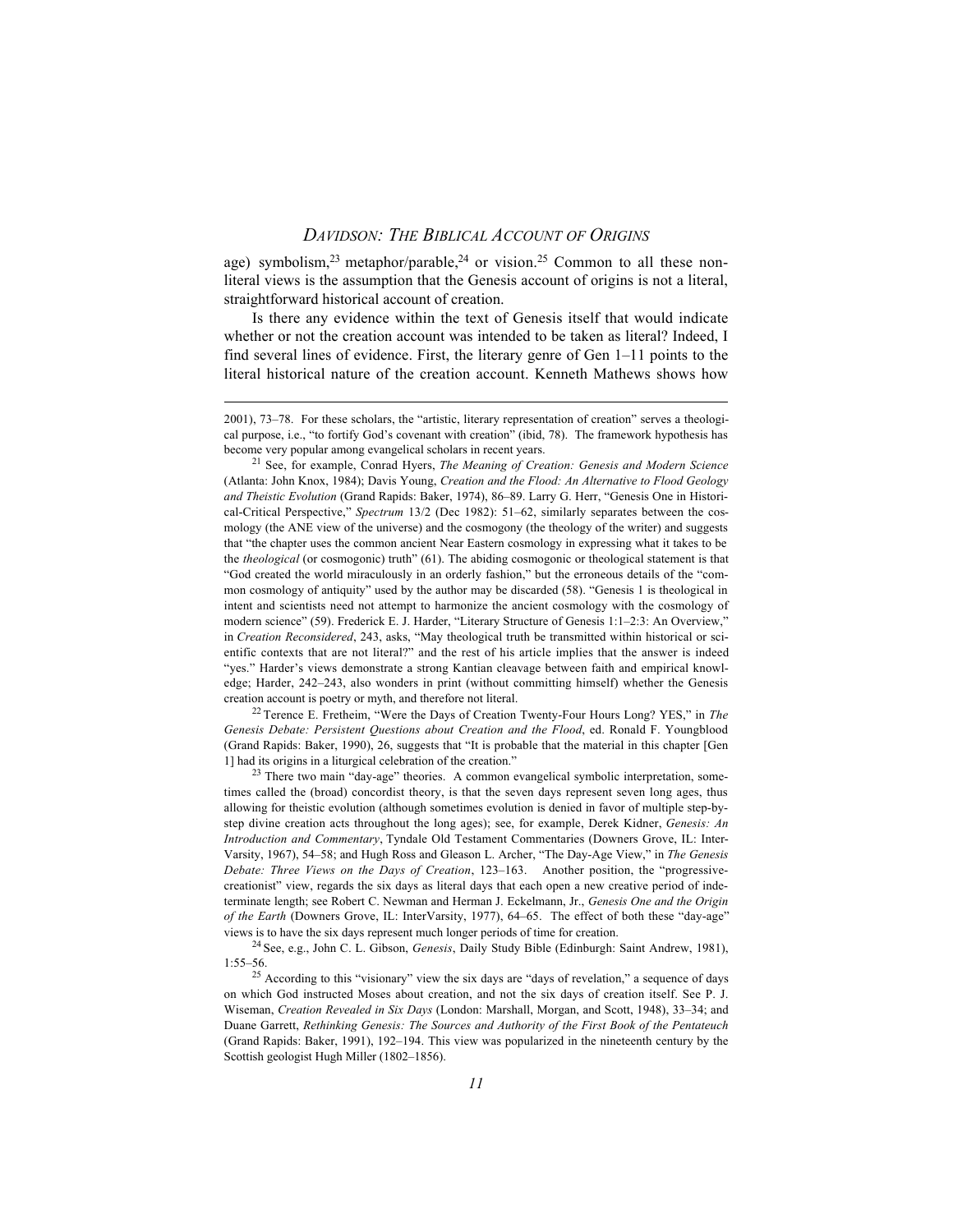the suggestion of "parable" genre—an illustration drawn from everyday experience—does not fit the contents of Gen 1, nor does the "vision" genre, since it does not contain the typical preamble and other elements that accompany biblical visions.26 Terence Fretheim, although himself suggesting a liturgical origin for what he considers the pre-canonical Gen 1 material, acknowledges that the narrative as it now stands in Gen 1 has been freed from these cultic/liturgical settings and in its present context is to be interpreted literally as describing the temporal order of creation.27

Walter Kaiser has surveyed and found wanting the evidence for the mythological literary genre of these opening chapters of Genesis and shows how the best genre designation is "historical narrative prose."28 More recently, John Sailhamer has come to the same conclusion, pointing out the major differences between the style of the ANE myths and biblical creation narratives of Gen 1–2, prominent among which is that the ANE myths were all written in poetry, while the biblical creation stories are not poetry, but prose narratives.<sup>29</sup> Furthermore, Sailhamer argues that the narratives of Gen 1–2 lack any clues that they are to be taken as some kind of non-literal, symbolic/metaphorical "meta-historical"

28 See Walter Kaiser, "The Literary Form of Genesis 1–11," in *New Perspectives on the Old Testament*, ed. J. Barton Payne (Waco: Word, 1970), 48–65.

26 Mathews, 109. Hasel, "The 'Days' of Creation," 48, also shows how the visionary view rests largely on mistranslating the word *{aœséaœh* "made" in Exod 20:11 as "showed," a meaning which is not within the semantic range of this Hebrew word. Garrett's suggested parallel with the 6+1 structures of the book of Revelation is far from convincing (Garrett, 192–194), since the apocalyptic genre of Revelation is filled with explicitly symbolic language and imagery which are totally absent in Gen 1.

 $27$  Fretheim, 28. I do not concur with Fretheim's suggestion that the origins of Gen 1 are in the cultus. Fretheim is apparently unduly influenced by von Rad and others who saw the creation accounts as subservient to salvation history. The scholarly paradigm has recently shifted toward recognizing creation theology in the Hebrew Bible as important in its own right and not to be subsumed under salvation history. See, e.g., William P. Brown and S. Dean McBride, Jr., "Preface," in *God Who Creates: Essays in Honor of W. Sibley Towner* (Grand Rapids: Eerdmans, 2000), xi: "The title of this volume, *God Who Creates*, identifies a tectonic shift in emphasis that has taken place in the theological study of the Bible over the past several decades. . . . In a nutshell, this change marks nothing short of a paradigm shift from a once exclusive stress upon the mighty interventions of God in history to God's formative and sustaining ways in creation."

<sup>29</sup> Sailhamer, *Genesis Unbound*, 227–234. Sailhamer points out that unlike the ANE myths of creation, which were (as far as we have record) all in poetry, Gen 1–2 is written as narrative. "The fact that they [the biblical stories of creation] are written in narrative form rather than in poetry shows that at least their author understood them as real accounts of God's work in creation. Judging from what we know about ancient creation myths, the biblical texts give every impression of having been written and understood as realistic depictions of actual events. It simply will not do to say that the Genesis creation accounts are merely ancient myths and thus should not be taken literally. If we are to respect the form in which we now have them—as narrative—we must reckon with the fact that they are intended to be read as literal accounts of God's activity in creation. . . . As we now have them, Genesis 1 and 2 have all the appearances of a literal, historical account of creation" (230–231). This is not to deny that there are isolated verses of poetry in Gen 1–2, including what some have seen as a poetic summary of God's creation of humanity (Gen 1:27), and the record of the clearly poetic, ecstatic utterance of the first man after the creation of woman (Gen 2:23).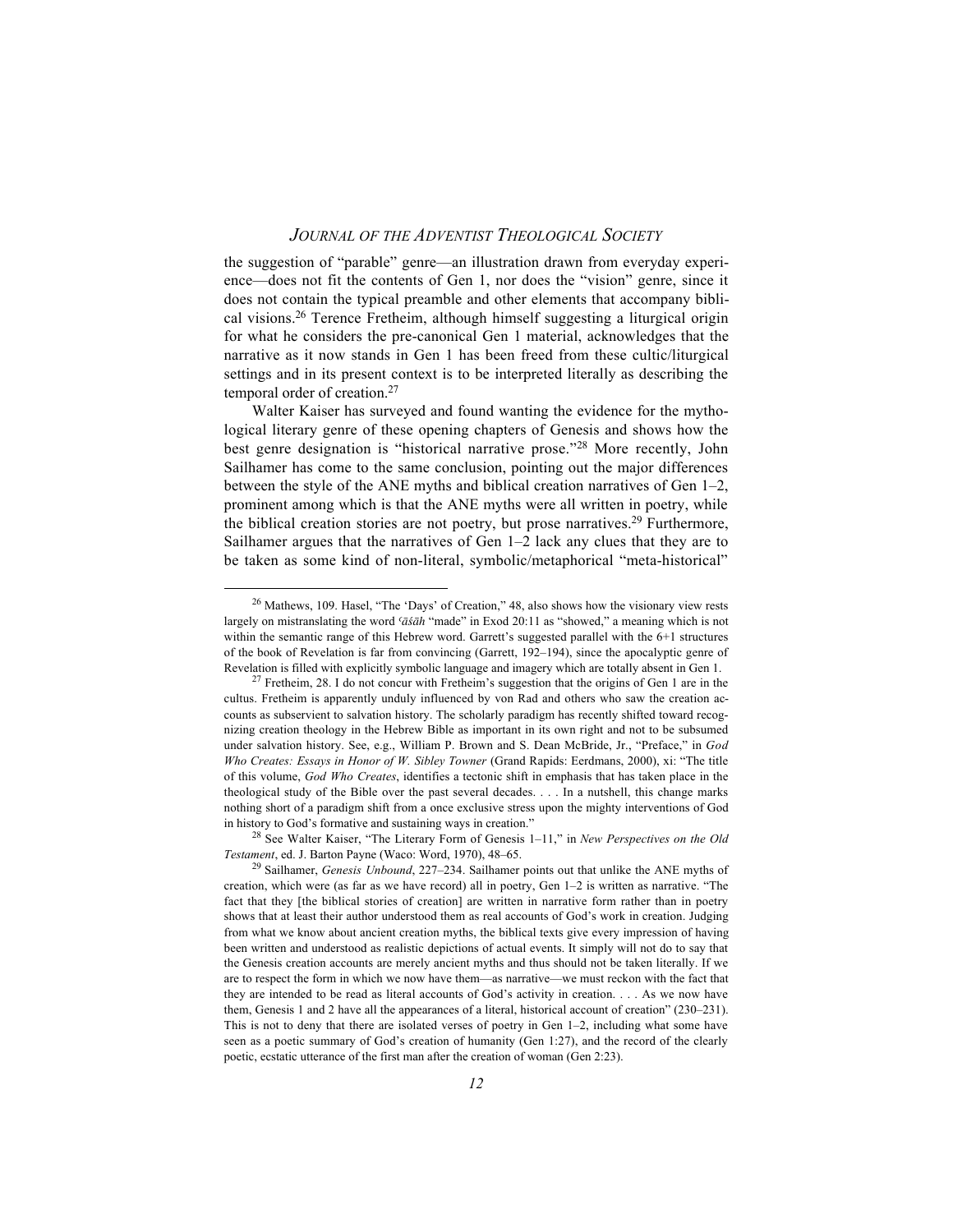narrative, as some recent evangelicals have maintained.<sup>30</sup> Sailhamer acknowledges that the creation narratives are different than later biblical narratives, but this is because of their subject matter (creation) and not their literary form (narrative). He suggests that perhaps we should call Gen 1 and 2 "mega-history," describing "literally and realistically aspects of our world known only to its Creator."31 As mega-history, "That first week was a real and literal week—one like we ourselves experience every seven days—but that first week was not like any other week. God did an extraordinary work in that week, causing its events to transcend by far anything that has occurred since."32

Second, the literary structure of Genesis as a whole indicates the intended literal nature of the creation narratives. It is widely recognized that the whole book of Genesis is structured by the word "generations" ( $t \partial \bar{l} \bar{e} d \hat{\sigma} t$ ) in connection with each section of the book  $(13x)$ . This is a word used in the setting of genealogies concerned with the accurate account of time and history. It means literally "begettings" or "bringings-forth" (from the verb *yalad* "to bring forth, beget") and implies that Genesis is the "history of beginnings." The use of  $t\partial \bar{l} \bar{e} d\hat{o} t$ in Gen 2:4 shows that the author intends the account of creation to be considered just as literal as the rest of the Genesis narratives.<sup>33</sup> As Mathews puts it,

> The recurring formulaic *toledôth* device shows that the composition was arranged to join the historical moorings of Israel with the beginnings of the cosmos. In this way the composition forms an Adam-Noah-Abraham continuum that loops the patriarchal promissory blessings with the God of cosmos and all human history. The text does not welcome a different reading for Genesis 1–11 as myth versus the patriarchal narratives.<sup>34</sup>

30 Ibid, 234–245. According to the "meta-history" view advanced by some contemporary evangelical scholars, Gen 1–2 do describe creation as a historical fact, but "the account we have of it, however, is cast in a realistic but non-literal narrative" (237). Sailhamer points out how this view is not supported by the text itself. "A straightforward reading of Genesis 1 and 2 gives every impression that the events happened just as they are described. It is intended to be read both realistically and literally" (237). Sailhamer shows how this is in contrast to, e.g., the story Nathan told David (1 Sam 1:1–3), which has internal clues that the story should not be taken literally (the men and the town in the story are not specifically identified, as they would be in an actual historical account) (237–238). Sailhamer also points out that the narrative form of Gen 1–2 is the same as the form of the narrative texts in the remainder of the Pentateuch and the historical books. "The patterns and narrative structures that are so evident in Genesis 1 are found with equal frequency in the narratives which deal with Israel's sojourn in Egypt and their wilderness wandering. They are, in fact, the same as those in the later biblical narratives dealing with the lives of David and Solomon and the kings of Israel and Judah. If we take those narratives as realistic and literal—which most evangelicals do—then there is little basis for not doing so in Genesis 1" (238).

<sup>31</sup> Ibid, 239.

<sup>32</sup> Ibid, 244.

<sup>33</sup> See Jacques Doukhan, *The Genesis Creation Story*, 167–220; and Mathews, 26–41, for detailed discussion.

 $34$  Mathews, 41.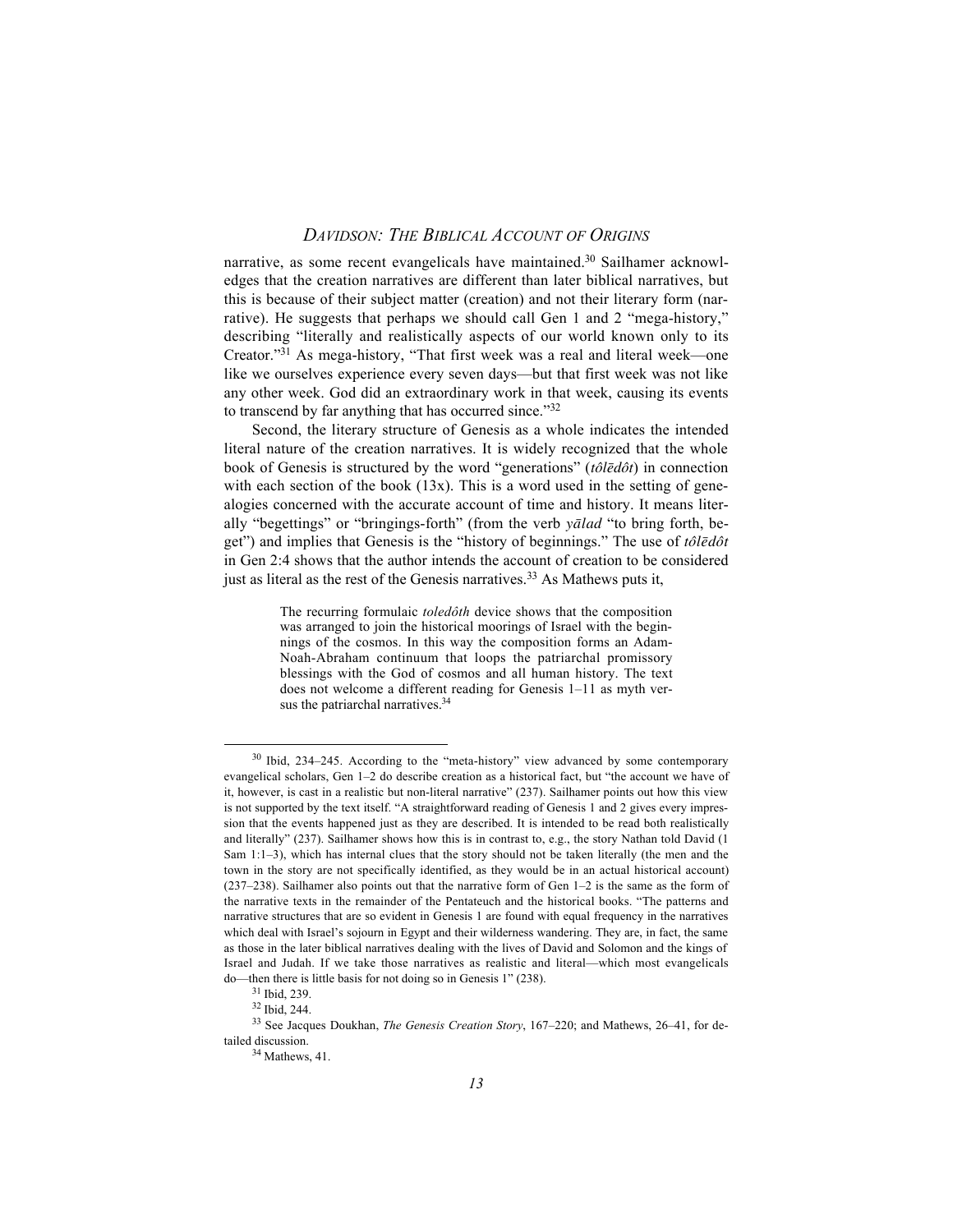Later in his commentary, Mathews insightfully points out how the *tôledôt* structuring of Genesis precludes taking the Genesis accounts as only theological and not historical:

> [I]f we interpret early Genesis as theological parable or story, we have a theology of creation that is grounded neither in history nor the cosmos . . . The *toledôth* structure of Genesis requires us to read chap. 1 as relating real events that are presupposed by later Israel. . . . [I]f taken as theological story alone, the interpreter is at odds with the historical intentionality of Genesis.<sup>35</sup>

For critical scholars who reject the historical reliability of all or most of the book of Genesis, this literary evidence will only illuminate the intention of the final editor of Genesis, without any compelling force for their own belief system. But for those who claim to believe in the historicity of the patriarchal narratives, the *tôledôt* structure of Genesis, including its appearance *six* times within the first eleven chapters of Genesis, is a powerful internal testimony within the book itself that the account of origins is to be accepted as literally historical like the rest of the book.

Other internal evidence within Genesis that the Creation account is to be taken literally, rather than as symbolic of seven long ages conforming to the evolutionary model—as suggested by some scholars—involves the use of specific temporal terms. The phrase "evening and morning," appearing at the conclusion of each of the six days of creation, is used by the author to clearly define the nature of the "days" of creation as literal twenty-four-hour days. The references to "evening" and "morning" together outside of Gen 1, invariably, without exception in the OT (57 times, 19 times with  $\gamma \partial m$  "day" and 38 without  $\gamma \partial m$ ), indicate a literal solar day. Again, the occurrences of *yôm* "day" at the conclusion of each of the six "days" of creation in Gen 1 are all connected with a numeric adjective ("one [first] day," "second day," "third day," etc.), and a comparison with occurrences of the term elsewhere in Scripture reveals that such usage always refers to literal days.<sup>36</sup> Furthermore, references to the function of the sun and moon for signs, seasons, days, and years (Gen 1:14) indicates literal time, not symbolic ages.

35 Ibid, 110–111.

<sup>&</sup>lt;sup>36</sup> In the 359 times outside of Gen 1 where  $y\hat{o}m$  appears in the OT with a number (i.e., a numerical adjective), it always has a literal meaning. Similarly, when used with a numbered series (as in Gen 1, Num 7, 29), *yôm* always refers to a normal day. Three alleged exceptions (Hos 6:2; Zech 3:9; 14:7) turn out upon closer inspection not to be exceptions to this rule: in these prophetic sections a *literal* day is applied in prophecy to a longer period of time (see discussion in Henry M. Morris, *Studies in the Bible and Science* [Philadelphia: Presbyterian and Reformed, 1966], 36). Cf. Andrew E. Steinmann, "dja as an Ordinal Number and the Meaning of Genesis 1:5," *Journal of the Evangelical Theological Society* 45 (2002): 577–584, who shows how "the use of  $\pi$ <sup>x</sup> in Gen 1:5 and the following unique uses of the ordinal numbers on the other days demonstrates that the text itself indicates that these are regular solar days" (584).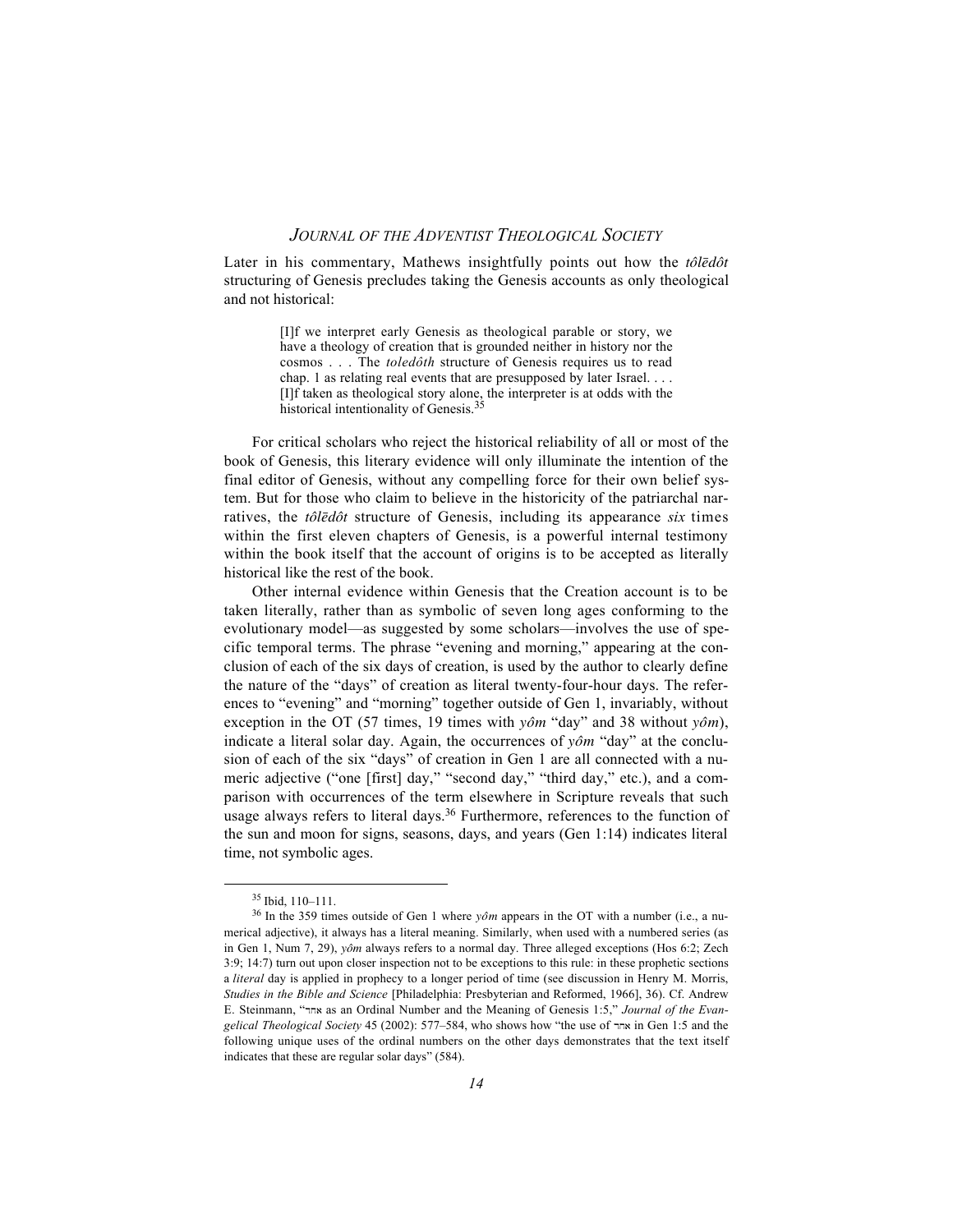Intertextual references to the creation account elsewhere in Scripture confirm that the biblical writers understood the six days of creation as six literal, historical, contiguous, creative, natural twenty-four-hour days. If the six days of creation week were to be taken as symbolic of long ages, of six visionary days of revelation, or anything less than the six days of a literal week, then the reference to creation in the fourth commandment of Exod 20:8–11 commemorating a literal Sabbath would make no sense.<sup>37</sup> The Sabbath commandment explicitly equates the six days of man's work followed by the seventh-day Sabbath with the six days of God's work followed by the Sabbath. By equating man's six-day work week with God's six-day work week at creation, and further equating the Sabbath to be kept by humankind each week with the first Sabbath after creation week blessed and sanctified by God, the divine Lawgiver unequivocally interprets the first week as a literal week, consisting of seven consecutive, contiguous twenty-four-hour days.

In penetrating articles, Gerhard F. Hasel,  $38$  Terence Fretheim,  $39$  and James Stambaugh, $40$  among others, $41$  set forth in detail various lines of evidence (including evidence not mentioned here for lack of space), based on comparative, literary, linguistic, intertextual, and other considerations, which lead me to the "inescapable conclusion" that "The author of Genesis 1 could not have produced more comprehensive and all-inclusive ways to express the idea of a literal 'day' than the one chosen," and that "the designation  $\gamma \hat{\sigma} m$ , 'day,' in Genesis 1 means

<sup>&</sup>lt;sup>37</sup> This is a major argument made not only by Seventh-day Adventists and other Saturdaysabbath keepers! See, e.g., Henry Morris, *Biblical Cosmology and Modern Science* (Grand Rapids: Baker, 1970), 59: "Thus, in Exodus 20:11, when the Scripture says that 'in six days the Lord made heaven and earth, the sea, and all that in them is,' there can be no doubt whatever that six literal days are meant. This passage also equates the week of God's creative work with the week of man's work, and is without force if the two are not of the same duration."

Again, Fretheim, 19–20: "*The references to the days of creation in Exodus 20:11 and 31:17 in connection with the Sabbath law make sense only if understood in terms of a normal seven-day week.* It should be noted that the references to creation in Exodus are not used as an analogy—that is, your rest on the seventh day ought to be like God's rest in creation. It is, rather, stated in terms of the imitation of God or a divine precedent that is to be followed; God worked for six days and rested on the seventh, and therefore you should do the same. Unless there is an exactitude of reference, the argument of Exodus does not work" (Italics original).

<sup>38</sup> Gerhard F. Hasel, "The 'Days' of Creation in Genesis 1: Literal 'Days' or Figurative 'Periods/Epochs' of time?" *Origins* 21/1 (1994): 5–38; reprint, *Creation, Catastrophe, and Calvary*, ed. John T. Baldwin (Hagerstown, MD: Review and Herald, 2000), 40–68.

<sup>39</sup> Fretheim, 12–35.

<sup>40</sup> James Stambaugh, "The Days of Creation: A Semantic Approach," CEN Tech. J. 5/1 (1991): 70–78.41 See especially J. Ligon Duncan III and David W. Hall, "The 24-Hour View," in *The Genesis*

*Debate: Three Views on the Days of Creation*, 21–66; Robert V. McCabe, "A Defense of Literal Days in the Creation Week," *Detroit Baptist Seminary Journal* 5 (2000): 97–123; Joseph A. Pipa, Jr., "From Chaos to Cosmos: A Critique of the Non-Literal Interpretations of Genesis 1:1–2:3," in Pipa and Hall, 153–198; and Benjamin Shaw, "The Literal Day Interpretation," in Pipa and Hall, 199–220. See also Walter Booth's "Days of Genesis 1: Literal or Nonliteral?" in this issue of *JATS.*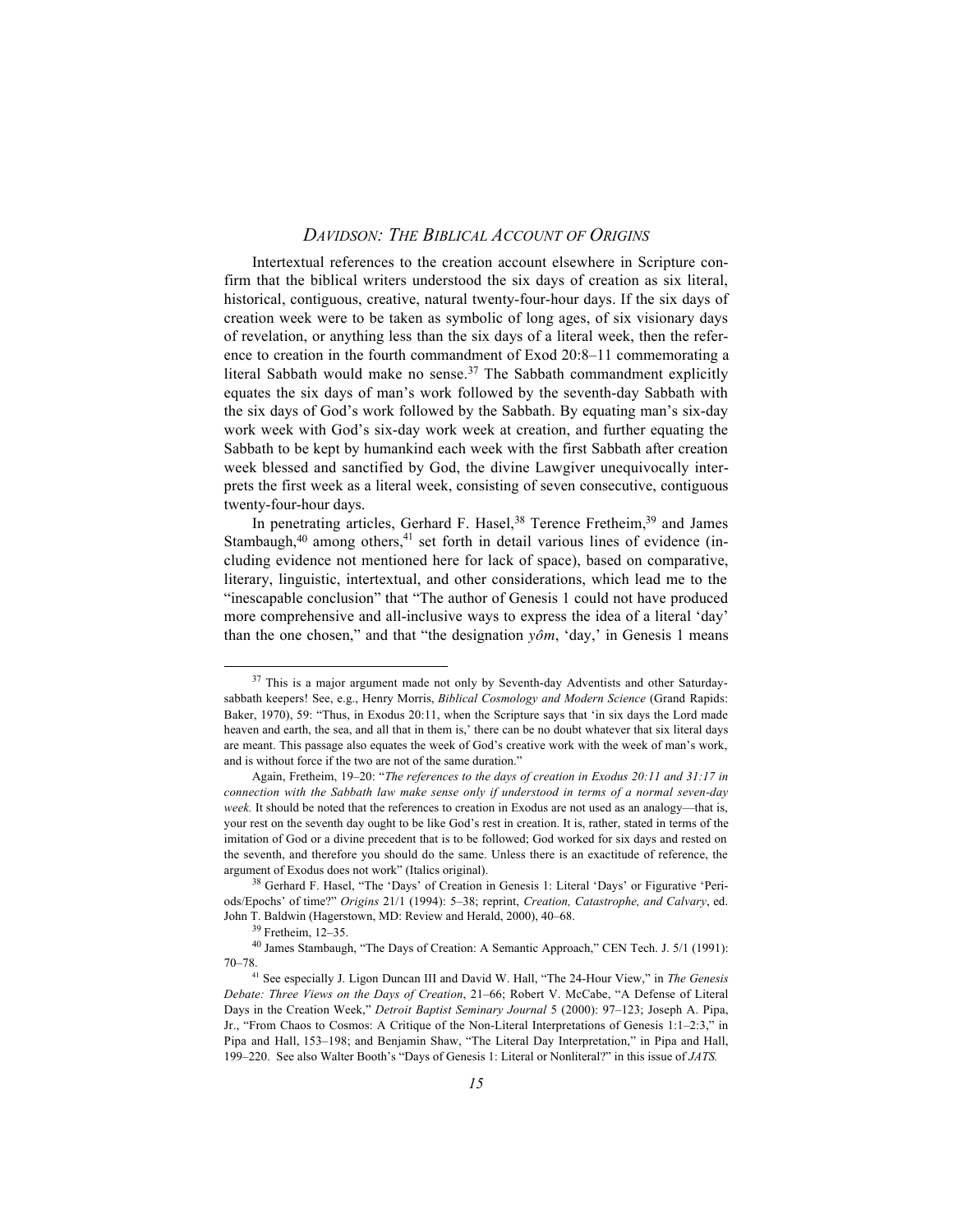consistently a literal twenty-four-hour period,"42 and that "God created in a series of six consecutive twenty-four days."43

As a broader intertextual evidence for the literal nature of the creation accounts, as well as the historicity of the other accounts of Gen 1–11, it is important to point out that Jesus and *all* New Testament writers refer to Gen 1–11 with the underlying assumption that it is literal, reliable history.<sup>44</sup> Every chapter of Gen 1–11 is referred to somewhere in the New Testament, and Jesus Himself refers to Gen 1, 2, 3, 4, 5, 6, and 7.

While the non-literal interpretations of biblical origins must be rejected in what they deny (namely, the literal, historical nature of the Genesis accounts), nevertheless they have an element of truth in what they affirm. Gen 1–2 is concerned with mythology—not to affirm a mythological interpretation but as a polemic against ANE mythology.45 Gen 1:1–2:4a is structured in a literary, symmetrical form.<sup>46</sup> However, the parallelism of days in Gen 1 is not a literary artifice created by the human author, but is explicitly described as part of the successive creative acts of God Himself, who as the Master Designer created aesthetically. The divine artistry of creation within the structure of space and time certainly does not negate the historicity of the creation narrative.

Genesis 1–2 does present a profound theology: doctrines of God, Creation, humanity, Sabbath, etc., but theology in Scripture is not opposed to history. To the contrary, biblical theology is always *rooted* in history. There is no criterion within the creation accounts of Gen  $1-2$  that allows one to separate between cosmogony and cosmology, as some have claimed, in order to reject the details of a literal six-day creation while retaining the theological truth that the world depends upon God. Likewise there is profound symbolism in Gen 1. For example, the language describing the Garden of Eden and the occupation of Adam and Eve clearly allude to the sanctuary imagery and the work of the priests and

42 Hasel, "The 'Days' of Creation in Genesis 1," 62.

<sup>43</sup> Stambaugh, 75.

<sup>44</sup> Matt 19:4, 5; 23:35; 24:37–39; Mark 10:6–9; 13:19; Luke 1:70; 3:34–38; 11:50–51; 17:26, 27; John 1:1–3, 10; 8:44; Acts 3:21; 4:25; 14:15; 17:24, 26; Rom 1:20; 5:12, 14–19; 8:20–22; 16:20; 1 Cor 6:16; 11:3, 7, 8, 9, 12; 15:21, 22, 38–39, 45, 47; 2 Cor 4:6; 11:3; Gal 4:4, 26; Eph 3:9; 5:30–31; Col 1:16; 3:10; 1 Tim 2:13–15; Heb 1;10; 2:7–8; 4:3, 4, 10; 11:4, 5, 7; 12:24; James 3:9; 1 Pet 3:20; 2 Pet 2:4–5; 3:4–6; 1 John 3:8, 12; Jude 6, 11, 14–15; Rev 2:7; 3:14; 4:11; 10:6; 12:1–4, 9, 13–17; 14:7; 17:5, 18; 20:2; 21:1, 4; 22:2, 3). For the identification of the person or event in Gen 1–11 indicated by these passages, see Henry Morris, *The Remarkable Birth of Planet Earth* (Minneapolis: Bethany Fellowship, 1972), Appendix B: "New Testament References to Genesis 1–11" (99–10l).

<sup>45</sup> See Gerhard F. Hasel, "The Polemic Nature of the Genesis Cosmology," *The Evangelical Quarterly* 46 (1974): 81–102; idem, "The Significance of the Cosmology in Genesis 1 in Relation to Ancient Near Eastern Parallels," *AUSS* 10 (1972): 1–20.

<sup>46</sup> See Cassuto, 17, Wenham, 6–7, and our discussion in section III below, for diagrams of the symmetrical matching of the days of creation. As the Master Artist, God created artistically, building symmetry into the very structure of the creation week.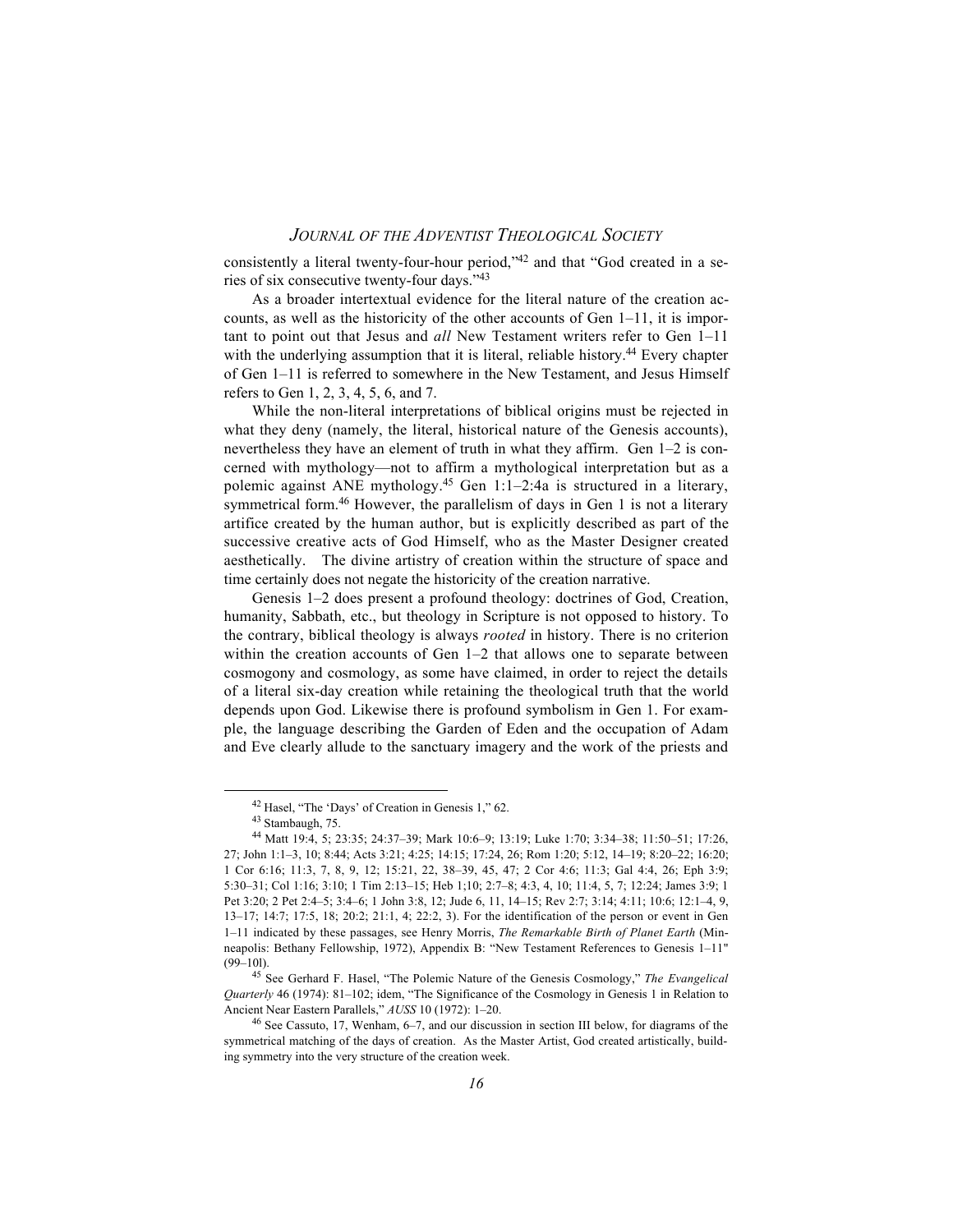Levites (see Exod 25-40).<sup>47</sup> Thus the sanctuary of Eden is a symbol or type of the heavenly sanctuary (cf. Exod 25:9, 40). But its pointing beyond itself does not detract from its own literal reality.

I find it fascinating to note that critical scholars who do not take the authority of the early chapters of Genesis seriously, and thus have nothing to lose with regard to their personal faith, have often acknowledged that the intent of the one who wrote Gen 1 was to indicate a regular week of six literal days. Against those who would contend that the writer(s) of the early chapters of Genesis are not intending literal history, and that this is the view of "the great majority of contemporary Scripture scholars," the Concordist Alvin Plantinga collects samples of these statements.48 For example, Julius Wellhausen, a giant in critical biblical scholarship, popularizer of the Documentary Hypothesis for the Pentateuch, wrote, concerning the author of Genesis: "He undoubtedly wants to depict faithfully the factual course of events in the coming-to-be of the world, he wants to give a cosmogonic theory. Anyone who denies that is confusing the value of the story for us with the intention of the author."<sup>49</sup> Again, Hermann Gunkel, father of form criticism, says, "People should never have denied that Genesis 1 wants to recount how the coming-to-be of the world actually happened."<sup>50</sup>

Plantinga also cites James Barr, whom he describes as "Regus Professor of Hebrew in the University of Oxford until he joined the brain-drain to the US, and an Old Testament scholar than whom there is none more distinguished." Barr writes: "To take a well-known instance, most conservative evangelical opinion today does not pursue a literal interpretation of the creation story in Genesis. A literal interpretation would hold that the world was created in six days, these days being the first of the series which we still experience as days and nights." Then, after substantiating that evangelical scholars do not generally hold to a literal interpretation of the creation account, Barr continues: "In fact the only natural exegesis is a literal one, in the sense that this is what the author meant."51 Elsewhere, Barr goes even further:

> . . . so far as I know there is no professor of Hebrew or Old Testament at any world-class university who does not believe that the writer(s) of Genesis 1–11 intended to convey to their readers the ideas that: (a) creation took place in a series of six days which were

47 See Richard M. Davidson, "Cosmic Metanarrative for the Coming Millennium," *JATS* <sup>11</sup> (2000):108–111, for the biblical evidence and secondary literature there cited. Even more recently (2001), see Waltke, *Genesis*, 85–88.

<sup>48</sup> Alvin Plantinga, "Evolution, Neutrality, and Antecedent Probability: A Reply to McMullin and Van Till," in *Intelligent Design Creationism and Its Critics*: *Philosophical, Theological, and Scientific Perspectives*, ed. Robert T. Pennock (Cambridge, MA: MIT Press, 2001), 216–217.

<sup>49</sup> Julius Wellhausen, *Prolegomena zur Geschichte Israels*, 6th ed. (Berlin: de Gruyter, 1927), 296, trans. Albert Wolters, cited in Plantinga, 216.

<sup>50</sup> Gunkel, *Genesis*, trans. Albert Wolters, cited in Plantinga, 216. See also Gunkel's statement regarding the days of Gen 1: "the 'days' are of course days and nothing else" (Gunkel, *Genesis*, 97). 51 James Barr, *Fundamentalism*, 2nd ed. (London: SCM Press, 1981), 40.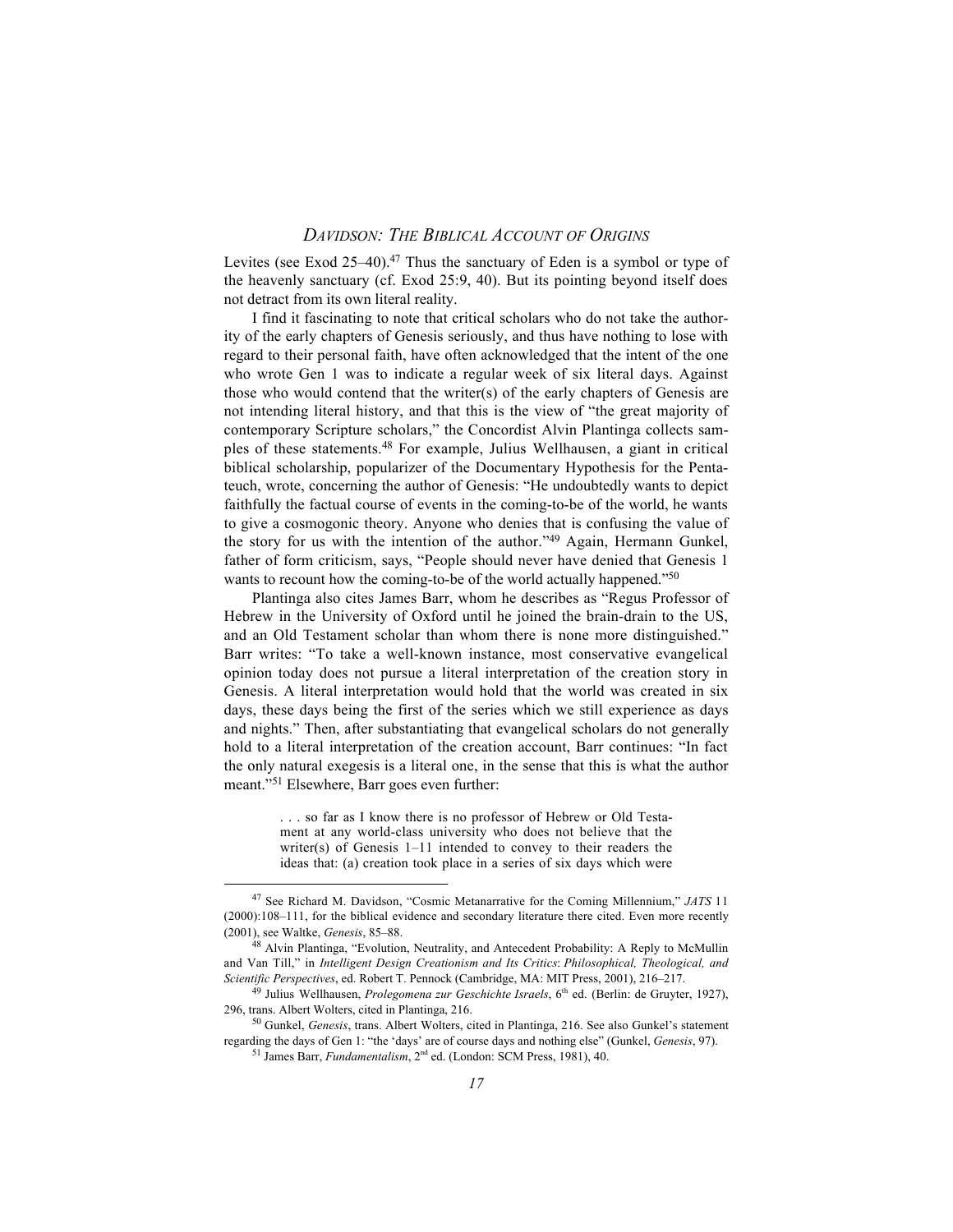the same as the days of 24 hours we now experience; (b) the figures contained in the Genesis genealogies provide by simple addition a chronology from the beginning of the world up to the later stages of the Biblical story, and (c) Noah's flood was understood to be worldwide, and to have extinguished all human and land animal life except for those in the ark.<sup>52</sup>

Another giant in Old Testament scholarship not cited by Plantinga, Gerhard von Rad, probably the foremost OT theologian of the  $20<sup>th</sup>$  century, another critical scholar who refuses to accept as factual what Gen 1 asserts, nonetheless honestly confesses, "What is said here [Gen 1] is intended to hold true entirely and exactly as it stands."53 "Everything that is said here [in Gen 1] is to be accepted exactly as it is written; nothing is to be interpreted symbolically or metaphorically."54 Von Rad is even more specific regarding the literal creation week: "The seven days [of creation week] are unquestionably to be understood as actual days and as a unique, unrepeatable lapse of time in the world."55

We could add to this list of critical scholars the preponderance of major interpreters of Genesis down through the history of the Christian church,<sup>56</sup> and in modern times "whole coveys or phalanxes" (to use Plantinga's expression) of conservative-evangelical scholars, who support a literal six-day creation as the intention of the author of Genesis. This includes numerous recent evangelical commentators. For example, John Hartley: "Ancient readers would have taken 'day' to be an ordinary day. . . . A seven-day week of creation anchors the weekly pattern in the created order."<sup>57</sup> Again, John Walton writes concerning the Hebrew word for "day": "We cannot be content to ask, 'Can the word bear the meaning I would like it to have?' We must instead try to determine what the

52 Idem, personal letter to David C. K. Watson, April 23, 1984, published in the *Newsletter* of the Creation Science Association of Ontario, 3/4 (1990/91), cited in Plantinga, 217.

<sup>53</sup> Von Rad, *Genesis*, 47.

<sup>54</sup> Gerhard von Rad, "The Biblical Story of Creation," in *God at Work in Israel* (Philadelphia: Fortress, 1984), 99. Von Rad's next sentence is intriguing: "The language [of Gen 1] is actually scientific, though not in the modern sense of the word." Von Rad argues that Gen 1 combines theological and scientific knowledge into a wholistic picture of creation.

<sup>55</sup> Ibid, 65.

<sup>56</sup> See especially Duncan and Hall, 47–52, for a survey of the history of interpretation, which "confirms that the cumulative testimony of the Church favored normal creation days until the onslaught of certain scientific theories" (47). In another article, David W. Hall, "The Evolution of Mythology: Classic Creation Survives As the Fittest Among Its Critics and Revisers," in Pipa and Hall, 267–305, demonstrates that "the long history of biblical interpretation, and specifically the Westminster divines' written comments, endorse only one of the major cosmological views considered today: *They thought creation happened neither in an instant nor over a long period, but in the space of six normally understood days"* (267, italics his). Hall shows how modern proponents of non-literal days for creation have distorted the views of various interpreters of Genesis in the history of the Christian church in order to try to make their writings support a long age interpretation when in fact they do not.

<sup>57</sup> John E. Hartley, *Genesis*, The New International Biblical Commentary (Peabody, MA: Hendrickson; Carlisle, Cumbria, UK: Paternoster, 2000), 52.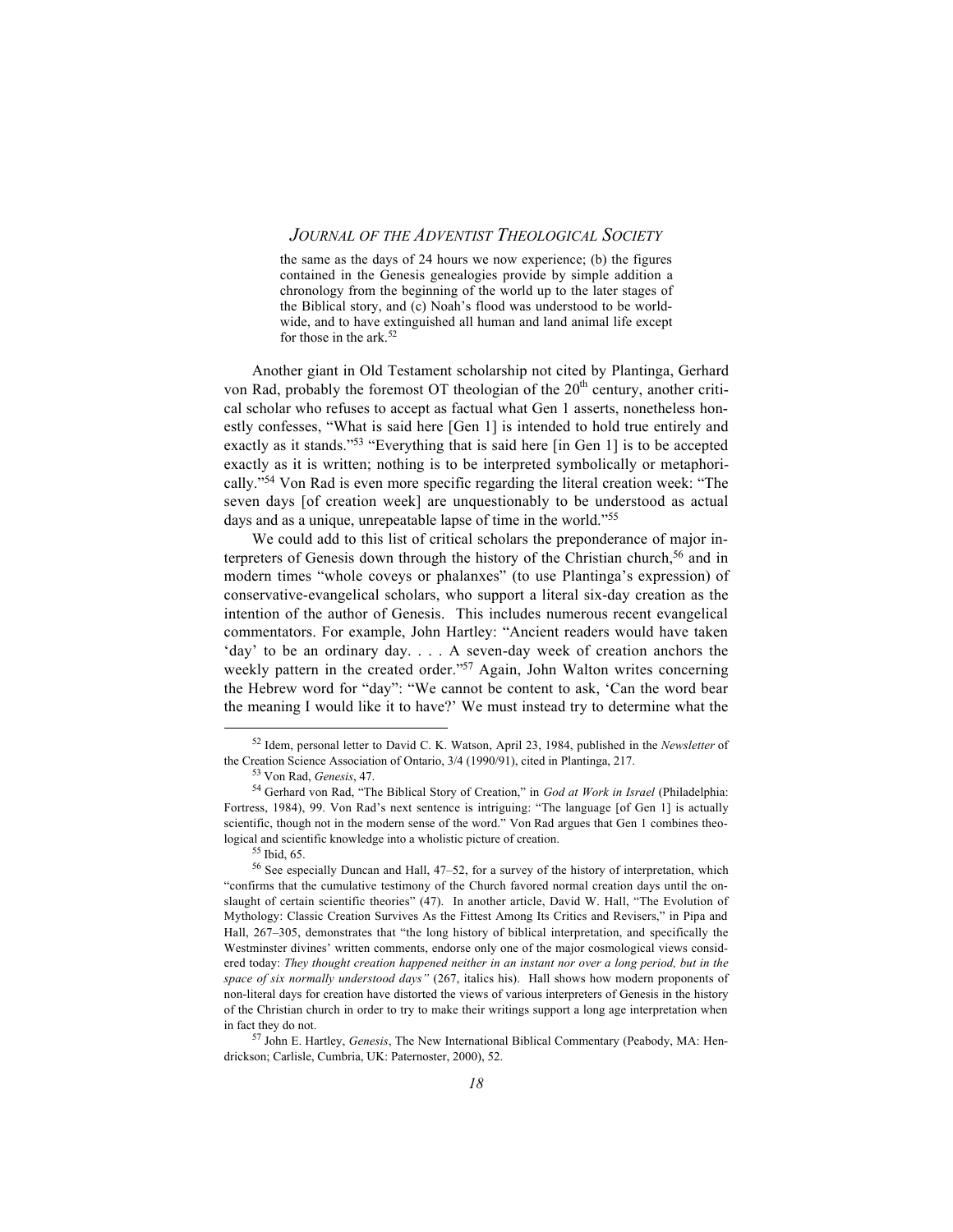author and audience would have understood from the usage in the context. With the latter issue before us, it is extremely difficult to conclude that anything other than a twenty-four hour day was intended. It is not the text that causes people to think otherwise, only the demands of trying to harmonize with modern science."58

Based upon the testimony of the Genesis account and later intertextual allusions to this account, I must join the host of scholars, ancient and modern—both critical and evangelical—who affirm the literal, historical nature of Gen 1 and 2, with a literal creation week consisting of six historical, contiguous, creative, natural twenty-four-hour days, followed immediately by a literal twenty-fourhour seventh day, during which God rested, blessing and sanctifying the Sabbath as a memorial of creation.

But this leads us to our next point, concerning whether all of creation described in Gen 1–2 is confined to that literal creation week, or whether there is a creation prior to the creation week

#### **C. Multiple or Single Beginning?**

Does the opening chapter of the Bible depict a single week of creation for all that is encompassed in Gen 1, or does it imply a prior creation before creation week and some kind of time gap between Gen 1:1 and Gen 1:3ff.? This issue focuses upon the relationship among Gen 1:1, 1:2, and 1:3ff.? Several different interpretations of this relationship have been advanced.

<sup>58</sup> John Walton, "Genesis," The NIV Application Commentary (Grand Rapids: Zondervan, 2001), 81. The testimonies of various other interpreters who employ the grammatical-historical method may be multiplied. Already with Martin Luther (representing the unanimous view of the Reformers), there was a break from the allegorical method of medieval exegesis: "We assert that Moses spoke in the literal sense, not allegorically or figuratively, i.e., that the world, with all its creatures, was created within six day, as the words read"; Martin Luther, *Lectures on Genesis: Chapters 1–5*, *Luther's Works* (St. Louis: Concordia, 1958), 1:5. This view can be traced in numerous conservative-evangelical commentators. Nineteenth-century commentator C. F. Keil writes: "the six creation-days, according to the words of the text, were earthly days of ordinary duration" (Keil, 1:69). H. Leupold counters various arguments for a non-literal interpretation and concludes that only "six twenty-four hour days followed by one such day of rest" fits the context of Gen 1 and the fourth commandment (*Exposition of Genesis* [Columbus: Wartburg, 1942], 58. John Sailhamer writes: "That week [Gen 1:3ff.], as far as we can gather from the text itself, was a normal week of six twenty-four hour days and a seventh day in which God rested." (*Genesis Unbound*, 95.) Terence Fretheim concludes: "It is my opinion that those who defend the literal meaning of the word ["day" in Gen 1] have the preponderance of the evidence on their side" (14). Victor Hamilton is clear: "whoever wrote Genesis 1 believed he was talking about literal days" (53). John Stek concurs: "Surely there is no sign or hint within the narrative [of Gen 1] itself that the author thought his 'days' to be irregular designations—first a series of undefined periods, than a series of solar days—or that the 'days' he bounded with 'evening and morning' could possibly be understood as long aeons of time." (John H. Stek, "What Says Scripture?" in Howard J. Van Till, et al., *Portraits of Creation: Biblical and Scientific Perspectives on the World's Formation,* [Grand Rapids: Eerdmans, 1990], 236).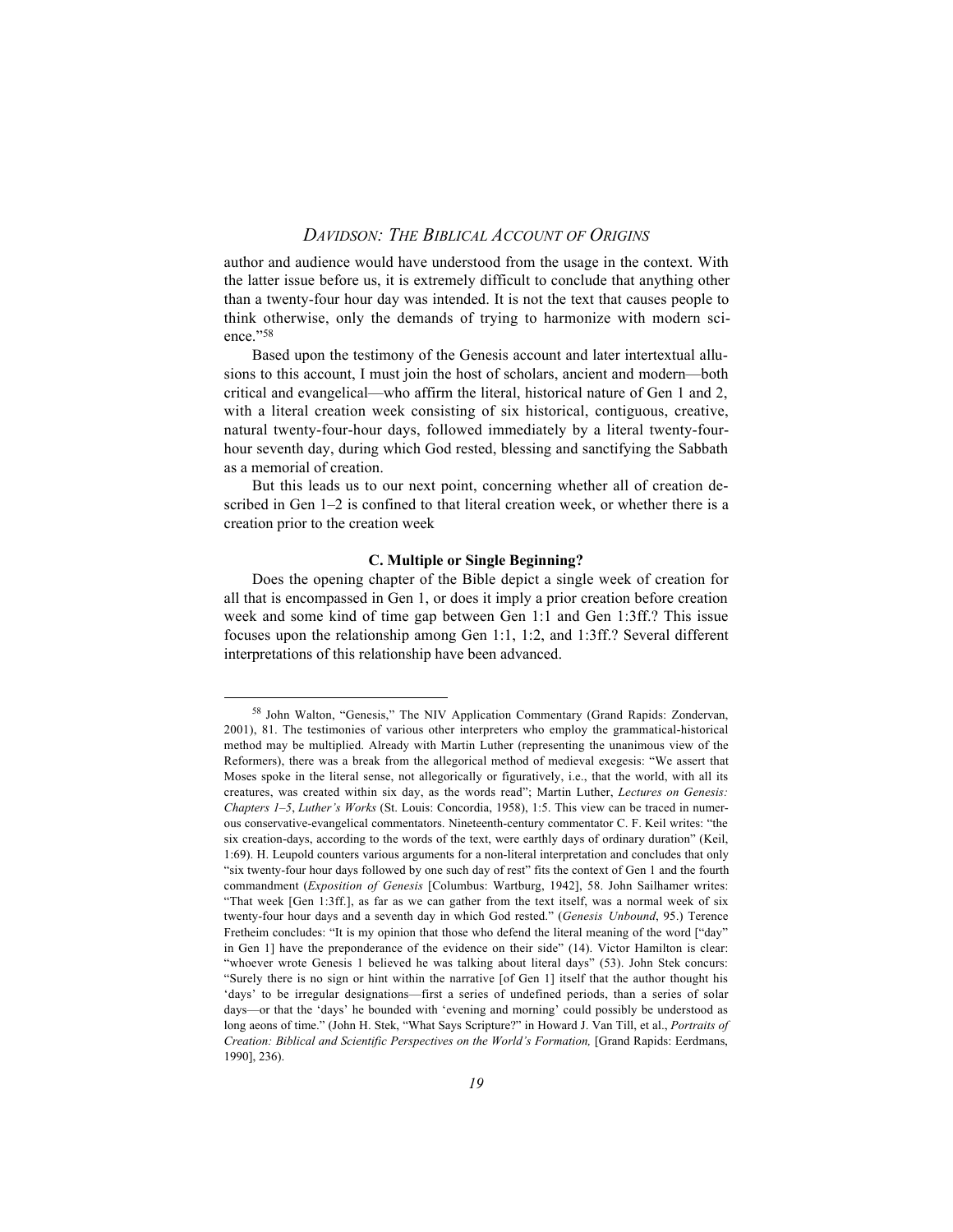**Active Gap Theory.** A first interpretation is often labeled as the "*ruinrestoration*" or the "*active gap*" view. According to this understanding,<sup>59</sup> Gen 1:1 describes an originally perfect creation some unknown time ago [millions, billions of years ago]. Satan was ruler of this world, but because of his rebellion (described in Isa 14:12–17), sin entered the universe. Some proponents of the active gap position hold that God judged this rebellion and reduced it to the ruined, chaotic state described in Gen 1:2. Others claim that Satan was allowed by God to experiment with this world, and the chaos described in Gen 1:2 is the direct result of satanic experimentation. In any case, those holding this view translate Gen 1:2: "the earth *became* without form and void."

Genesis 1:3ff. then presents an account of a later creation in which God restores what had been ruined. The geological column is usually fitted into the period of time of the first creation (Gen 1:1) and the succeeding chaos, and not in connection with the biblical Flood.

The ruin-restoration or active gap theory flounders purely on grammatical grounds: it simply cannot stand the test of close grammatical analysis. Gen 1:2 clearly contains three noun clauses, and the fundamental meaning of noun clauses in Hebrew is something fixed, a state or condition, not a sequence or action.60 According to the laws of Hebrew grammar, one must translate "the earth *was* unformed and unfilled," not "the earth *became* unformed and unfilled." Thus Hebrew grammar leaves no room for the active gap theory.

**No Gap and Passive Gap Theories.** The "no gap" and "passive gap" theories are sub-headings of an interpretation of biblical cosmogony in Gen 1 that may be termed the *initial* "*unformed-unfilled*" view. This is the traditional view, having the support of the majority of Jewish and Christian interpreters through history.<sup>61</sup> According to this initial "unformed-unfilled" view (and common to both the "no gap" and "passive gap" theories), Gen 1:1 declares that God created "the heavens and earth" out of nothing at the time of their absolute beginning.

<sup>59</sup> See, for examples, Arthur Custance, *Without Form and Void* (Brockville, Canada: By the Author, 1970); the *Scofield Reference Bible* (1917, 1967); and Jack W. Provonsha, "The Creation/Evolution Debate in the Light of the Great Controversy Between Christ and Satan," in *Creation Reconsidered*, 310–311.

<sup>60</sup> *Gesenius' Hebrew Grammar*, 454 [¶141i]. For analysis and refutation of the "ruinrestoration" theory both on philological and theological grounds, with particular focus upon the grammatical impossibility of this view's interpretation of Gen 1:2, see especially F. F. Bruce, "And the Earth was Without Form and Void," *Journal of the Transactions of the Victoria Institute* 78 (1946): 21–23; W. W. Fields, *Unformed and Unfilled: A Critique of the Gap Theory of Genesis 1:1, 2* (Winona Lake, IN: Light and Life, 1973); R. L. Reymond, "Does Genesis 1:1–3 Teach Creation Out of Nothing?" *Scientific Studies in Special Creation*, ed. W. E. Lammerts (Grand Rapids, 1971), 14–17; and Bruce Waltke, "The Creation Account in Genesis l:1–3": 136–143.

 $<sup>61</sup>$  For a list (with bibliographical references) of major supporters, see especially Hasel, "Re-</sup> cent Translations," 163, and Waltke, "The Genesis Creation Account, III," 216–217. These include, e.g., Martin Luther, John Calvin, C. F. Keil, F. Delitzsch, J. Wellhausen, E. König, G. Ch. Aalders, H. Leupold, Alexander Heidel, B. S. Childs, Derek Kidner, N. H. Ridderbos, E. J. Young, E. Maly, and G. Henton, Gordon Wenham, and Nahum Sarna.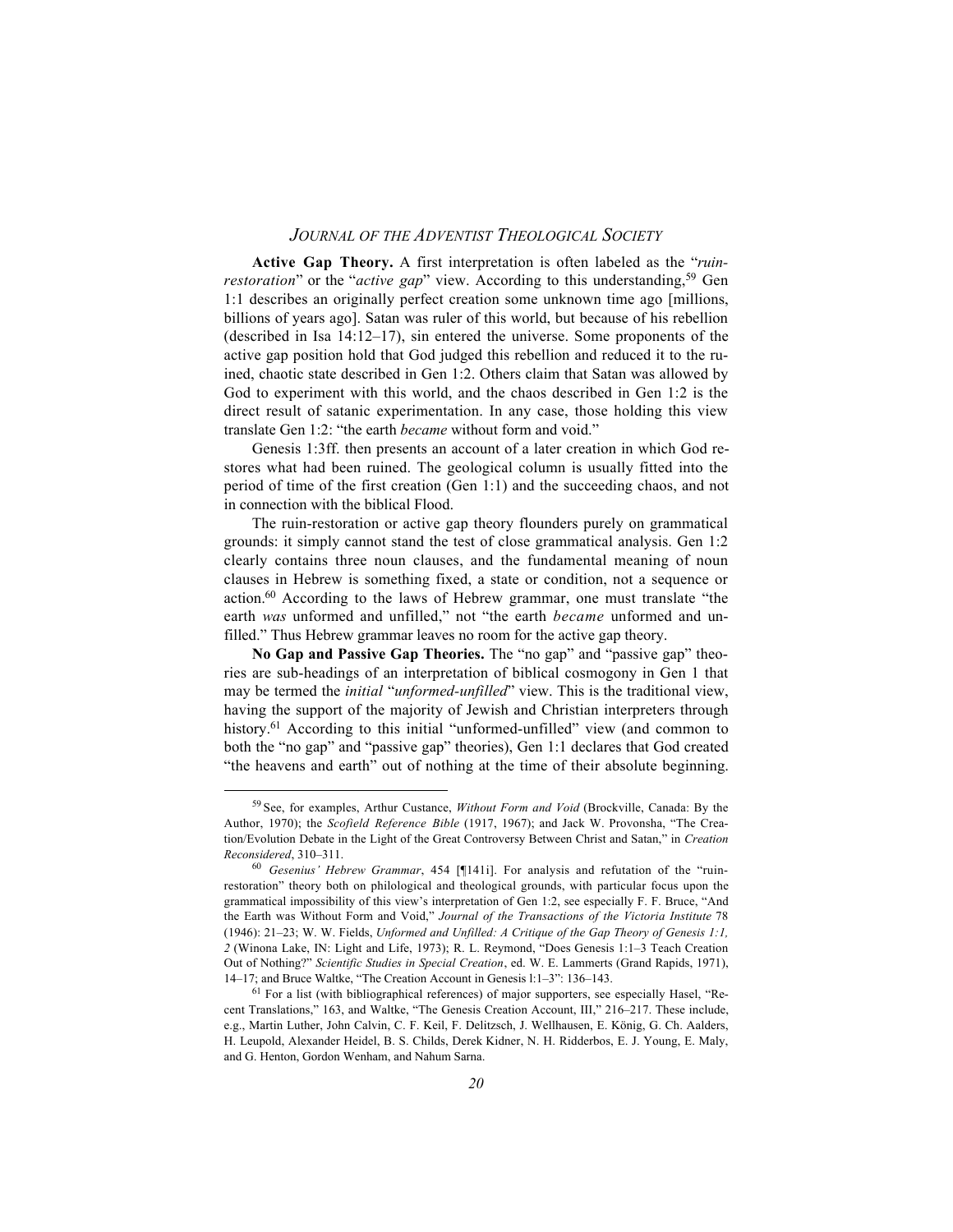Verse 2 clarifies that when (at least) the earth was first created, it was in a state of *tohû* "unformed" and *bohû* "unfilled." Verse 3ff. then describes the divine process of forming the unformed and filling the unfilled.

I concur with this view, because I find that only this interpretation cohesively follows the natural flow of these verses, without contradiction or omission of any element of the text.

The flow of thought in Gen 1–2:4a, according to this view, is as follows:

(a) God is before all creation (v. 1).

(b) There is an absolute beginning of time with regard to "the heavens and the earth"  $(v, 1)$ .

(c) God creates "the heavens and earth" (v. 1), but (at least) the earth is at first different than now—it is "unformed" and "unfilled" (*tohû* and *bohû*; v. 2).

(d) On the first day of the seven-day creation week, God begins to form and fill the *tohû* and *bohû* (vv. 3ff.).

(e) The "forming and filling" creative activity of God is accomplished in six successive literal twenty-four-hour days.

(f) At the end of creation week, the heavens and earth are finally finished (Gen 2:1). What God began in v. 1 is now completed.

(g) God rests on the seventh day, blessing and sanctifying it as a memorial of creation (2:1–4).

The above points seem clear in the flow of thought of Gen 1–2:4a. However, there is one crucial aspect in this creation process about which it may not be possible to be dogmatic. This concerns *when* the absolute beginning of the heavens and earth in v. 1 occurred: either at the commencement of the seven days of creation or sometime before. Some see vv. 1–2 all as part of the first day of the seven-day creation week. The "raw materials" described in Gen 1:1–2 are here included in the first day of the seven-day creation week. This may be termed the "*no gap*" interpretation.<sup>62</sup> Others see vv.  $1-2$  as a chronological unity separated by a gap in time from the first day of creation described in v. 3. The "raw materials" of the earth in their unformed-unfilled state were created before—perhaps long before—the seven days of creation week. This view is usually termed the "*passive gap*."63

Several considerations lead me to prefer the "passive gap" to the "no gap" theory. First, as John Hartley points out in his NIB commentary, "The consistent pattern used for each day of creation tells us that verses 1–2 are not an integral part of the first day of creation (vv. 3–5). That is, these first two verses stand apart from the report of what God did on the first day of creation."64 Hartley is referring to the fact that each of the six days of creation begins with the words,

62 See, for example, Henry Morris, *The Biblical Basis for Modern Science* (Grand Rapids: Baker, 1984); and idem, *The Genesis Record* (Grand Rapids: Baker, 1976), 17–104.

<sup>63</sup> See, for example, Harold G. Coffin, *Origin by Design* (Hagerstown, MD: Review and Herald, 1983), 292–293, who allows for this possibility.

<sup>64</sup> John E. Hartley, *Genesis*, 41.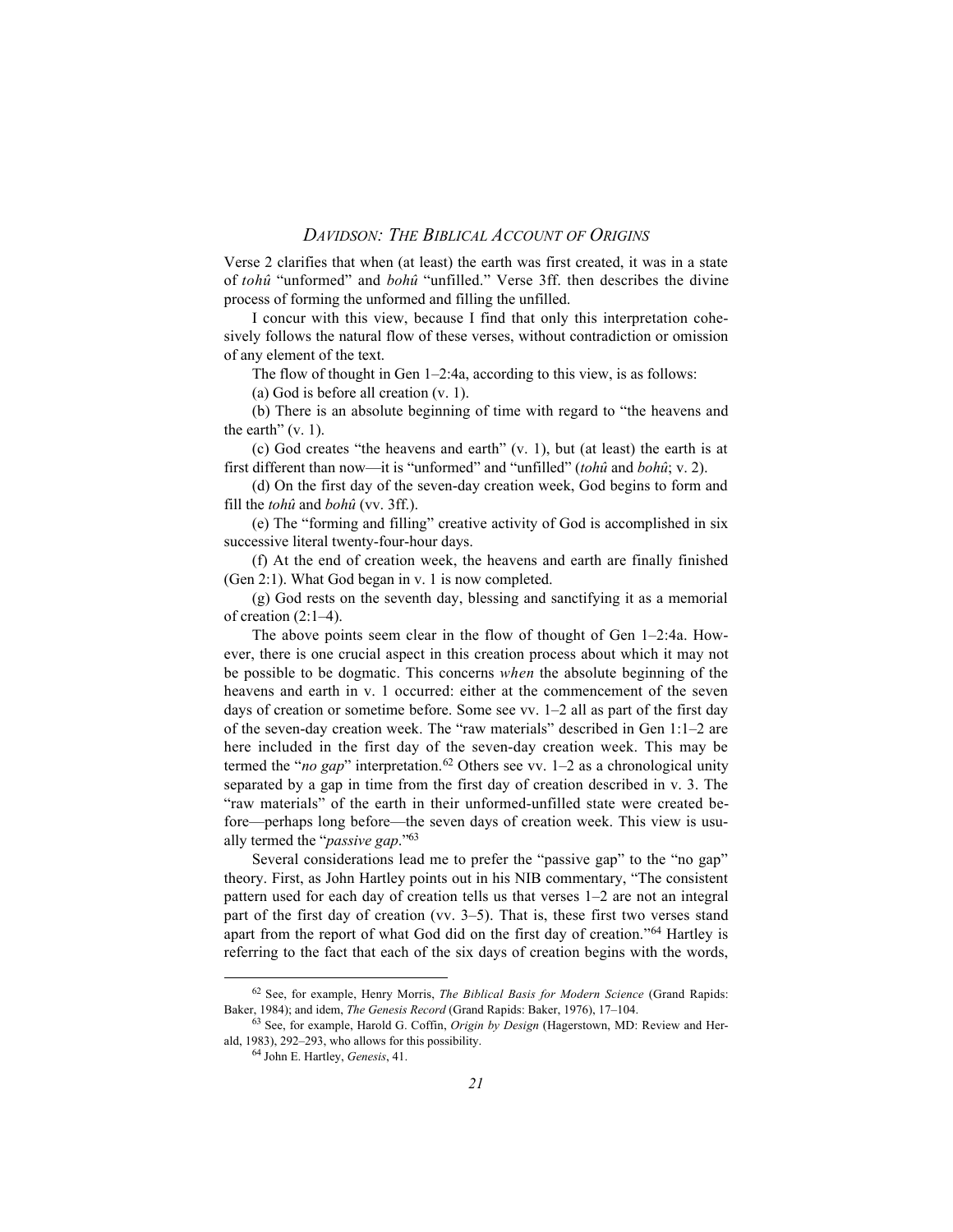"And God said . . ." and ends with the formula "and there was evening and there was morning, day x." If the description of the first day is consistent with the other five, this would place vv. 1–2 outside of, and therefore before, the first day of creation.

Secondly, as we will argue under the section of the "what" of creation, the phrase "the heavens and earth" in Gen 1:1 is most probably to be taken here, as elsewhere in Scripture, as a merism (*merismus*) that includes the entire universe.<sup>65</sup> If "heavens and earth" refers to the whole universe, this "beginning" (at least for part of the "heavens") must have been *before* the first day of earth's creation week, since the "sons of God" (unfallen created beings) were already created and sang for joy when the foundations of the earth were laid (Job 38:7).

Thirdly, we will also argue in the "what" section that the dyad "heavens and earth" (entire universe) of Gen 1:1 are to be distinguished from the triad "heaven, earth, and sea" (the three earth habitats) of Gen 1:3ff. and Exod 20:11. This means that the creation action of Gen 1:1 is outside or before the six-day creation of Exod 20:11, and of Gen 1:3ff.

Fourthly, the text of Gen 1:1 does not indicate how long before creation week the universe ("heavens and earth") was created. It could have been millions or billions of years. John Sailhamer points out that the Hebrew word for "beginning" used in Gen 1:1,  $r\bar{e}\s{s}\hat{i}t$ , "does not refer to a point in time, but to a *period* or *duration* of time which falls before a series of events."<sup>66</sup> So in the first verse of the Bible we are taken back to the process of time in which God created the universe. Sometime during that process, this earth<sup>67</sup> was created, but it was initially in an "unformed-unfilled" (*tohû-bohû*) state.<sup>68</sup> As a potter or architect first gathers his materials, and then at some point later begins shaping the pot on

<sup>&</sup>lt;sup>65</sup> This is not to imply that the writer of Genesis (whom I take as Moses) necessarily understood the nature and extent of the universe in exactly the same way as we do today. (In fact, he may have known *more* about some phenomena of the universe than modern science has been able to determine: if Moses also wrote the book of Job, then he knew of other worlds with intelligent life forms—see Job 38:7—while science today can only guess that this might be the case.) What I am suggesting is that the merism "heavens and earth" used by Moses in Gen 1:1 implies that God created "all that is out there," whatever and wherever it may be, paralleling the expression in John 1:3: "All things were made by Him, and without Him nothing was made that was made."

<sup>66</sup> Sailhamer, *Genesis Unbound*, 38. Sailhamer (ibid, 38–44) refers to other biblical examples of this usage of the word  $r\bar{e}\tilde{s}\tilde{t}t$  (e.g., Jer 28:1) and contrasts it with other Hebrew words for "beginning" that refer specifically to a beginning point of time.

<sup>&</sup>lt;sup>67</sup> I take the Hebrew word *hā<sup>2</sup>āres* "the earth" in Gen 1:2 to refer to our entire globe, and not just to the localized land of promise for Israel, as Sailhamer interprets it. See below under section IV, the "what" of creation, for further discussion.

<sup>68</sup> I deliberately avoid using the word "chaos" to describe this condition of the planet before creation week. Some have claimed that the terms *tohû*-*bohû* refer to a "chaotic, unorganized universe." But the careful study of these terms by David Toshio Tsumura, *The Earth and the Waters in Genesis 1 and 2: A Linguistic Study,* JSOT Supplementary Series, 83 (Sheffield: JSOT Press, 1989), esp. 155–156, shows that these terms refer not to chaos, but to a state of "unproductiveness and emptiness" in Gen 1:2. See also Rooker, 320–323.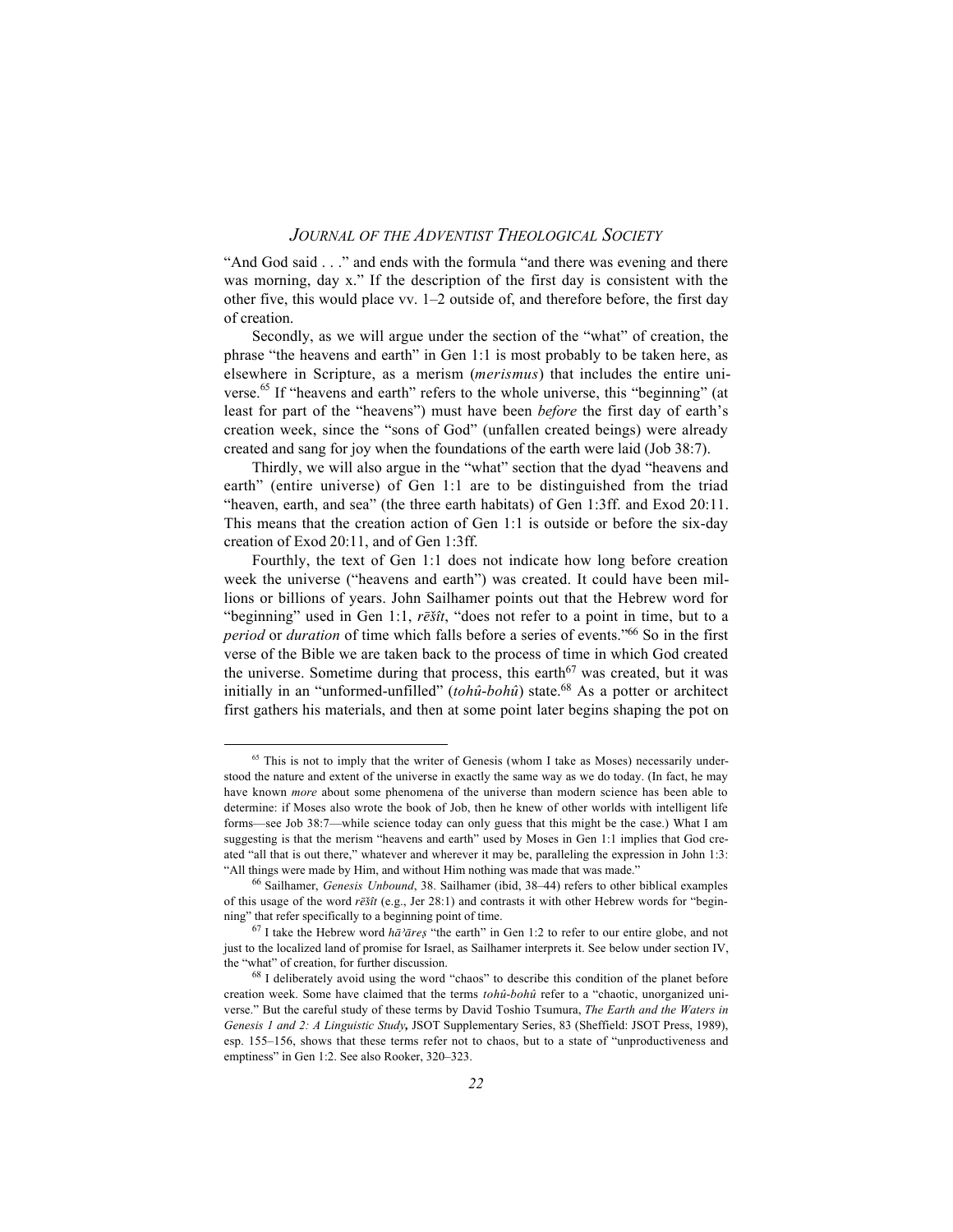the potter's wheel or constructing the building, so God, the Master Artist—Potter and Architect—first created the "raw materials" of the earth, and then at the appropriate creative moment, began to form and fill the earth in the six literal days of creation week.

Fifthly, already in the creation account of Gen 1:3ff., there is an emphasis upon God's creating by differentiation or separation involving previouslycreated materials. On the second day, God divided what was already present—the waters from the waters (Gen 1:6–8). On the third day the dry land *appeared* (which seems to imply it was already present under the water), and the previously-existing earth brought forth vegetation (Gen 1:9–12). On the fifth day the waters brought forth the fish (Gen 1:20), and on the sixth day the earth brought forth land creatures (Gen 1:24), implying God's use of pre-existing elements. As we will note below in section IV under the "what" of creation, this same pattern seems to be true with the creation of the "greater" and "lesser" lights of the fourth day and the light of day one.

Sixthly, such a two-stage process of creation in Gen 1, like the work of a potter or architect, is supported by the complementary creation account of Gen 2, describing the way God created man and woman. In Gen 2:7, it is evident that God began with the previously-created ground or clay, and from this "formed" the man. There is a two-stage process, beginning with the "raw materials"—the clay—and proceeding to the "forming" of man and breathing into His nostrils the breath of life. It is probably not accidental that the narrator here uses the verb "to form" (*ysr*), describing what a potter does with the clay on his potter's wheel. The participial form of *ysr* actually means "potter," and Moses may here be alluding to God's artistic work as a Master Potter.

Similarly, in God's creation of the woman, He follows a two-stage process. He starts with the raw materials that are already created—the "side" or "rib" of the man—and from this God "builds" (*bnh*) the woman. Again, it is certainly not accidental that only here in Gen 1–2 is the verb *bnh* "to architecturally design and build" used of God's creation. He is a Master Designer/Architect as He creates woman!

Finally, other parallels besides God's artistic work in Gen 2 seem to point toward a two-stage creation for this earth. We have already mentioned in passing that the work of creation in Gen 1–2 is described in technical language that specifically parallels the building of Moses' sanctuary and Solomon's temple. Such intertextual linkages have led me to join numerous OT interpreters in recognizing that according to the narrative clues, the whole earth is to be seen as the original courtyard and the Garden of Eden as the original sanctuary/temple on this planet. What is significant to note for our purposes at this point is that the construction of both Mosaic sanctuary and Solomonic temple took place in two stages. First came the gathering of the materials, according to the divine plans and command (Exod 25:1–9; 35:4–9, 20–29; 36:1–7; 1 Chron 28:1–29:9; 2 Chron 2), and then came the building process utilizing the previously-gathered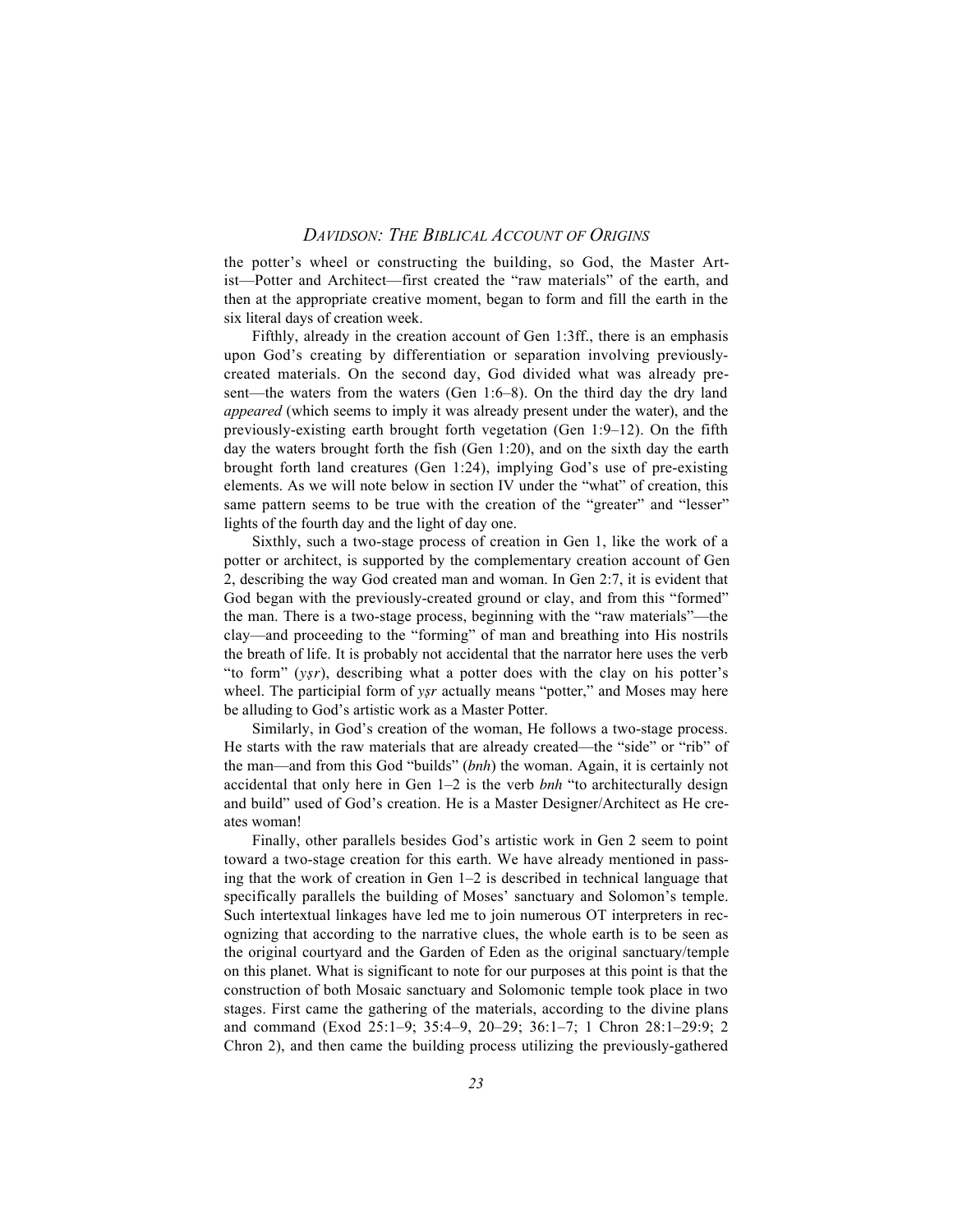materials (Exod 36:8–39:43; 2 Chron 3–4). A pattern of two-stage divine creative activity seems to emerge from these intertextual parallels that gives further impetus to accepting the "passive gap" interpretation of Gen 1.69

As part of the third question, Terreros asks why—if one accepts the long period of time (a gap) between Gen 1:1 and Gen 1:2, as does the "active gap" view—one does not accept the other suggestions of the "active gap" theory regarding what happened during that time—i.e., the three stages of creation, ruin, and restoration of the earth. I've given the answer to this point already in the critique of the "active gap" theory: the reading "the earth *became* without form and empty" of vs. 2 simply cannot be sustained by Hebrew grammar.

Finally, Terreros raises the question regarding the relationship of Gen 1:2 to vs. 1 and vs. 3. If vs. 2 is a thought unit with vs. 1, then we have the Spirit of God hovering over the waters "for millions or billions of years to no effect" (Terreros, 148), unlike the typical result of the Spirit's action, in which something creative happens (see Ps 104:30). Similarly, if vs. 2 is a thought unit with vs. 3, then the grammar of the nominal clauses in vs. 2 still requires that the Spirit of God hover for the whole period of time of the gap when the earth is unformed and unfilled. I have already argued above that vs. 2 is to be seen as a thought unit with vs. 1 and not with vs. 3. But the issue of the Holy Spirit's long-term activity of hovering over the earth is illuminated by the only other occurrence of the Hebrew word for "hover" in the Pentateuch, i.e., Deut 32:11. In this verse God is compared to an eagle that "hovers over its young," tenderly watching over them and protecting them from harm. Likewise, the Spirit's function in Gen 1:2 is that of Protector/Care-giver, personally watching over, caring for, the "raw materials" of this earth until such time as they are formed and filled during the

69 Marco T. Terreros, "What is an Adventist? Someone Who Upholds Creation," *JATS* 7/2 (Autumn 1996): 147–149, summarizes some of the major philosophical/theological arguments that could be raised against the "passive gap" view. First, he points out that while Gen 1:2 states the earth was "without form and empty," Isa 45:18 indicates that God "did not create it to be empty, but formed it to be inhabited." It does not seem consistent that God would have left the earth in an "unformed-unfilled" state for billions of years, then have it inhabited for only a few thousands of years, if the divine goal was for the earth to be inhabited. My response to this is that God's design is not only for the earth to be inhabited for a few thousand years, but forever! Though this original purpose was thwarted temporarily because of sin, after the millennium the ultimate goal will be achieved. In light of eternity (endless time!), a period of a few billion years (or however long a period from the initial creation of earth's raw materials to creation week) is minimal!

Second, is it consistent for one to accept the evolutionary dating for the rock ("raw materials") of the earth and not for the age of the fossils in the rocks? A third question is related: is not the "passive gap" theory a "concordist endeavor to harmonize Scripture and Science?" Or in other words, "we are being forced to accept the gap by science not by Scripture." (Terreros, 148). My answer to these points is that I have come to this conclusion regarding the "passive gap" by exegesis of Scripture, and not due to pressure from science. Philosophically and cosmologically, I could be just as happy believing in a creation of both "raw materials" and the life forms of earth within a period of six literal contiguous days, all with an appearance of old (mature) age. (I used to hold this position.) But it is the text of Gen 1, not science, that drives me to conclude that Gen 1:1–2 is structurally outside of the parameters of the six days (see arguments above in the text of this article). Likewise, if "heavens and earth" in Gen 1:1 refers to the whole universe, then in light of Job 38:7 some of the creation described in the first verse of the Bible must of necessity be before the six-day creation week. Genesis 1 does not indicate how long before creation week the "raw materials" of earth were created: Maybe billions of years, maybe more or less. The evolutionary radiometric time clocks for the rocks may or may not be accurate. The "passive gap" is not dependent upon their accuracy, nor (at least in my understanding) is it an attempt to harmonize Scripture and Science. It is an attempt to be faithful to Scripture, and if some scientific data are harmonized in the process, then all the better.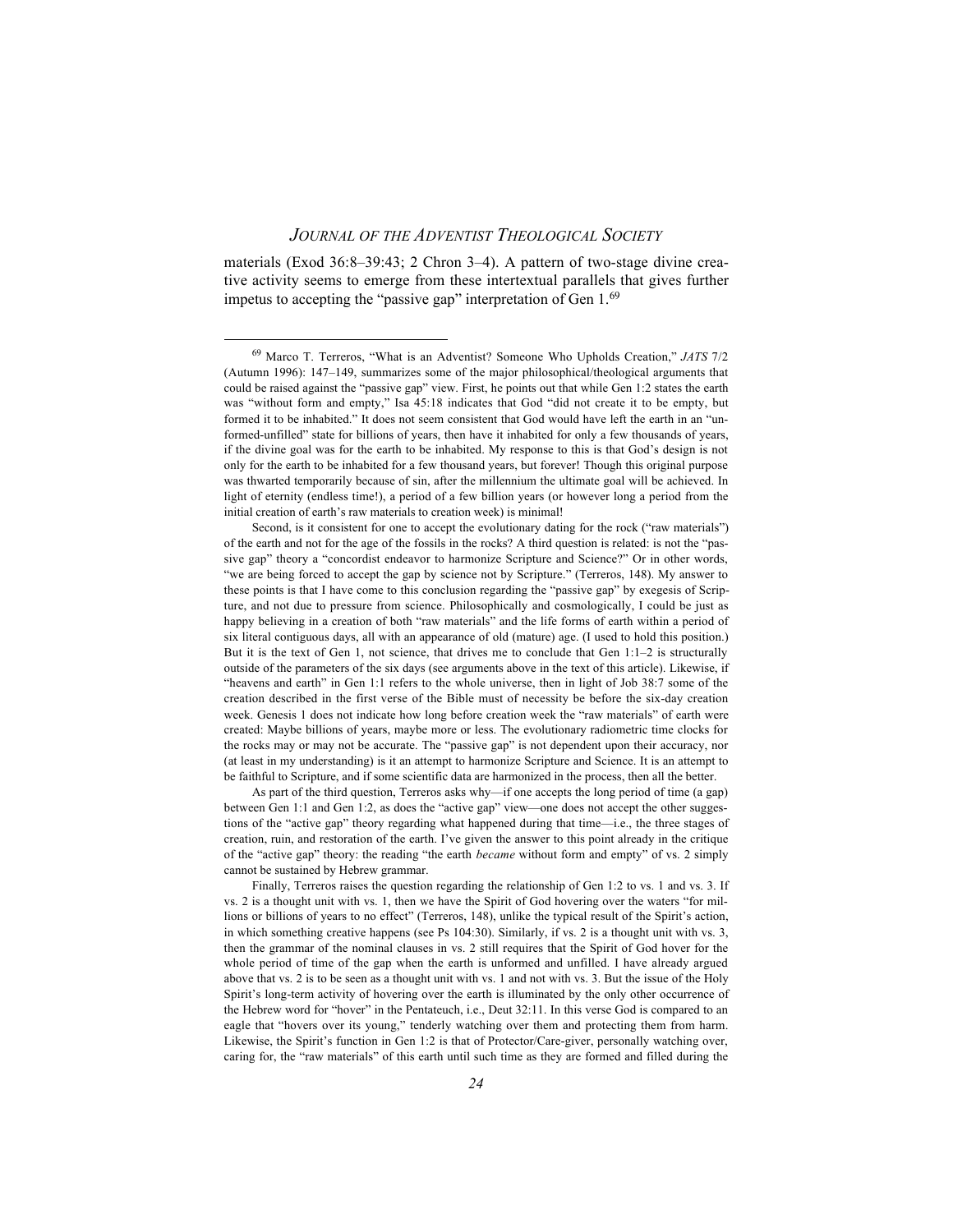Despite my preference for the passive gap over the no gap theory, I acknowledge a possible openness of Gen 1:1–2 that allows for either option. This possible openness in the Hebrew text has implications for interpreting the prefossil layers of the geological column. If one accepts the "no gap" option, there is a possibility of relatively young pre-fossil rocks, created as part of the sevenday creation week (perhaps with the appearance of old age). If one accepts the "passive gap" option (my preference), there is the alternate possibility of the pre-fossil "raw materials" being created at a time of absolute beginning of this earth and its surrounding heavenly spheres, perhaps millions or billions of years ago. This initial unformed-unfilled state is described in v. 2. Verses 3ff. then describes the process of forming and filling during the seven-day creation week.

I conclude that the biblical text of Gen 1 leaves room for either (a) young pre-fossil rock, created as part of the seven days of creation (with appearance of old age), or (b) much older pre-fossil earth rocks, with a long interval between the creation of the inanimate "raw materials" on earth described in Gen 1:1–2 and the seven days of creation week described in Gen 1:3ff. (which I find the preferable interpretation). But in either case, the biblical text calls for a *short* chronology for the creation of *life* on earth. According to Gen 1, there is no room for any gap of time in the creation of life on this earth: it came during the third through the sixth of the literal, contiguous twenty-four-hour days of creation week. That leads us to our next point.

#### **D. A Recent or Remote Beginning?**

We have no information in Scripture as to how long ago God created the universe as a whole. But there is evidence strongly suggesting that the creation week described in Gen 1:3–2:4 was recent, some time in the last several thousand years, and not hundreds of thousands, millions, or billions of years ago. The evidence for this is found primarily in the genealogies of Gen 5 and 11. These genealogies are unique, with no parallel among the other genealogies of the Bible or other ANE literature.<sup>70</sup> Unlike the other genealogies, which may

 $\overline{a}$ 

creation week. Such a protective/caring function is effect enough, and whether the period of time is long or short, the effect is the same.

<sup>70</sup> For other biblical genealogies, see especially Gen 4:16–24; 22:20–24; 25:1–4, 12–18; 29:31–30:24; 35:16–20, 22–26; 39:9–14, 40–43; 46:8–12; 1 Sam 14:50–51; 1 Chr 1–9; Ruth 4:18–22; Matt 1:1–17; Luke 3:23–28. For comparison with ANE genealogies, see, e.g., Gerhard F. Hasel, "The Genealogies of Gen 5 and 11 and their Alleged Babylonian Background," *AUSS* 16 (1978): 361–374; and Richard S. Hess, "The Genealogies of Genesis 1–11 and Comparative Literature," in "*I Studied Inscriptions Before the Flood:" Ancient Near Eastern, Literary, and Linguistic Approaches to Genesis 1–11*, ed. Richard S. Hess and David Toshio Tsumura (Winona Lake, IN: Eisenbrauns, 1994), 58–72. Hess has shown that there are various sub-genres of genealogies, and the genre of the genealogies in Gen 5 and 11 is very different than the ANE genealogies, with very different formal characteristics, functions, and orientation. According to Hess, the genealogies in Gen 5 and 11 seem to reveal a different view of history than the ANE parallels, tending to emphasize the forward thrust of history, with attention to specific historical-chronological data concerning each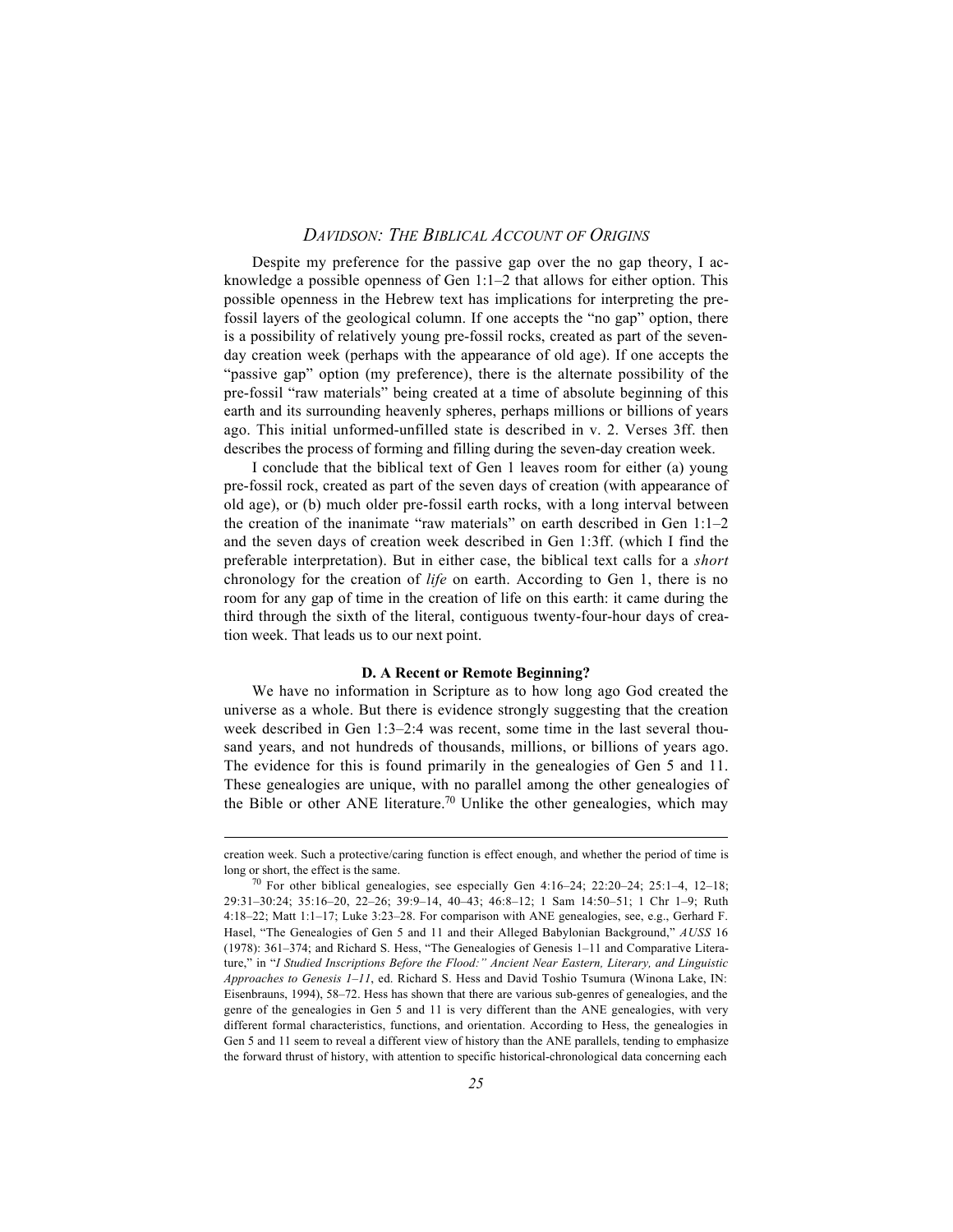(and in fact often do) contain gaps, the "chronogenealogies" of Gen 5 and 11 have indicators that they are be taken as complete genealogies without gaps. These unique interlocking features indicate a specific focus on chronological time and reveal an intention to make clear that there are no gaps between the individual patriarchs mentioned. A patriarch lived *x* years, then begat a son; after he begat this son, he lived *y* more years, and begat more sons and daughters; and all the years of this patriarch were *z* years. These tight interlocking features make it virtually impossible to argue that there are significant generational gaps. Rather, they purport to present the complete time sequence from father to direct biological son throughout the genealogical sequence from Adam to Abraham.

To further substantiate the absence of major gaps<sup>71</sup> in the genealogies of Gen 5 and 11, the Hebrew grammatical form of the verb "begat" (*yalad* in the *Hifil*) used throughout these chapters is the special causative form that always elsewhere in the OT refers to actual direct physical offspring, i.e., biological father-son relationship (Gen 6:10; Judg 11:1; 1 Chr 8:9; 14:3; 2 Chr 11:21; 13:21; 24:3). This is in contrast to the use of *yaœlad* in the simple *Qal* in many of the other biblical genealogies, in which cases it can refer to other than direct physical fathering of immediately succeeding offspring. In Gen 5 and 11, there is clearly a concern for completeness, accuracy, and precise length of time.<sup>72</sup>

There are several different textual versions of the chronological data in these two chapters: MT (Hebrew text) LXX (Greek translation), and Samaritan Pentateuch. The scholarly consensus is that the MT has preserved the original figures in their purest form, while the LXX and Samaritan versions have intentionally schematized the figures for theological reasons. But regardless of which text is chosen, it only represents a difference of about a thousand years or so.<sup>73</sup>

Regarding the chronology from Abraham to the present, there is disagreement among Bible-believing scholars whether the Israelite sojourn in Egypt was 215 years or 430 years, and thus whether to put Abraham in the early second millennium or the late third millennium B.C.; but other than this minor differ-

 $\overline{a}$ 

person mentioned in the genealogy (life span and age at which the next name bearer is begotten) which is never given in other ANE genealogies.

<sup>71</sup> I do acknowledge the possibility of minor gaps (or duplications) in Gen 5 and 11, due to such factors as scribal omissions or additions. An example is the mention of a second Canaan in the LXX of Gen 5 and in Luke 3, as opposed to only one Canaan in the MT. In light of the scholarly consensus that the MT more likely approximates the original, the second Canaan is probably a secondary addition, although there is the possibility that a second Canaan has been inadvertently dropped out of the Hebrew text.

 $72$  This is contra, e.g., Cottrell, 203; and Lawrence Geraty, "The Genealogies as an Index of Time," *Spectrum* 6 (1974): 5–18, who both fail to recognize the differences between the genealogies of the Bible and other ANE literature, on one hand, and the unique chronogenealogies of Gen 5 and 11 on the other.

<sup>73</sup> If following the MT, the period of history from Adam to the Flood is 1656 years and from the Flood to Abraham 352 years, for a total of 2008 years. For the LXX, the total from Adam to Abraham is 3184 years, and for the Samaritan Pentateuch the total is 2249 years.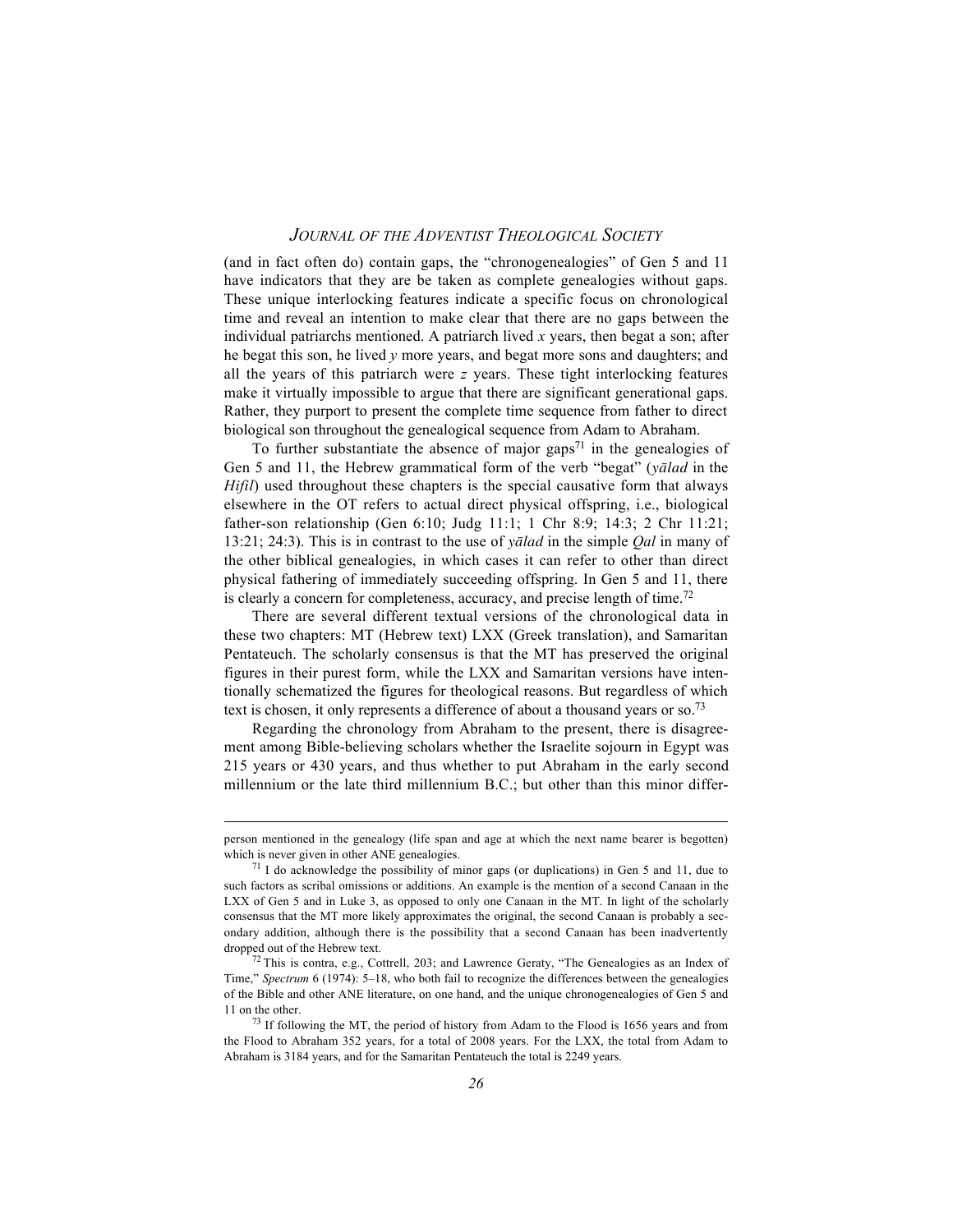ence, the basic chronology from Abraham to the present is clear from Scripture, and the total is only some  $4000 (+/- 200)$  years.<sup>74</sup>

Thus the Bible presents a relatively recent creation (of life on this earth) a few thousand years ago, not hundreds of thousands or millions/billions. While minor ambiguities do not allow us to pin down the exact date, according to Scripture the six-day creation week unambiguously occurred *recently.* This recent creation becomes significant in light of the character of God, the next point in our outline. We can already say here that a God of love surely would not allow pain and suffering to continue any longer than necessary to make clear the issues in the Great Controversy. He wants to bring an end to suffering and death as soon as possible; it is totally out of character with the God of the Bible to allow a history of cruelty and pain to go on for long periods of time—millions of years—when it would serve no purpose in the cosmic controversy against Satan. Thus the genealogies, pointing to a recent creation, are a window into the heart of a loving, compassionate God.

#### **II. The "Who": "In the Beginning** *God***"**

The Creation accounts of Gen 1–2 emphasize the character of God. While accurately presenting the facts of creation, the emphasis is undoubtedly not so much upon crea-*tion* as upon the Creat-*or*. As Mathews puts it, "'God' is the *grammatical* subject of the first sentence (1:1) and continues as the *thematic* subject throughout the account."<sup>75</sup>

# **A. Elohim and Yahweh—the Character of God**

In Gen 1–2, two different names for God appear, not as supports for the Documentary Hypothesis, but in order to emphasize the two major character qualities of the Creator.<sup>76</sup> In Gen 1:1–2:4a, He is Elohim, which is the generic name for God, meaning "All-powerful One," and emphasizing His transcendence as the universal, cosmic, self-existent, almighty, infinite God. This emphasis upon God's transcendence is in accord with the universal framework of the first creation account, in which God is before and above creation and creates effortlessly by His divine Word. In the supplementary creation account of Gen 2:4b–25, another name for the deity is introduced along with Elohim. He is here also Yahweh, which is the biblical God's covenant name; He is the immanent, personal God who enters into intimate relationship with His creatures. Just such a God is depicted in this second creation account: One who bends down as a Potter over a lifeless lump of clay to "shape" *(yāşar*) the man and breathes into

74 See SDABC (1953 ed.), "The Chronology of Early Bible History," 1:174–196. For the date of the Exodus as ca. 1450 B.C., see especially, William Shea, "Exodus, Date of," *ISBE* (rev. 1982 ed), 2:230–238.

<sup>75</sup> Mathews, 113.

<sup>76</sup> See below, in our discussion of the "what" of creation, for bibliography supporting the unity and complementarity of Gen 1 and 2.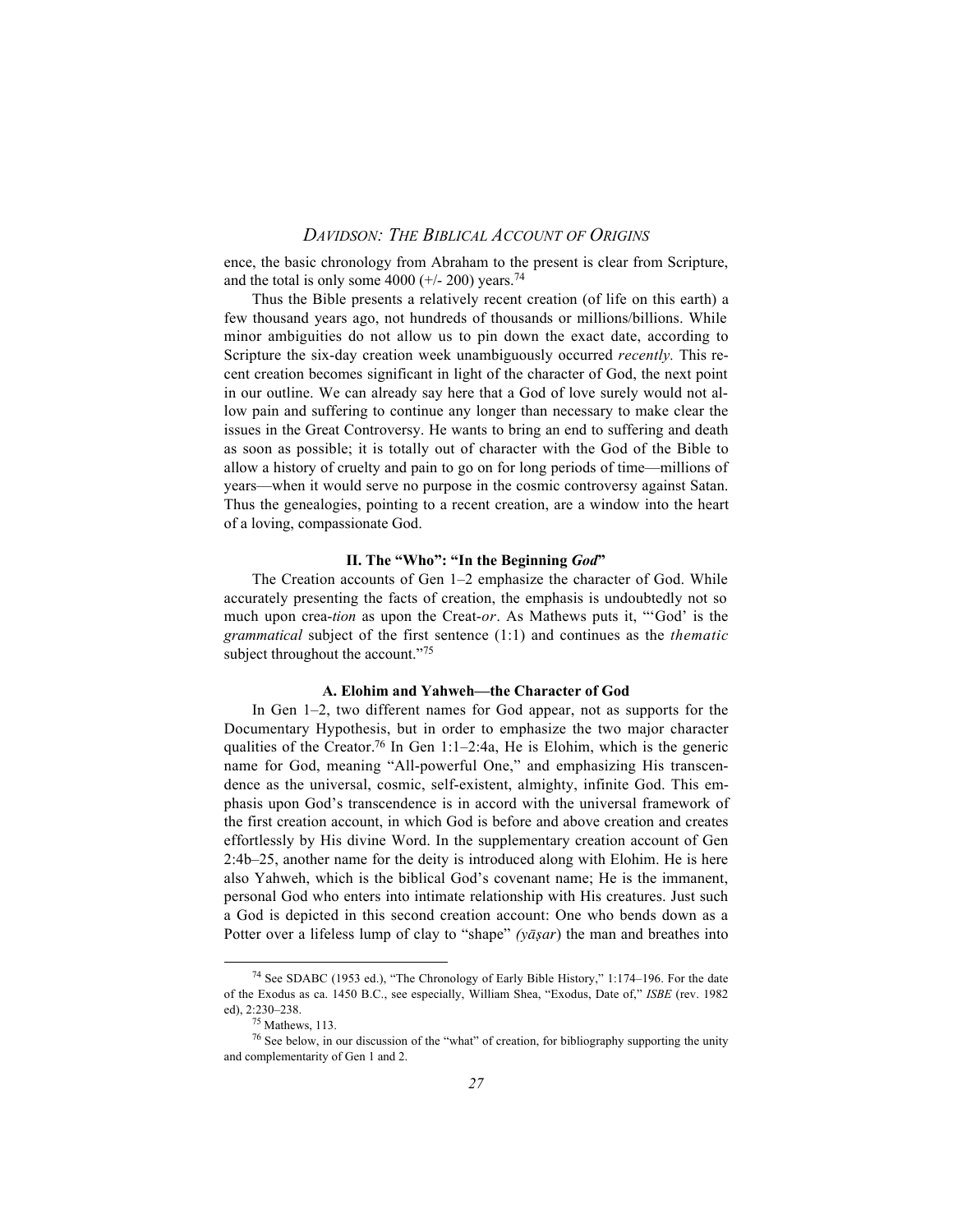his nostrils the breath of life  $(2:7)$ ; who plants a garden  $(2:8)$ ; who "architecturally designs/builds" (*bānah*) the woman (2:22) and officiates at the first wedding (2:22–24). Only the Judeo-Christian God is both infinite and personal to meet the human need of an infinite reference point and personal relationship.

Any interpretation of the biblical account of origins must recognize the necessity of remaining faithful to this two-fold portrayal of the character of God in the opening chapters of Scripture. Interpretations of these chapters which present God as an accomplice, active or passive, in an evolutionary process of survival of the fittest, millions of years of predation, prior to the fall of humans, must seriously reckon with how these views impinge upon the character of God. I would argue that perhaps the greatest reason to reject (theistic) evolution or progressive creation is that it maligns the character of God, making Him responsible for millions of years of death/suffering, natural selection, survival of the fittest, even *before* sin.

#### **B. Other Considerations**

There are a number of other considerations related to the "who" of creation, including, among others, the following points, which we can only summarize here:

1. No proof of God is provided, but rather from the outset comes the bold assertion of His existence.

2. God is the ultimate foundation of reality. As Ellen White expresses it: " 'In the beginning God.' Here alone can the mind in its eager questioning, fleeing as the dove to the ark, find rest."77

3. The portrayal of God in the creation account provides a polemic against the polytheism of the ANE with its many gods, their mankind-like moral decadence, the rivalry and struggle between the deities, their mortality, and their pantheism (the gods are part of the uncreated world-matter).

4. There are intimations of the plurality of the Godhead in Creation, with mention of the "Spirit of God" (*rûah 'elohîm*) in Gen 1:2;<sup>78</sup> the creative Word throughout the creation account (ten times in Gen 1); and the "let us" of Gen 1:26, most probably a "a plural of fullness," implying "within the divine Being a distinction of personalities, a plurality within the deity, a 'unanimity of intention

77 Ellen G. White, *Education* (Mountain View, CA: Pacific Press, 1903), 134.

 $78$  Elsewhere in Scripture this Hebrew phrase always (18x) refers to "Spirit of God," not "mighty wind." Further, in the rest of Gen 1, Elohim always refers to God, and is not used as a marker for the superlative. Also, note the adverb describing the Spirit's work of *m*<sup>*erahepet* "hover-</sup> ing," which in the only other occurrence of the word in the Pentateuch refers to the protective hovering of the eagle over its young (Deut 32:11). For full canvassing of the options and argumentation supporting the translation "Spirit of God," see especially Hamilton, 111–115.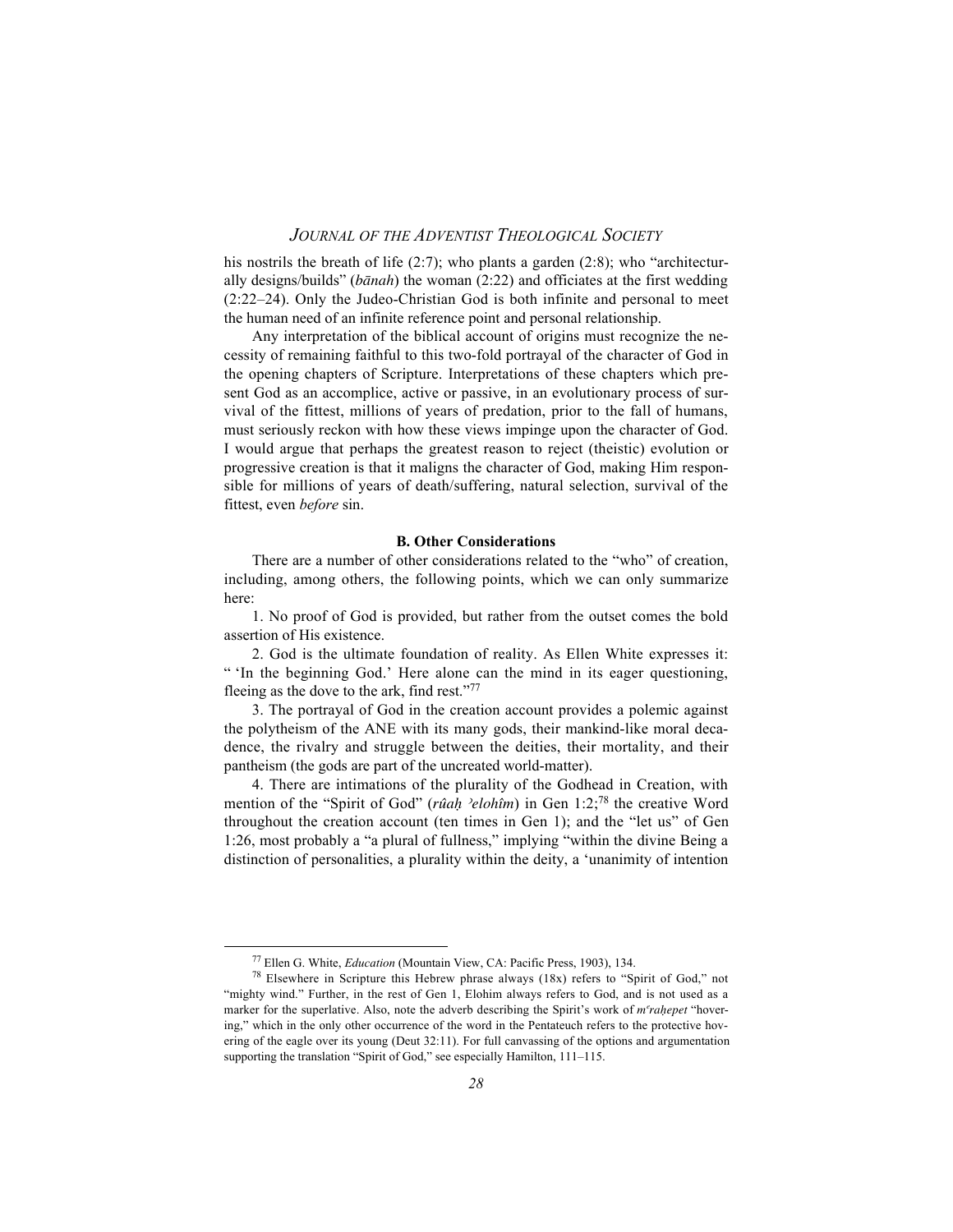and plan'. . . ; [the] germinal idea . . . [of] intra-divine deliberation among 'persons' within the divine Being."79

5. The "who" of creation also helps us answer the "why" of creation. With intimations of a plurality of persons within the deity (point 4 above), and the character of God being one of covenant love (as Yahweh), it would be only natural for Him to wish to create other beings with whom He could share fellowship. This is implicit in the creation account of Prov 8, where Wisdom is "rejoicing" (literally, "playing, sporting"!) both with Yahweh and with the humans that have been created (vv. 30–31). It is explicit in Isa 45:18: "He created it [the earth] not to be empty [*tohû*], He formed it to be inhabited."

#### **III. The "How": "In the Beginning God** *Created***"**

Many would claim that the biblical creation accounts are not concerned with the "how" of creation, but only with the theological point that God created. It is true that Gen 1–2 provide no technical scientific explanation of the divine creative process. But there is a great deal of attention to the "how" of divine creation,80 and this cannot be discarded as the husk of the creation accounts in order to get at the theological kernel of truth that God was the Creator. It seems that the six days of creation "are told from the perspective of one who is standing on the earth's surface observing the universe with the naked eye."<sup>81</sup>

## **A. By Divine** *baœraœ*

According to Gen 1, God creates by divine  $b\bar{a}r\bar{a}$  (= "create" Gen 1:1, 21, 27; 2:4a). This Hebrew verb in the *Qal* describes exclusively God's action; it is never used of human activity. It is also never used with the accusative of matter: what is created is something totally new  $82$  and effortlessly produced. By employing this term, the Genesis account provides an implicit polemic against the common ANE views of creation by sexual procreation and by a struggle with the forces of chaos.

79 Gerhard F. Hasel, "The Meaning of 'Let Us' in Gen 1:26," *AUSS* 13 (1975): 65; see 58–66 for further discussion and critique of other views. Cf. Kidner, *Genesis*, 33; Hamilton, 133–134; Sailhamer, *Genesis Unbound*, 146–147; and the "Angel of the Lord" passages later in Genesis: Gen 16:7–13; 18:1–2 & 19:1; Gen 31:11–13; 32:24, 30; 48:15–16; Hosea 12:3–6 (on the latter, see Kidner, *Genesis*, 33).

<sup>80</sup> So Freitheim, 32: "While the central concern [in Gen 1] is in questions of 'why,' Israel is also interested in questions of 'how' the world came into being, and herein the ancient author integrates them into one holistic statement of the truth about the world."

<sup>81</sup> Mathews, 144. The description of the earth's luminaries as light bearers for the earth (Gen 1:15–16) illustrates this geocentric perspective.

<sup>82</sup> However, by itself the term does not indicate *creatio ex nihilo* (see Ps 51:12 [10 Eng.]), as has been sometimes claimed.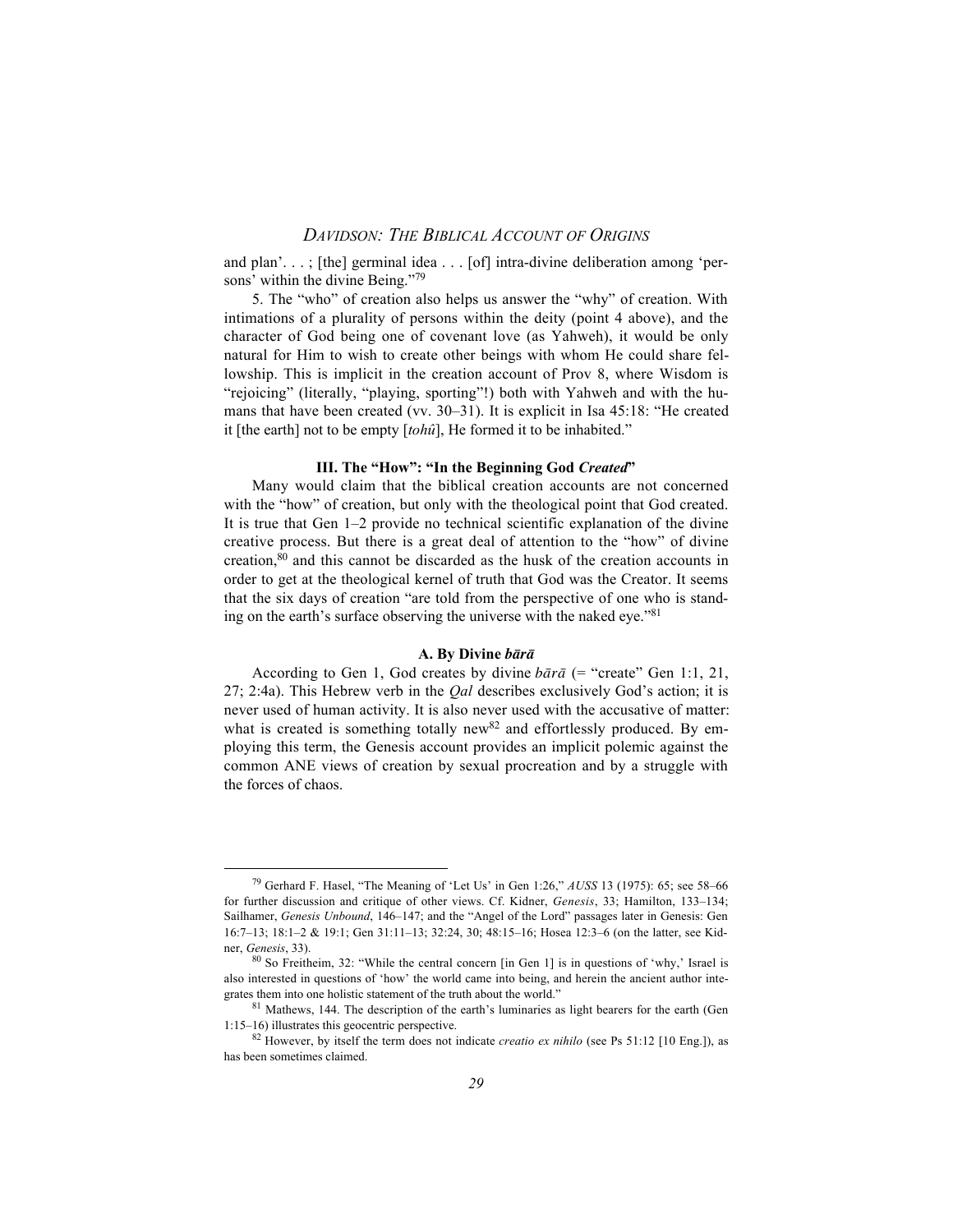#### **B. By Divine Fiat**

Creation in Gen 1 is also by divine fiat—"And God said, Let there be . . ." (Gen 1:3, 6, 9, 11, 14, 20, 24, 26). The Psalmist summarizes this aspect of how God created: "By the word of the Lord were the heavens made, and all the host of them by the breath of his mouth . . . For He spoke, and it was done; He commanded, and it stood fast" (Ps 33:6, 9). According to Gen 1, the universe and this earth are not self-existent, random, or struggled over. The Genesis account is in stark contrast with the Mesopotamian concept of creation resulting from the cosmogonic struggle between rival deities or the sexual activity of the gods, and also in contrast with Egyptian Memphite theology, where the creative speech of the god Ptah is a magical utterance.<sup>83</sup> In biblical theology, the "word" of God is concrete; it is the embodiment of power. When God speaks, there is an immediate response in creative action. Part of God's word is His blessing, and in Hebrew thought God's blessing is the empowering of the one/thing blessed to fulfill the intended function for which (s)he/it was made. God's creation by divine fiat underscores the centrality of the Word in the creation process.

#### **C. As a Polemic**

Specific terminology is used (or avoided) by Moses that appears to be an intentional polemic against the mythological struggle with a chaos monster and the prevalence of polytheistic deities found in the Mesopotamian creation texts.84 We have noted some examples of these already above. As an additional example, the word *tehôm* "deep" in Gen 1:2 is an "unmythologized" masculine rather than the mythological feminine sea monster Tiamat. Again, the names "sun" and "moon" are (vv. 14–19) replaced by the generic terms "greater light" and "lesser light" because the Hebrew names for these luminaries are also the names of deities. As a final example, the term *tannînim* ("sea monsters," vv. 21–22), the name for both mythological creatures and natural sea creatures/serpents), is retained (as the only vocabulary available to express this kind of animal), but this usage is coupled with the strongest term for creation  $b\bar{a}r\bar{a}$ (implying something totally new, no struggle), a term not employed in Gen 1 since v. 1, to dispel any thought of a rival god.<sup>85</sup>

The "how" of creation was no doubt penned by Moses under inspiration with a view toward exposing and warning against the polytheistic Canaanite environment in which Israel would soon find themselves. But the omniscient Divine Author certainly also inspired this creation account in order to be a polemic for all time against views of creation that might violate or distort the true

83 See Mathews, 117.

<sup>84</sup> See especially, Gerhard F. Hasel, "The Polemic Nature of the Genesis Cosmology," *Evangelical Quarterly* 46 (1974): 81–102.

<sup>85</sup> The term *bara* is reserved for the pivotal moments in the first creation accounts when God's effortless transcendence are to be emphasized (Gen 1:1, 21, 27; 2:4a); the normal word for "make"  $\sqrt{a}$ sah is used elsewhere in the narrative (Gen 1:7, 16, 25, 26; 2:2, 4b).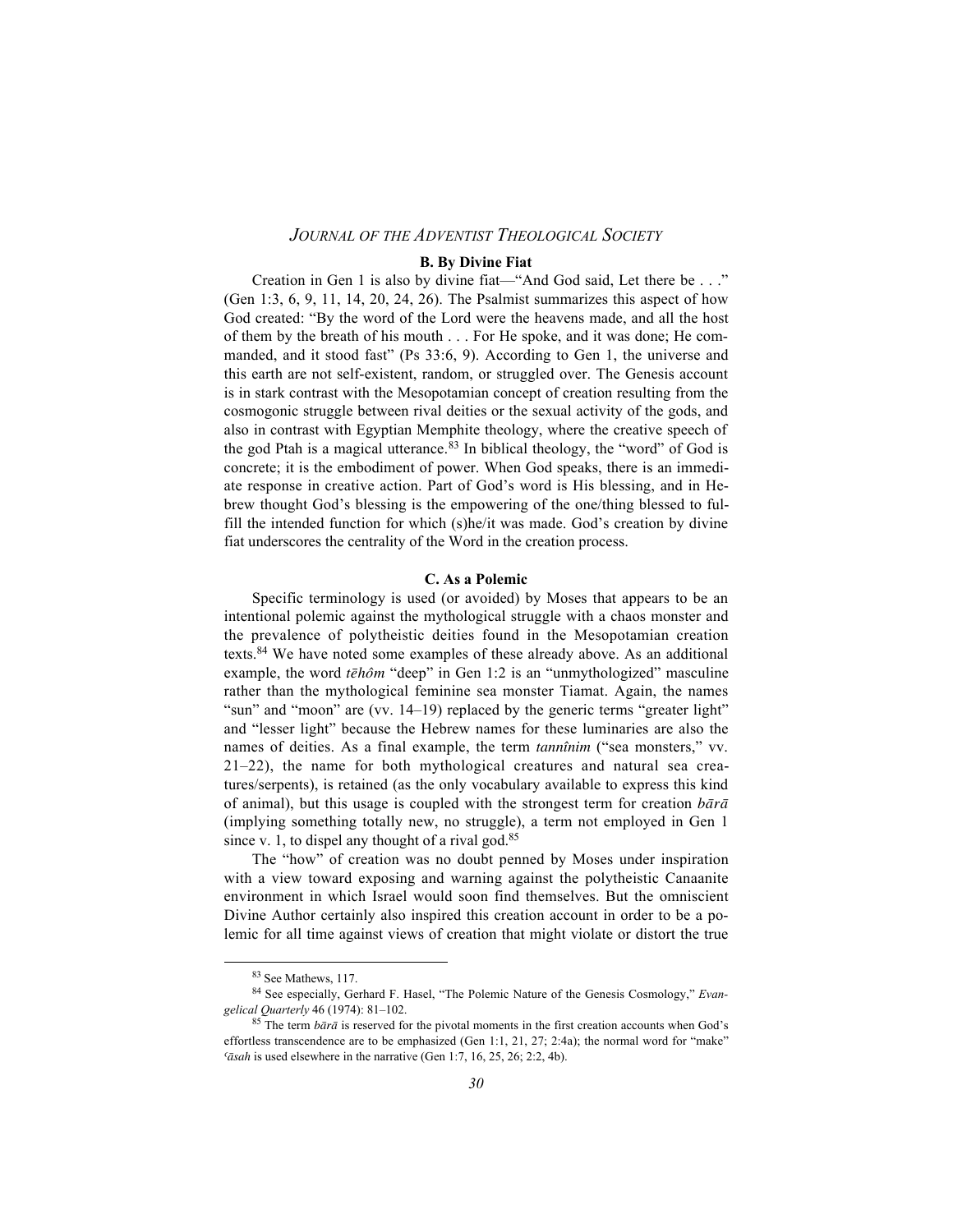picture of God's creative work. Does the inspired description of God's effortless, personal, rapid creation by divine fiat protect modern humanity from accepting naturalistic, violent, random components into one's picture of creation?

#### **D. Dramatically and Aesthetically**

God is portrayed in Gen 1–2 as a Master Designer, creating dramatically and aesthetically. We have already noted in the previous section how God "formed" the man like a potter and "designed/built" the woman like an architect. When He made this world, He surely could have created it completed in an instant if He had chosen to do so, but He instead dramatically choreographed the creation pageant over six days. Note the aesthetic symmetry of the very structure of God's creation in space and time, similar to the Hebrew aesthetic technique of synthetic parallelism, in which a series of words/acts/scenes are completed by a matching series.

|               | <b>Introduction (Gen 1:1)</b> |                                     |  |
|---------------|-------------------------------|-------------------------------------|--|
| Gen $1:2$     | <i>tohû</i> ("unformed")      | <i>bohû</i> ("unfilled")            |  |
| Gen $1:3$ ff. | Forming                       | Filling                             |  |
|               | a. light                      | $a1$ . luminaries                   |  |
|               | b. sky and waters separated   | $b1$ . inhabitants of sky and water |  |
|               | c. dry land and vegetation    | $c1$ . inhabitants of land, animals |  |
|               |                               | and man                             |  |
|               | Conclusion (Gen $2:2-3$ ):    |                                     |  |
|               | The Sabbath-A Palace in Time! |                                     |  |

God is both scientist and artist!

#### **E. In the Span of Six Days**

We have already discussed the literal six-day creation week under the section of the "when" of creation, but this concept is also an important component of the "how" of creation. On one hand, according to Gen 1, God's method of creation is not an instantaneous "timeless" act in which all things described in Gen 1–2 in one momentary flash suddenly appeared. Contrary to the suppositions of Greek dualistic philosophy, which controlled the worldview of early Christian thinkers such as Origen and Augustine (and still underlies the methodology of Catholic, Protestant, and modern thought), God is not essentially "timeless" and unable to enter into spatio-temporal reality.<sup>86</sup> Gen 1-2 underscores that God actually created in time as well as in space, creating the raw materials of the earth during a period of time before creation week, and then deliberately and dramatically forming and filling these inorganic, pre-fossil materials throughout the six-day creation week. Thus Gen 1–2 serves as a strong bulwark against Greek dualistic thought and calls the contemporary interpreter

86 See, e.g., Fernando L. Canale, "Philosophical Foundations and the Biblical Sanctuary," *AUSS* 36 (1998): 183–206, for further elaboration.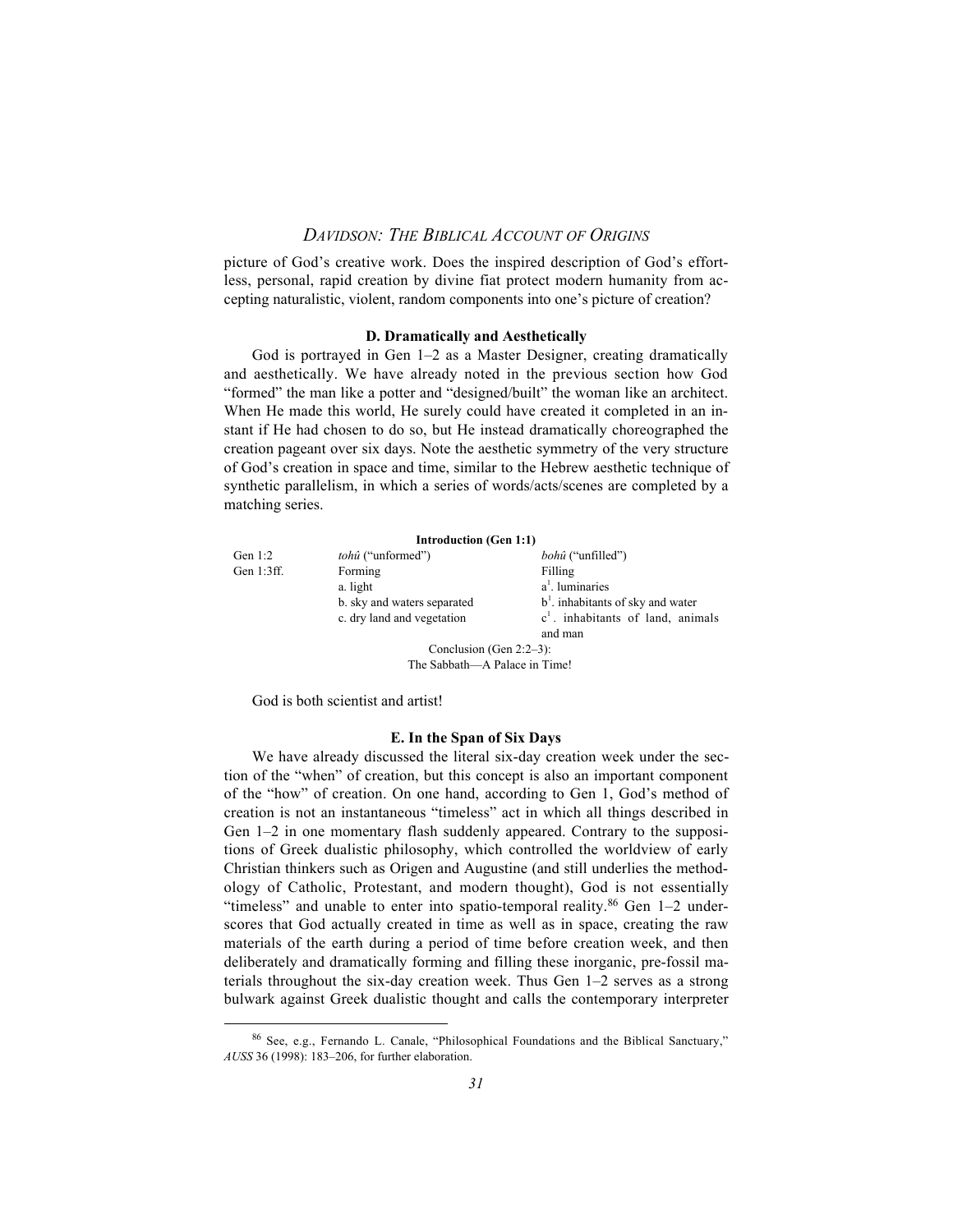back to radical biblical realism in which God actually enters time and space, creates in time and space, and calls it "very good."

On the other hand, the method of creation in Gen 1–2 is also a powerful witness against accepting the creation week as occupying long ages of indefinite time, as claimed by proponents of progressive creationism. We have found that Gen 1:3ff. clearly refers to the creation week as six literal, historical, contiguous, creative, natural twenty-four-hour days. We have further concluded that all life on planet earth was created during this creation week (days three through six), and not before. Any attempt to bring long ages into the creation week, either through some kind of progressive creation or some other non-literal, nonhistorical interpretation of the creation week of Gen 1, is out of harmony with the original intention of the text. We have cited numerous quotations from both critical and conservative scholars that acknowledge this fact. Likewise, we have seen that Gen 1 demands an interpretation of rapid creation for the life forms on this planet—plants on day three, fish and fowl on day five, and the other animals and humans on day six. There is no room in the biblical text for the drawn-out process of evolution (even so-called "rapid evolution"!) to operate as a methodology to explain the origin of life during creation week.

# **IV. The "What": "In the Beginning God Created** *the Heavens and the Earth***" A. "The Heavens and the Earth"—The Universe: Gen 1:1**

Some have taken the phrase in Gen 1:1 "the heavens and the earth" to refer to this earth and its surrounding heavenly spheres (i.e., the atmosphere and beyond to include the solar system). This interpretation is following the contextual lead of the usages of the terms "heaven" and "earth" later in Gen 1, and cannot be absolutely ruled out as a possible way of understanding this phrase.<sup>87</sup> However, significant differences may be noted between the use of the phrase "the heavens and the earth" in the opening verse of Gen 1 compared to the use of the two terms "heavens" and "earth" separately later in the chapter. In Gen 1:1, both "the heavens" and "the earth" contain the article, whereas when these are named in Gen 1 (vv. 8 and 10), they do not have the article. More importantly, in Gen 1:1 one encounters a dyad of terms ("the heavens and the earth"), whereas later in Gen 1 one finds a triad: "heavens," "earth," and "sea" (vv. 8, 10).

There is wide recognition among Genesis commentators that when used together as a pair in the Hebrew Bible, the dyad of terms "the heavens and the earth" constitute a merism for the totality of all creation, i.e., the entire universe, and that such is the case also in Gen 1:1.88 As Sailhamer puts it, "By linking

 $87$  Until recently, I have interpreted the phrase in this way. See e.g., William Shea, "Creation," in *Handbook of Seventh-day Adventist Theology*, ed. Raoul Dederen (Hagerstown, MD: Review and Herald, 2000), 420.

<sup>88</sup> A merism (or merismus) is a statement of opposites denoting totality. The usage of this compound phrase to indicate "the all" of the universe is explicit in such OT texts as Isa 44:24 and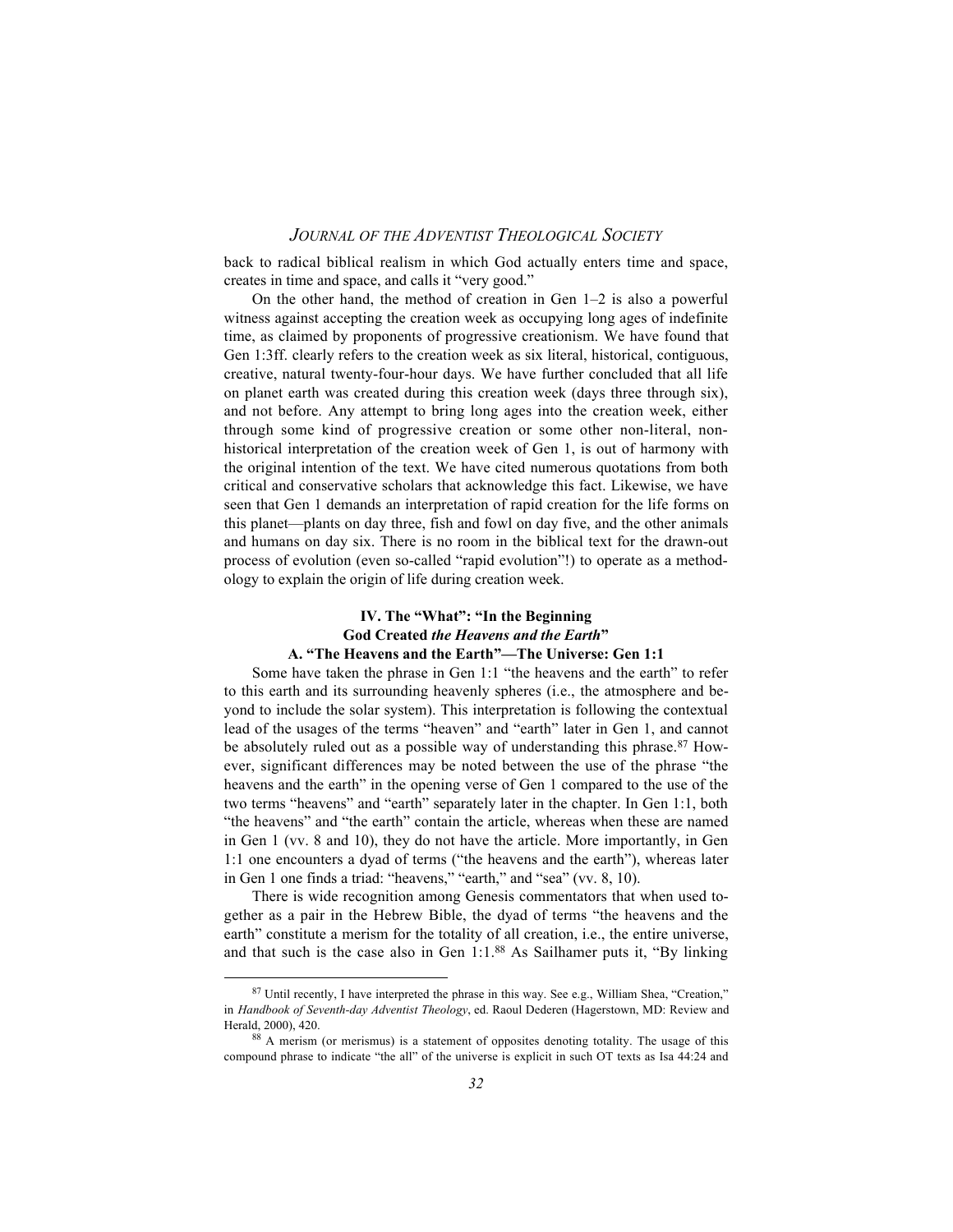these two extremes into a single expression ['the heavens and the earth'], the Hebrew language expresses the totality of all that exists."<sup>89</sup> I am persuaded that this observation is valid. Thus Gen 1:1, as we have already intimated in an earlier section of this paper, refers to the creation of the entire universe, which took place "in the beginning" prior to the six-day creation week of Gen 1:3ff.

We repeat here, for emphasis, that this implies *creatio ex nihilo*, creation out of nothing; God is not indebted to pre-existing matter. We also repeat here for emphasis that the whole universe was not created in six days, as some ardent creationists have mistakenly claimed. Furthermore, if the "passive gap" interpretation is correct (as I have argued above), then the creation of "the heavens and the earth" during the span of time termed "in the beginning," encompassed the whole galactic universe, *including* the planet earth in its "unformed and unfilled" condition (Gen 1:2). $90$ 

The whole process of creating "the heavens and the earth" is finished or completed at the end of the creation week. This is indicated by the author by repeating the merism "the heavens and earth" twice again at the conclusion to the first creation account: "Thus the heavens and the earth and all their host were finished" (Gen 2:1). "This is the history of the heavens and the earth when they were created" (Gen 2:4a). The creation of the whole universe is finally completed when the creation week of this earth is finished! The fact that the creation

89 Sailhamer, *Genesis Unbound*, 56.

 $\overline{a}$ 

Joel 3:15–16; and implicit in such passages as Gen 14:19, 22; 2 Kgs 19:15; 1 Chr 29:11; 2 Chr 2:12; Ps 115:15; 121:2; 124:8; 134:3; Jer 23:24; 32:17; 51:48. Cf. the precise parallel to Gen 1:1 in John 1:1–3, where it seems to clearly refer to all created things in the universe. Among the preponderance of commentators who see "the heavens and the earth" as a merism for "universe" in Gen 1:1, see, e.g., G. Ch. Aalders, *Genesis*, Bible Student's Commentary, trans. William Heynen (Grand Rapids, MI: Zondervan, 1981), 1:52; Cassuto, 20; Hamilton, 103; Keil, 1:47; Leupold, 41; Mathews, 140, 142; Sailhamer, *Genesis Unbound*, 55–56; Nahum M. Sarna, *Genesis*, The JPS Torah Commentary (Philadelphia, New York, Jerusalem: Jewish Publication Society, 1989), 5; von Rad, *Genesis*, 48; Waltke, *Genesis*, 59; and Wenham, 15. This is contra, e.g., Cottrell, 197, who claims that the phrase "the heavens and the earth" refer only to "the atmospheric heavens, or sky, and to the surface of the earth" and never to "the universe beyond our solar system or to the earth as a planet as we understand them today."

<sup>90</sup> It has been widely suggested that the term "the heavens and earth" always refers to a *completed* and *organized* universe in Scripture, and thus cannot include the creation of an "unformed and unfilled" earth (so, e.g., Waltke, *Genesis*, 60). But several recent studies have shown that the essential meaning of "the heavens and earth" is not completion and organization, but totality. See, e.g., Wenham, 12–15; Rooker, 319–320. Thus, while the term "heavens and earth" may indeed refer to an organized, finished universe elsewhere in Scripture, this need not control the unique nuance here in Gen 1:1. Mathews, 142, clarifies: "Although the phrase 'heavens and earth' surely points to a finished universe where it is found elsewhere in the Old Testament, we cannot disregard the fundamental difference between those passages and the context presented in Genesis 1 before us, namely, that the expression may be used uniquely here since it concerns the exceptional event of creation itself. To insist on its meaning as a finished universe is to enslave the expression to its uses elsewhere and ignore the contextual requirements of Genesis 1. 'Heavens and earth' here indicates the totality of the universe, not foremostly an organized, completed universe."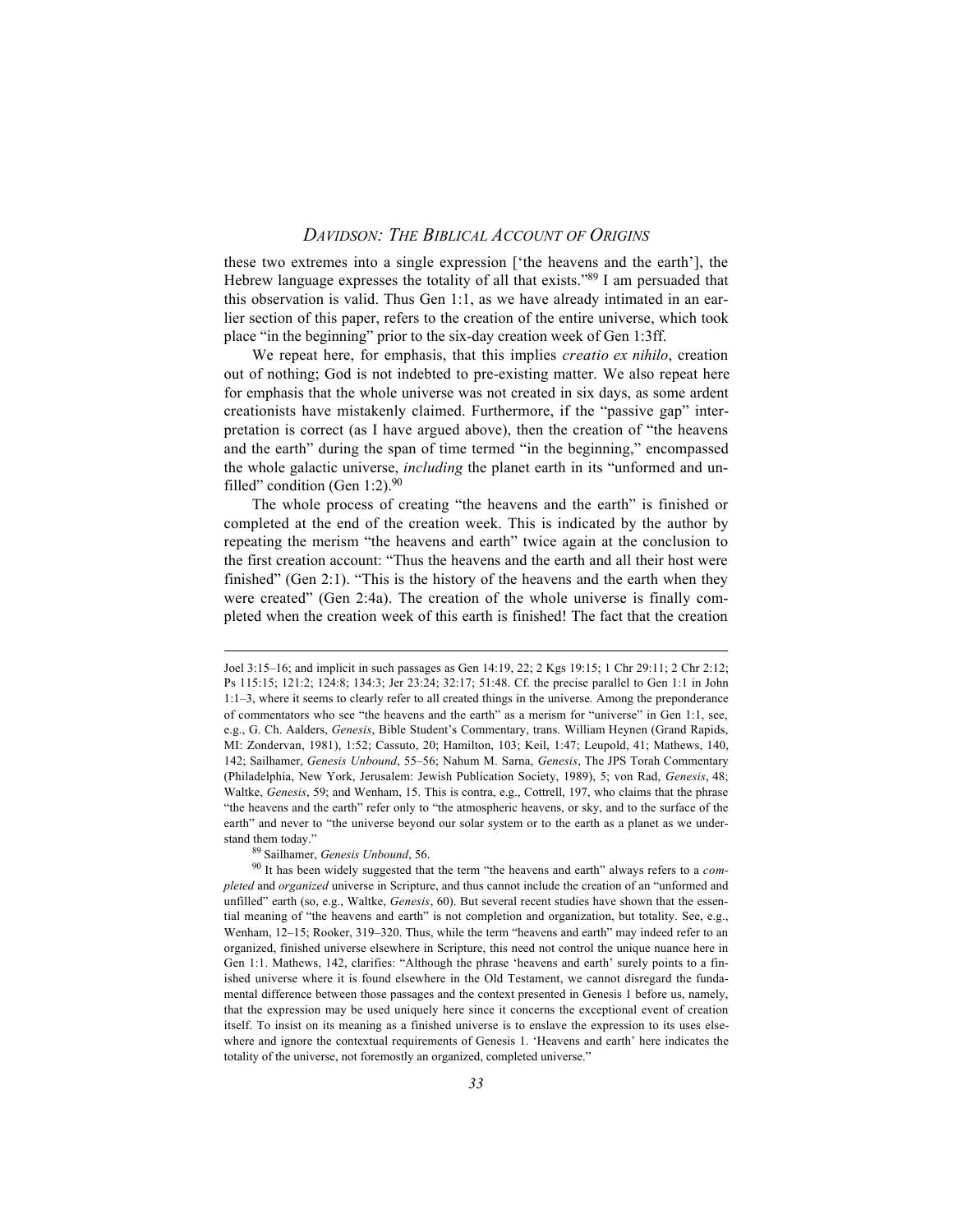week is depicted as the "finishing touch," as it were, of the process of creating the whole universe, may hint at the special significance attached by God to the creation of this particular planet. This would further illuminate the special attention given to the creation of this planet by all the onlooking "sons of God" and "morning stars" (unfallen inhabitants of the universe, Job 38:7).

### **B. "Heaven, Earth, and Sea"—The Global Habitats of Our Planet: Gen 1:8–11; Exod 20:11**

By contrast to the spotlight on the entire universe in Gen 1:1 (and again in Gen 2:1, 4a), using the dyad "the heavens and the earth," in v. 2 the reference to "the earth" by itself (in fact, placing the noun "the earth" in the emphatic position of first word in the Hebrew clause) moves the focus of this verse and the rest of the chapter to this planet.<sup>91</sup> The use of the triad "heavens," "earth," and "seas" in Gen 1:8–11 describes the basic three-fold habitat of our planet: sky, water, and land. This three-fold habitat was the object of God's creative power during the six days of creation. Likewise, Exod 20:11 indicates that in six days God created "the heavens and earth and the sea"—the habitats of this planet, not the galactic universe.<sup>92</sup> Thus Gen 1:1 refers to God's creation of the whole universe, while the remainder of Gen 1 and Exod 20:11 describe the creation of the three habitats of Planet Earth.

Sailhamer insightfully points out the distinction between Gen 1:1 (where the dyad "heavens and earth" refers to the entire universe) and the shift to this earth in the remainder of Gen 1. Unfortunately, however, he then goes astray when he suggests that the term  $h\bar{\alpha}$ <sup>2</sup> $\bar{\alpha}$ res<sup>*c*</sup> "the earth" in Gen 1:2 and throughout the account of the six-day creation (some 20 times in Gen  $1:2-2:1$ ) and the fourth commandment (Exod 20:11) be translated "the land," and that it refers only to the localized promised land for Israel, and not to the whole planet's land

<sup>&</sup>lt;sup>91</sup> So Mathews, 142: "The term 'earth' (*'eres*) in v. 1 used in concert with 'heaven,' thereby indicating the whole universe, distinguishes its meaning from 'earth'(*'eres*) in v. 2, where it has its typical sense of 'terrestrial earth.'"

 $92$  Sailhamer is to be credited with highlighting the difference between the dyad ("the heavens and the earth") in Gen 1:1 and the triad "heavens, earth, seas" in the remainder of Gen 1, and pointing out that the former has reference to the whole universe. (See, Sailhamer, *Genesis Unbound,* 47–59.) However, as noted below, Sailhamer takes a restricted, localized view of the meaning of the triad (which he translates as "sky, land, and seas"), a view which I argue is not supported by the context. In a private conversation, Randy Younker first pointed me to this distinction between the dyad and triad of terms and suggested (with Sailhamer) that the dyad ("heavens and earth") of Gen 1:1 refers to the entire universe, but (against Sailhamer) that the triad ("heavens," "earth," and seas,") mentioned later in Gen 1 refers to the world-wide creation of Planet Earth's three habitats during creation week. He further pointed out that Exod 20:11 utilizes the triad, not the dyad, and thus refers to the creation of the habitats on this planet, and not to the creation of the whole universe. See now, Randall W. Younker, *God's Creation: Exploring the Genesis Story* (Nampa, ID: Pacific Press, 1999), 33–35. I would add that Exod 31:17, which only contains the two terms "the heavens and the earth," is undoubtedly to be taken as a shortened form of the full triad in the fourth commandment to which this passage clearly alludes.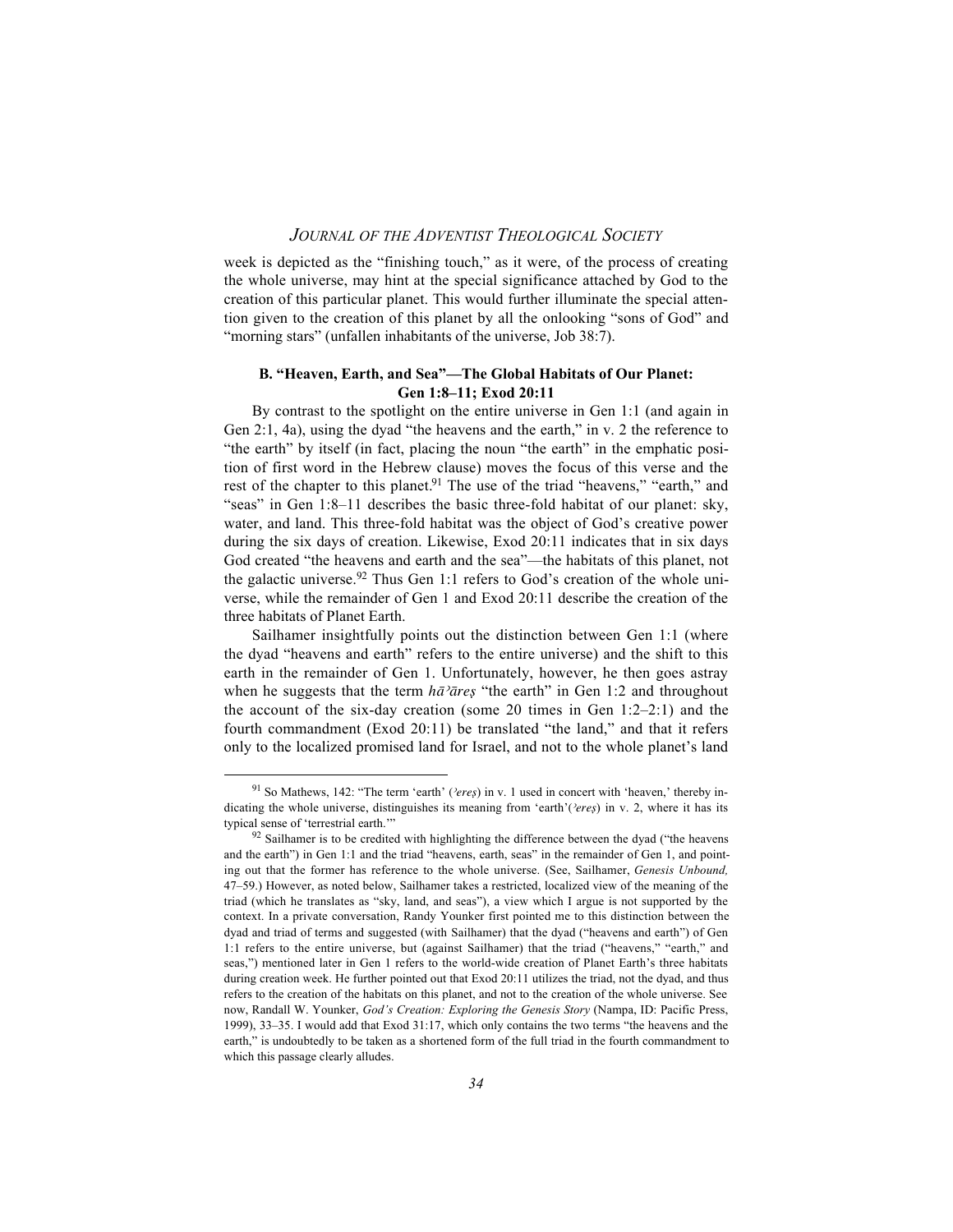surface. Likewise, he strays when he maintains that the term *haššāmayim* "the heavens" in the Gen 1 account of creation week should be translated "the sky" and refer only to the region above the localized promised land.<sup>93</sup>

I am convinced that the context, replete with global (i.e., planet-wide) terms throughout Gen 1, makes Sailhamer's restricted interpretation of this chapter highly unlikely. It seems extremely arbitrary, and in fact virtually impossible, to limit the descriptions of creation week in Gen 1:3ff. to the land between the Euphrates and the River of Egypt. How can the dividing of the light from the darkness (v. 3) occur only in the promised land? How can the waters be divided from the waters (v. 6) only over the land promised to Israel? How can the waters be gathered into one place called "Seas" (v. 10) in the promised land? How can the greater light rule the day and the lesser light the night only in a localized area? How can the birds fly across the sky (v. 17) only above the promised land? How can the creation of the sea creatures be for the localized area of the future boundaries of Israel? How can the command given to humans to "fill the earth" and their charge to have dominion over "all the earth" be limited only to one localized area? All of this language is clearly global, not just limited to a small geographical area.

That the language of creation in Gen 1:3ff. is global in extent is confirmed in succeeding chapters of Gen 1–11. The trajectory of major themes throughout Gen 1–11—creation, Fall, plan of salvation, spread of sin, judgment by Flood, God's covenant with the earth—are all global in their scope. Elsewhere I have shown the many occurrences of global terms in the Flood narrative, including several intertextual linkages with Gen 1.94 Moreover, after the Flood, the precise command given to Adam is repeated to Noah: "Be fruitful and multiply and fill the earth" (Gen 9:1, 7; cf. Gen 1:28). Noah was not even in the promised land when this command was given, and the following chapter of the Table of Nations (Gen 10) indicates that this command was to be fulfilled globally, not just in a localized area (see especially 10:32, "the nations were divided *on the earth* after the flood"). This global language continues in Gen 11, where the "whole earth" involves all the languages of the earth (11:8–9). There can be little doubt that throughout Gen 1–11 these references, and many others, involve global, not localized language, and the creation of "the earth" in Gen 1:3ff. must perforce also be global in extent.

This conclusion is also substantiated by comparing the creation account of Gen 1 to its parallel account in Prov 8:22–31. References to *ha*<sup>2</sup>ares ("the earth") in Prov 8:23, 26, 29 are in context clearly global in extent (e.g., "foundations of the earth," v. 29), and this is demonstrated by the parallelism between

93 Sailhamer, *Genesis Unbound*, 47–59.

<sup>94</sup> Richard M. Davidson, "Biblical Evidence for the Universality of the Genesis Flood," *Origins* 22/2 (1995): 58–73; revised edition, in *Creation, Catastrophe, and Calvary: Why a Global Flood is Vital to the Doctrine of Atonement*, ed. John T. Baldwin (Hagerstown, MD: Review and Herald, 2000), 79–92.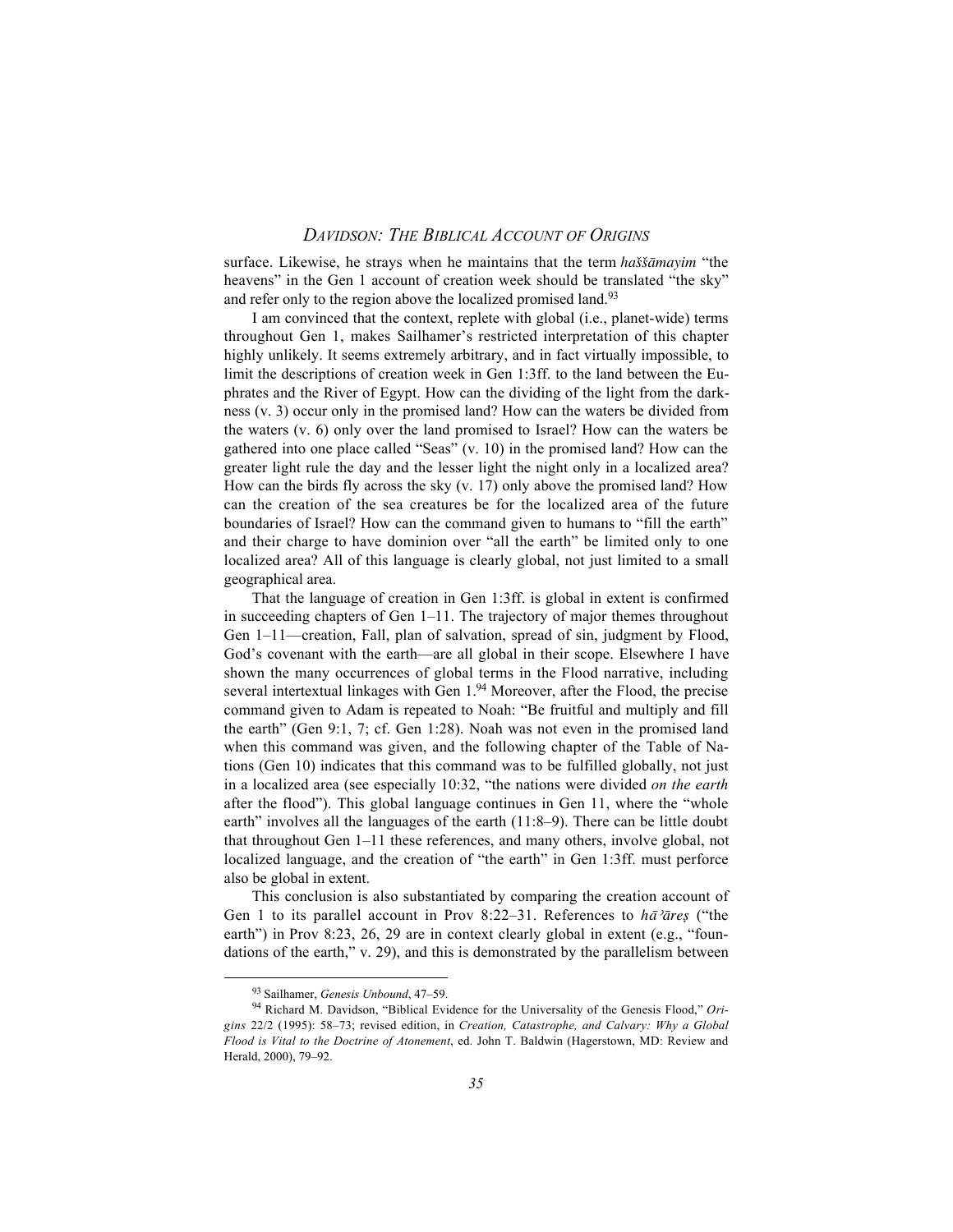*h* $\bar{a}$ <sup>2</sup>*ares* ("the earth") and the indisputably global term ( $\bar{t}$ *ebel*) "globe" in v. 26. Thus, we cannot accept Sailhamer's suggestion that "the earth" and "the heavens" should be translated "land" and "sky" in Gen 1:2ff. and refer to less than a global creation.

#### **C. The Two Creation Accounts in Gen 1–2: Identical, Contradictory, or Complementary?**

Sailhamer has also mistakenly identified the global creation week of Gen 1 with the creation of the localized Garden of Eden in Gen 2:4bff.95 Contra Sailhamer, it should be recognized that in the complementary creation account of Gen 2:4b–25, the introductory "not yet" verses (5 and 6) continue the global usage of "the earth" of the Gen 1 account in describing the four things that had not yet appeared on the surface of the planet before the entrance of sin (thorns, agriculture, cultivation/irrigation, and rain). Then Gen 2:7, describing the creation of the man, gives the time frame of the Gen 2 creation account, i.e., corresponding with the sixth day of the creation week of Gen 1. The rest of Gen 2 depicts in more detail the activities of God on the sixth day of creation week.

Others have gone to the opposite extreme from Sailhamer and have posited that Gen 1–2 present radically different and contradictory accounts. Such a position often betrays a belief in the Documentary Hypothesis and two different redactors at work in the two accounts. Jacques Doukhan's dissertation and William Shea's literary analysis, among other important studies, provide evidence that Gen 1 and 2 are the product of a single author and present complementary theological perspectives on the creation of this world, with Gen 1 providing a portrayal of the global creation as such, and Gen 2 focusing attention on humanity's personal needs.96 Randy Younker discusses in detail alleged contradictions between the Gen 1 and Gen 2 creation accounts and shows how the supposed contradictions actually constitute complementarity in presenting a unified and integrated portrayal of creation.97

### **D. Light, the "Greater" and "Lesser" Lights, and the Stars**

On the first day of Creation God said, "'Let there be light,' and there was light" (1:3). However, on the fourth day of Creation week God ordered into existence "lights in the firmament of the heavens to give light on the earth . . . to rule over the day and over night, and to divide the light from the darkness" (1:15, 18). What was the source of the light that illumined our planet before the fourth day?

95 Sailhamer, *Genesis Unbound,* 69–77.

<sup>96</sup> Doukhan, *The Genesis Creation Story*, *passim.* See also William H. Shea, "The Unity of the Creation Account," *Origins* 5 (1978): 9–38; idem, "Literary Structural Parallels between Genesis 1 and 2," *Origins* 16 (1989): 49–68.

<sup>97</sup> See Randy Younker, "Genesis 2: A Second Creation Account?" in *Creation, Catastrophe, and Calvary*, 69–78.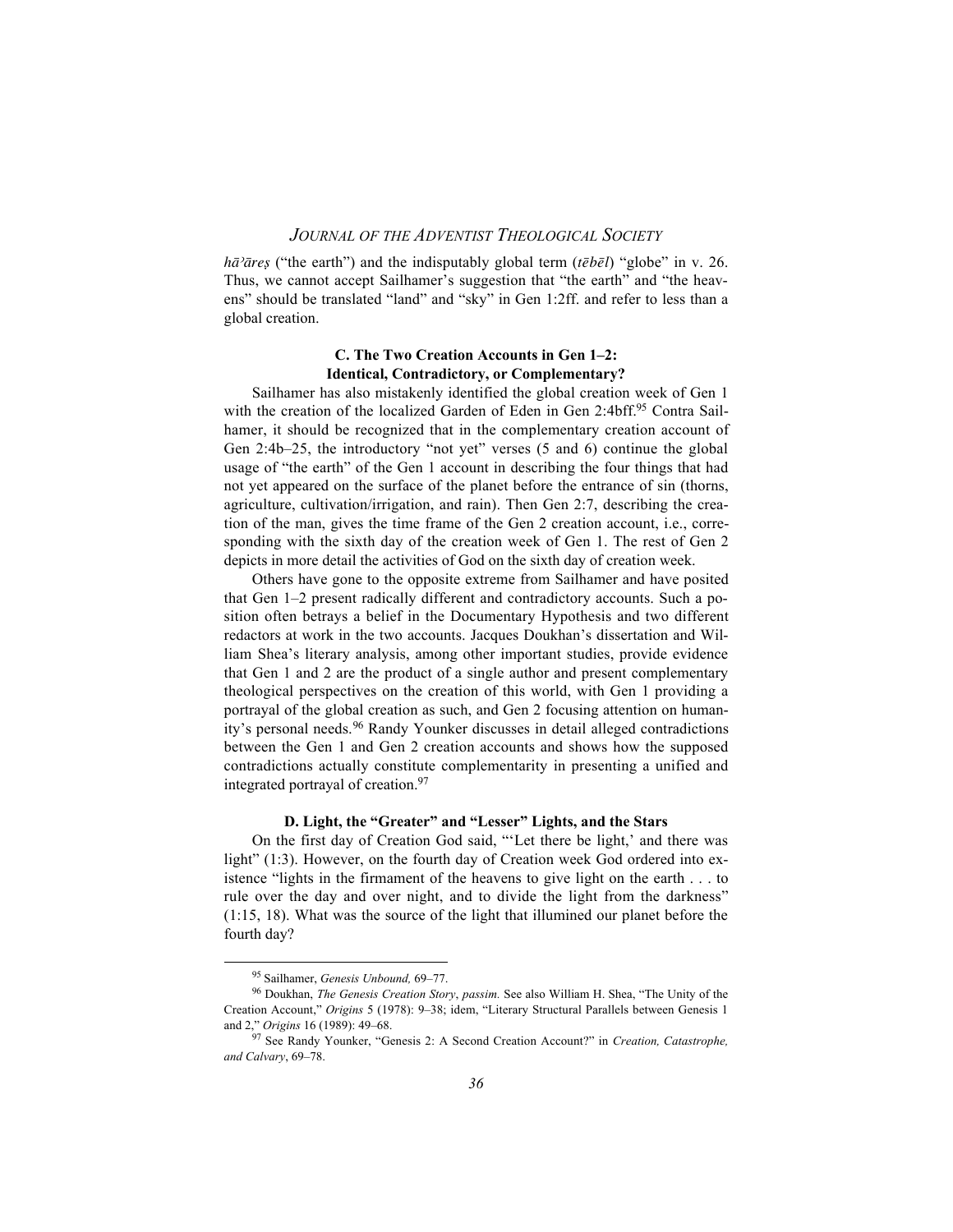One possibility is that God's presence was the source of light on the first day of Creation. This is already hinted at in the literary linkage between Gen 1:4 and Gen 1:18. In v. 4 God Himself is the One who "divided the light from the darkness," while in v. 18 it is the luminaries that are "to divide the light from the darkness." By juxtaposing these two clauses with exactly the same Hebrew words and word order, the reader is invited to conclude that God Himself was the light source of the first three days, performing the function which He gave to the sun and moon on the fourth day. Another implicit indicator of this interpretation is found in comparing Gen 1 with Ps 104, a stylized account of the creation story following the same order of description as in the creation week of Gen 1. In the section of Ps 104 paralleling the first day of creation (v. 2), God is depicted as covering Himself "with light as with a garment," thus implying that God is the light source of the first days of creation week.<sup>98</sup> During the first three days, God Himself could have separated the light from the darkness, just as He did at the Red Sea (Exod 14:19–20). God Himself being the light source for the first part of the week emphasizes the theocentric (God-centered), not heliocentric (sun-centered) nature of creation, thus forestalling any temptation to worship the sun or moon that might have been encouraged if the luminaries were the first object created during the Creation week.

A second option suggests that the sun was created before the fourth day, but became visible on that day (perhaps as a vapor cover was removed). This would explain the evening/morning cycle before day four. John Sailhamer argues that the Hebrew syntax of Gen 1:14 differs from the syntactical pattern of the other days of creation, in that it contains the verb "to be" (in the jussive) plus the infinitive, whereas other days have only the verb without the infinitive. Thus, he suggests that verse 14 should read, "Let the lights in the expanse be for separating. . ." (not as usually translated, "Let there be lights in the expanse. . ."). Such a subtle but important syntactical shift may imply, Sailhamer suggests, that the lights were already in existence before the fourth day.<sup>99</sup> The "greater" and "lesser" lights could have been created "in the beginning" (before Creation week, v. 1) and not on the fourth day. On the fourth day they were given a purpose, "to separate the day from the night" and "to mark seasons and days and years."100

98 Doukhan, *The Genesis Creation Story*, 83–90.

<sup>&</sup>lt;sup>99</sup> "The construction of the Hebrew sentence in verse 14 does not imply that God made the heavenly lights on the fourth day. It does not say, 'and God said "Let there be lights in the expanse to divide between the day and the night. . . .'" Rather, it says, 'And God said, "Let the lights in the expanse be fore dividing between the day and night. . . .'" Do you see the difference? The text does not say God *created* the lights in verse 14, but rather that God *explains why* He created the lights in the expanse—to divide between the day and night, etc." (*Genesis Unbound*, 252).

<sup>100</sup> For further discussion, see Sailhamer, "Genesis," 2:33–34; idem, *Genesis Unbound*, 129–135. Sailhamer cites Gesenius-Kautzsch-Cowley *Hebrew Grammar*, ¶114h in support of this possible difference in syntactical nuance.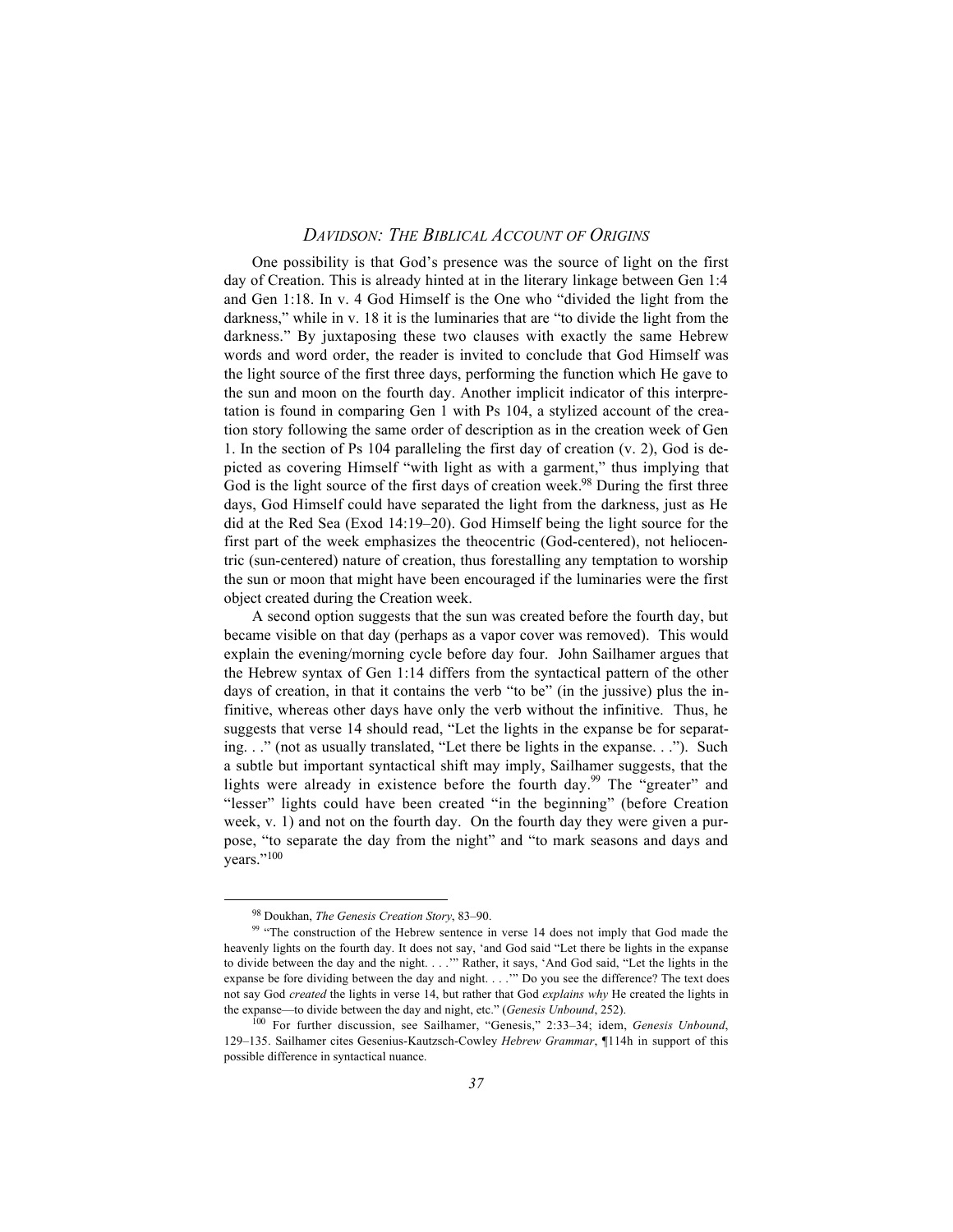Sailhamer's suggestion does rightly call attention to a possible difference of syntactical nuancing with regard to the wording of the fourth day, but is not without its own difficulties.<sup>101</sup> Most serious is that Sailhamer views v. 16 as not part of the report of creation, but as commentary pointing out that it was God (and not anyone else) who had made the lights and put them in the sky. I find this objection overcome if one accepts a variant of this view in which v. 16 is indeed part of the report and not just commentary. According to this variant, the sun and moon were created before Creation week (v. 1), as Sailhamer suggests, but (unlike Sailhamer's view) they were created in their *tohû* ("unformed") and *bohû* ("unfilled") state as was the earth (cf. v. 2), and on the fourth day were further "made" ('āsah) into their fully-functional state (v. 16).

Perhaps a combination of the above two options is possible. The sun and moon may have been created (in their *tohû*–*bohû* "unformed–unfilled" state) before creation week, but God Himself was the light source until day four.

What about the stars? Were they created on the fourth day, or before? In the second option mentioned above, we noted how the Hebrew syntax of Gen 1:14 seems to indicate that the sun and moon were already in existence before the fourth day and thus could have been created "in the beginning" (before Creation week, v. 1). The same would also be true of the stars. Furthermore, the syntax of Gen 1:16 doesn't require the creation of the stars on day 4, and in fact, as no function is assigned to the stars, such as given to the sun and moon, their mention may be seen as a parenthetical statement added in this verse to complete the portrayal of the heavenly bodies—"he made the stars also"—without indicating when.

Colin House has argued that in Gen 1:16 the stars are presupposed as already in existence before creation week, and that this is indicated by the use of the Hebrew particle  $w^{e}$  $\bar{e}t$ , which he suggests means "together with." Thus the Hebrew of Gen 1:16c should read: "the lesser light to rule the night *together with the stars*."102 Several passages of Scripture suggest that celestial bodies and intelligent beings were created before life was brought into existence on this planet (Job 38:7; Ezek 28:15; 1 Cor 4:9; Rev 12:7–9; etc.), and this would correlate with the implications that emerge from Gen 1:16.

#### **E. Death/Predation before Sin?**

Do the Genesis creation accounts allow for the possibility that death/predation existed on planet earth before the Fall and the entrance of sin

101 See e.g., Shaw, 211–212, for a critique of Sailhamer's view.

<sup>102</sup> See Colin House, "Some Notes on Translating אָת הכוכבים [*w°<sup>be</sup>t hakôkabûm*] in Gen 1:16," *AUSS* 25 (1987): 241–248. This latter view is appealing, but has some (not unsurmountable) syntactical obstacles. Another view suggests that the "stars" here in Gen 1:16 actually refer to the planets, which were created on the fourth day. However, it does not seem likely that the Hebrew Bible distinguishes between the stars and planets, since there is only one Hebrew word for all these heavenly bodies.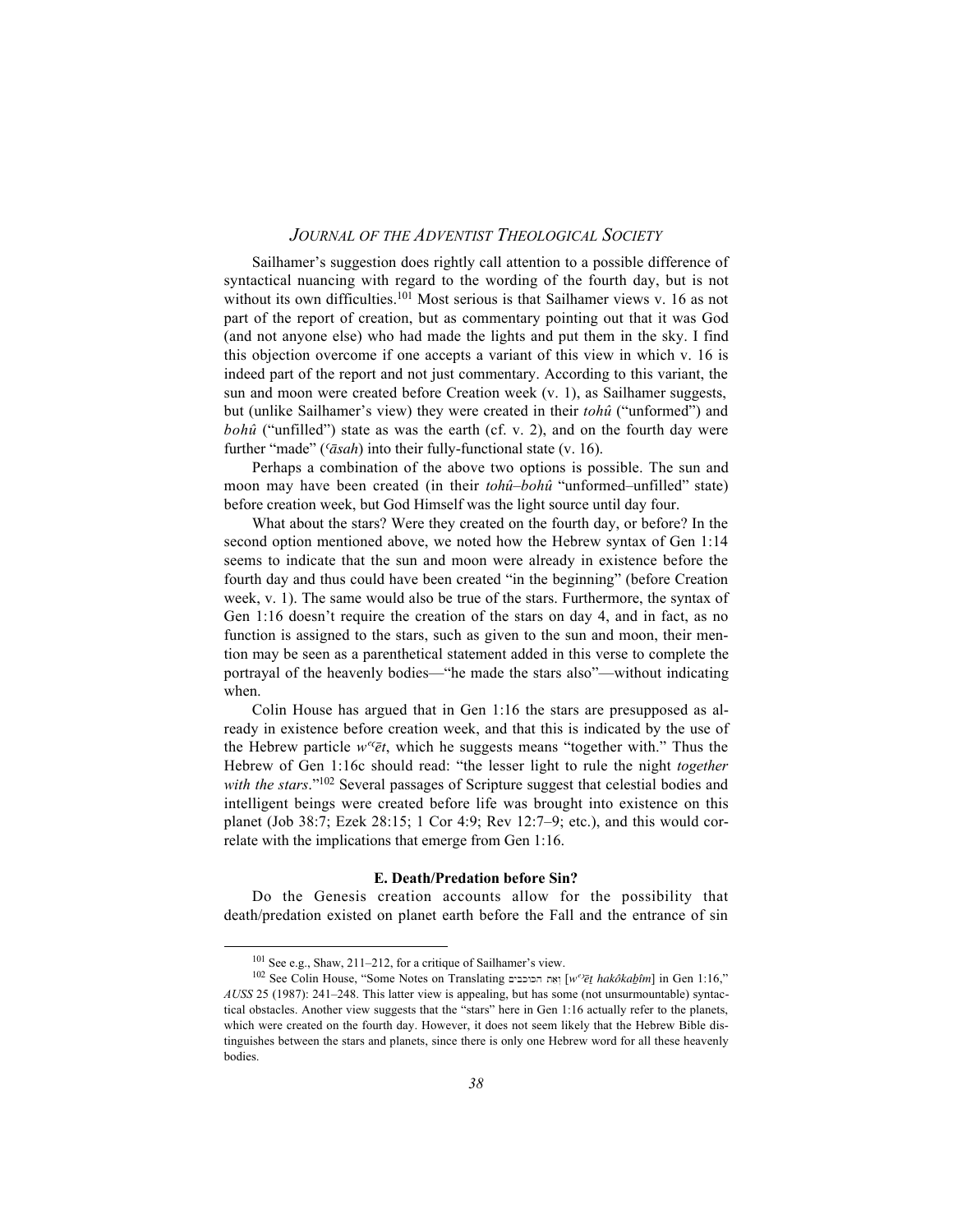described in Gen 3? In answer to this question, we first must reiterate our conclusion regarding the "active gap" (or "ruin-restoration") theory discussed under the "when" of creation. This theory, which allows for long ages of predation and death before the creation week described in Gen 1:3ff., cannot be grammatically sustained from the Hebrew text. Gen 1:2 simply cannot be translated, "The earth *became* without form and empty." As we have seen above, there is room in the text for (and I believe the text actually favors) a "passive gap" in which God created the universe ("the heavens and the earth") "in the beginning" before creation week (Gen 1:1); and the earth at this time was *tohû* ("unformed") and *bohû* ("unfilled") and "darkness was on the face of the deep." But such description does not imply a negative condition of "chaos," as has often been claimed, only that creation was not yet complete.103 Furthermore, the terms *tohû* ("unformed") and *bohû* ("unfilled") in Gen 1:2 imply a sterile, uninhabited waste, with no life, including birds, animals, and vegetation.<sup>104</sup> So not only is there no death on this world before creation week, but there is no life! Gen 1:1–2 thus make no room for living organisms to be present upon planet earth before creation week, let alone death and predation.

According to Gen  $1-2$ , death<sup>105</sup> is not part of the original condition or of God's divine plan for this world. Jacques Doukhan's insightful discussion of death in relation to Gen 1–2 reveals at least three indicators that support this

<sup>&</sup>lt;sup>103</sup> See especially Mathews, 140–144, for cogent arguments from the text that the flow in Gen 1:1–2:1 is from incomplete to complete and not from a chaos that opposes God to the conquering of these hostile forces. This flow is clear from the conclusion in Gen 2:1, where "the heavens and the earth" are now seen to be "finished" or "completed" [Heb. *klh*]. Mathews, 132, shows that the terms used in Gen 1:2 are not negative ones; darkness is not a symbol of evil in this context, but an actual entity that is later named (Gen 1:5). Mathews, 143, concludes, "the earth's elements [Gen 1:2] are not portraying a negative picture, but rather a neutral, sterile landscape created by God and subject to his protection." This uninhabitable landscape is incomplete, "awaiting the creative word of God to make it habitable for human life." For an even more detailed defense of this position, see the threepart series of articles by Roberto Ouro, "The Earth of Genesis 1:2: Abiotic or Chaotic?" *Andrews University Seminary Studies* 36/2 (Autumn 1998): 259–276; 37/1 (Spring 1999): 39–53; 38/1 (Spring 2000): 59–67.

<sup>104</sup> See Tsumura, 42–43, 155–156.

<sup>&</sup>lt;sup>105</sup> When we refer to death in the biblical sense, it is death in the animal and human world that is in view. The Hebrew Scriptures do not use the word "death" to refer to plants, and thus for the author of Genesis and his contemporaries, such experiences as the human (and animal) consumption of, for example, fruit, before the entrance of sin would not be seen to involve the death of the fruit. The issue of whether plant cells "died" when they were eaten before the Fall is a modern issue, not one dealt with by the biblical account. It is possible, however, that the creation account makes a distinction between the edible plants mentioned in Gen 1–2 and the "herb of the field" that was cultivated after sin (Gen 2:5; 3:18), the first being those plants from which fruit could be eaten while the plant itself continued to grow (i.e., our fruits, grains, nuts), and the second being the plants whose eating necessitated the termination of the growth of the plant itself (i.e., many of our vegetables).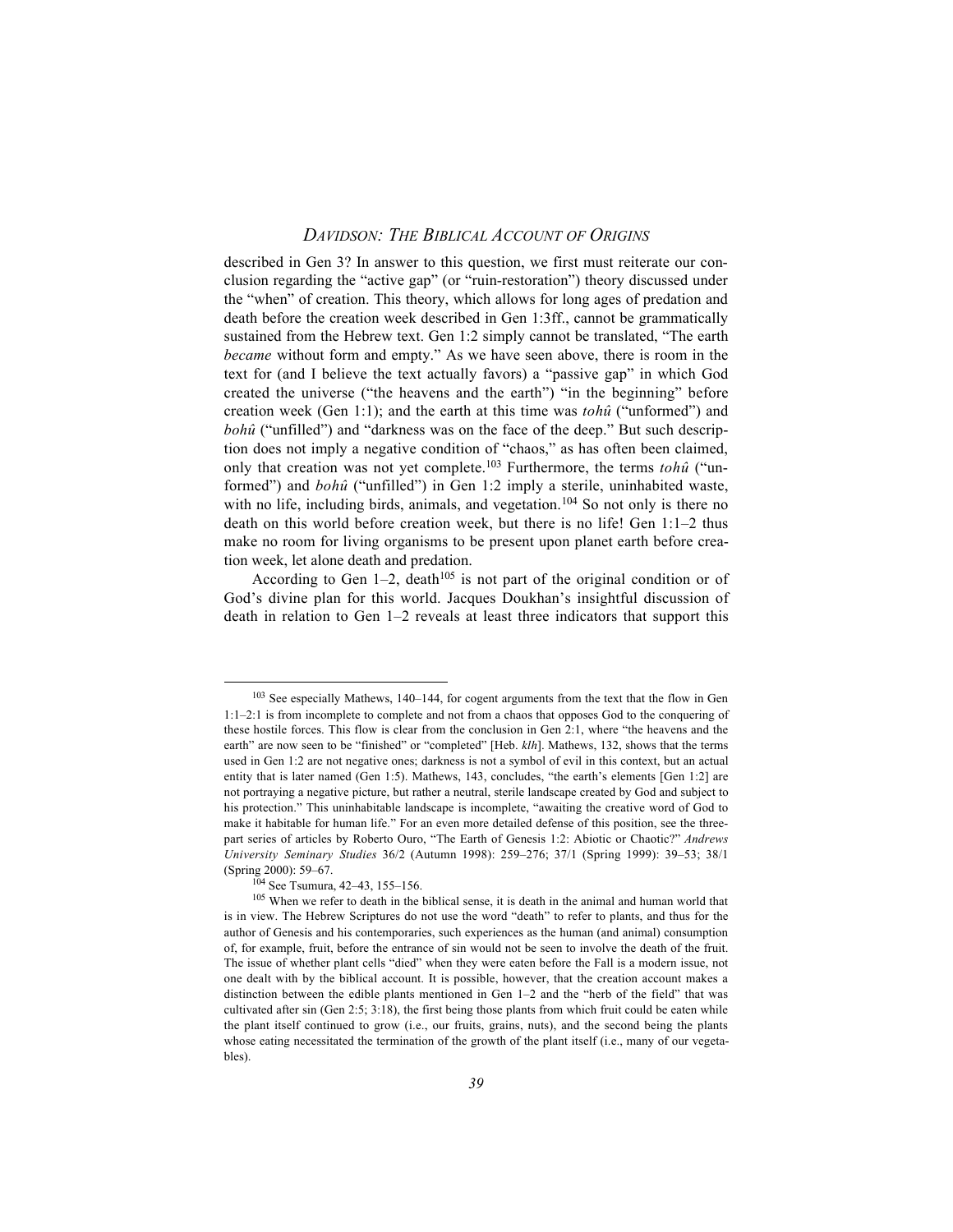conclusion.106 First, at each stage of creation, the divine work is pronounced "good" (Gen 1:4, 10, 18, 21, 25), and at the last stage it is pronounced "very good" (Gen 1:31). Humanity's relationship with nature is described in positive terms of "dominion" (Heb. *rdh*), which is a covenant term without suggestion of abuse or cruelty.107 The text explicitly suggests that animal or human death and suffering are not a part of the original creation situation, as it indicates the diet prescribed for both humans and animals to be the products of plants, not animals (Gen 1:28–30). This peaceful harmony is also evident in Gen 2, where animals are brought by God to the man to be named by him, thus implying companionship (albeit incomplete and inadequate) of the animals with humans (Gen 2:18).

A second indicator that death is not part of the picture in Gen 1–2 is the statement in Gen 2:4b–6 that at the time of creation the world was "not yet" affected by anything not good. Younker has shown that the four things that were "not yet" in these verses were all situations that came into the world as a result of sin: " $(1)$  the need to deal with thorny plants,  $(2)$  the annual uncertainty and hard work of the grain crop, (3) the need to undertake the physically demanding plowing of the ground, and (4) the dependence on the uncertain, but essential life-giving rain."108 Doukhan points to a number of other terms in the Genesis creation narratives that constitute a prolepsis—the use of a descriptive word in anticipation of its being applicable—showing what is "not yet" but will come. Allusions to death and evil, which is "not yet," may be found in the reference to "dust" (Gen 2:7; to which humans will return in death; cf. 3:19); the mention of the tree of knowledge of good and evil (Gen 2:17, in anticipation of the confrontation with and experiencing of evil; cf. 3:2–6, 22); the human's task to "guard" (*šāmar*) the garden (Gen 2:15, implying the risk of losing it; cf. 3:23, where they are expelled and the cherubim "guard" *šāmar* its entrance); and the play on words between "naked" and "cunning" (Gen 2:25; 3:1; cf. 3:7, the nakedness resulting from sin).<sup>109</sup> Though alluded to by prolepsis, the negative "not good" conditions, including death, are "not yet."

A third indicator that death was not prior to sin and part of the divine plan is that Gen 3 portrays death as an accident, a surprise, which turns the original picture of peace and harmony (Gen 1–2) into conflict. Within Gen 3, after the Fall, we have all of the harmonious relationships described in Gen 1–2 disrupted: between man and himself (guilt, a recognition of "soul nakedness" that cannot be covered by externals; Gen 3:7–10); between humans and God (fear; Gen 3:10), between man and woman (blame/discord; Gen 3:12, 13, 16, 17), between humans and animals (deceit, conflict; Gen 3:1, 13, 15), and between

106 Jacques Doukhan, "Where did Death Come From? A Study in the Genesis Creation Story," *Adventist Perspectives* 4/1 (1990): 16–18.

<sup>107</sup> See Ps 68:28; 2 Chr 2:10; Isa 41:2. It is clear that no cruelty is implied in this term, because when one is said to have dominion with cruelty, the term "with cruelty" is added (Lev 25:43, 46, 53). 108 Younker, "Genesis 2," 76–77.

<sup>109</sup> Doukhan, "Where Did Death Come From?" 17.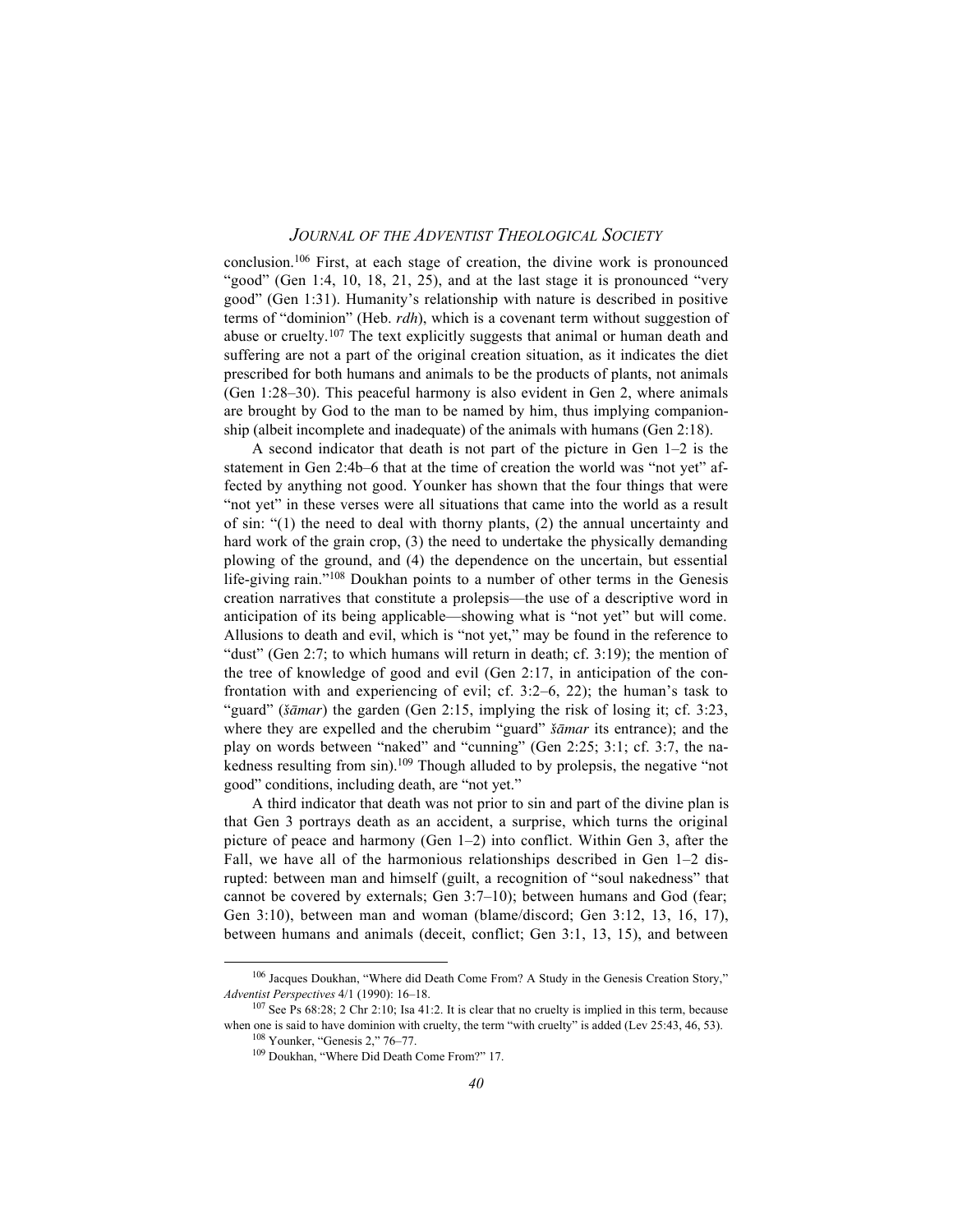humans and nature (decay; Gen 3:17–19). Now death appears, immediately (as an animal must die to provide covering for the humans' nakedness, Gen 3:21), and irrevocably (for the humans who have sinned, Gen 3:19). The upset of the ecological balance is directly attributed to the humans' sin (Gen 3:17–18). The blessing of Gen 1–2 has become the curse (Gen 3:14, 17).

A number of commentators have pointed out that one of the major reasons for God's judgment upon the antediluvian world with the Flood was the existence of violence on the earth: "The earth also was corrupt before God, and the earth was filled with violence [hamas]" (Gen 6:11). The earth's being "filled with violence [*hamas*]" is repeated again in v. 13. The use of the term *hamas* undoubtedly includes the presence of brutality and physical violence, and with its subject being "the earth," probably refers to the violent behavior of both humans and animals (note the post-Flood decrees that attempt to limit both human and animal violence, Gen 9:4–6). Divine judgment upon the earth for its violence (*hamas*) implies that predation, which presupposes violence, and death, the all-too-frequent result of violence, were not part of the creation order.

Intertextual allusions to Gen 1–2 later in Genesis confirm that death is an intruder coming as a result of sin, and not occurring before the Fall. Doukhan points to the striking intertextual parallels between Gen 1:28–30 and 9:1–4, where God repeats to Noah the same blessing as to Adam, using the same terms and in the same order. But after the Flood, instead of peaceful dominion (as in creation), there would be fear and dread of humans by the animals, and instead of a vegetarian diet for both humans and animals (as in creation), humans were allowed to hunt and eat animals. The juxtaposing of these two passages reveals that the portrayal of conflict and death is not regarded as original in creation, but organically connected to humanity's fall.

Perhaps the most instructive intertextual allusions to Gen 1–2 occur in the Old Testament Hebrew prophets and in the last prophet of the New Testament (the book of Revelation); these messengers of God were inspired to look beyond the present to a future time of salvation, pictured as a re-creation of the world as it was before the Fall. This portrait, drawn largely in the language of a return to the Edenic state, explicitly describes a (re)new(ed) creation of perfect harmony between humanity and nature, where once again predation and death will not exist:

> The wolf also shall dwell with the lamb, The leopard shall lie down with the young goat, The calf and the young lion and the fatling together, And a little child shall lead them.

The cow and the bear shall graze; Their young ones shall lie down together; And the lion shall eat straw like the ox.

The nursing child shall play by the cobra's hole,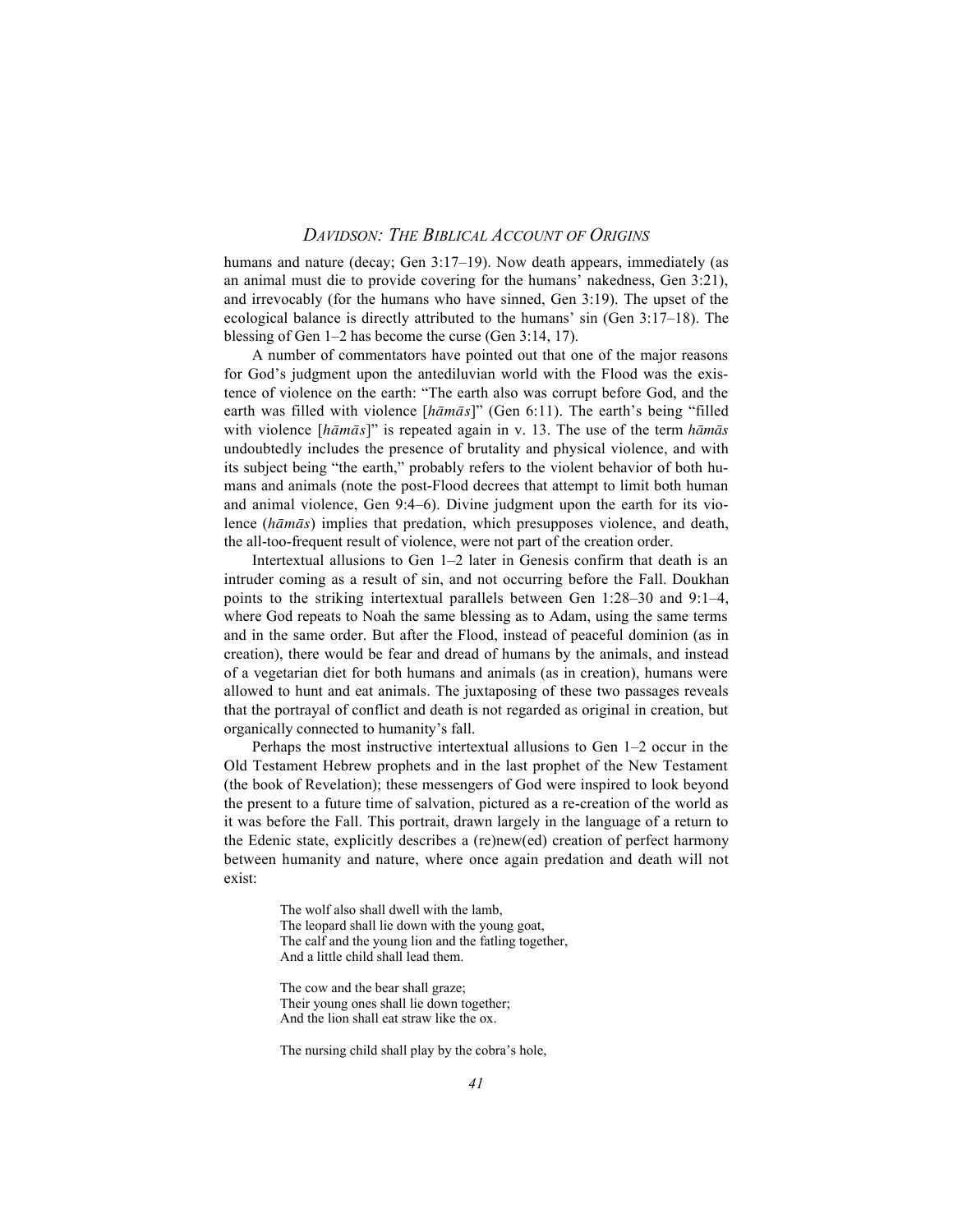And the weaned child shall put his hand in the viper's den. They shall not hurt nor destroy in all My holy mountain. For the earth shall be full of the knowledge of the Lord As the waters cover the sea. (Isa 11:6–9)

He will swallow up death forever, And the Lord God will wipe away tears from all faces; The rebuke of His people He will take away from all the earth; For the Lord has spoken. (Isa 25:8)

I will ransom them from the power of the grave; I will redeem them from death. O Death, I will be your plagues! O Grave, I will be your destruction! (Hos 13:14)

For behold, I create a new heavens and a new earth; And the former shall not be remembered or come to mind. (Isa 65:17)

For as the new heavens and the new earth Which I will make shall remain before Me, says the Lord, So shall your descendants and your name remain. (Isa 66:22)

I am He who lives, and was dead, and behold I am alive forevermore, Amen. And I have the keys of Hades and Death. (Rev 1:18)

Then Death and Hades were cast into the lake of fire. (Rev 20:14)

And I saw a new heaven and a new earth, For the first heaven and the first earth had passed away, And there was no more sea. . . . And God will wipe away every tear from their eyes; There shall be no more death, nor sorrow, nor crying; And there shall be no more pain, For the former things have passed away. (Rev 21:1,  $4$ )<sup>110</sup>

110 For recent studies of these and related passages, discussing the return to the Gen 1–2 paradise without death, see especially several chapters in William P. Brown and S. Dean McBride, Jr., ed., *God Who Creates: Essays in Honor of W. Sibley Towner* (Grand Rapids: Eerdmans, 2000). For example, Gene M. Tucker, "The Peaceable Kingdom and a Covenant with the Wild Animals," 215–225, discusses Isa 11:6–9 and Hos 2:18 [2:20]; note his statement regarding Isa 11 (216): "The text presumes a negative evaluation of the world as it is, filled with predators and prey, violence and death. One implication of the passage, to put it bluntly, is that there will be a time when the world will be made safe for domestic animals and children." Again, David L. Bartlett, "Creation Waits with Eager Longing," 229–250, deals with such Pauline passages as 1 Cor 15:20–28; 2 Cor 5:16–21; Gal  $5:1-6$ ; Rom  $5:12-14$ ; and  $8:18-25$ . Note his comment on the last mentioned passage  $(243-4)$ : "Again, this is a reading of the Genesis story in light of Paul's questions. . . . Creation before Adam's disobedience was not subject to bondage, to futility, to decay; it was free, purposeful, spared the threats of mortality . . . The lost good of creation is (will be) restored purer and brighter than before." A final chapter by John T. Carroll, "Creation and Apocalypse," 251–260, discusses the new